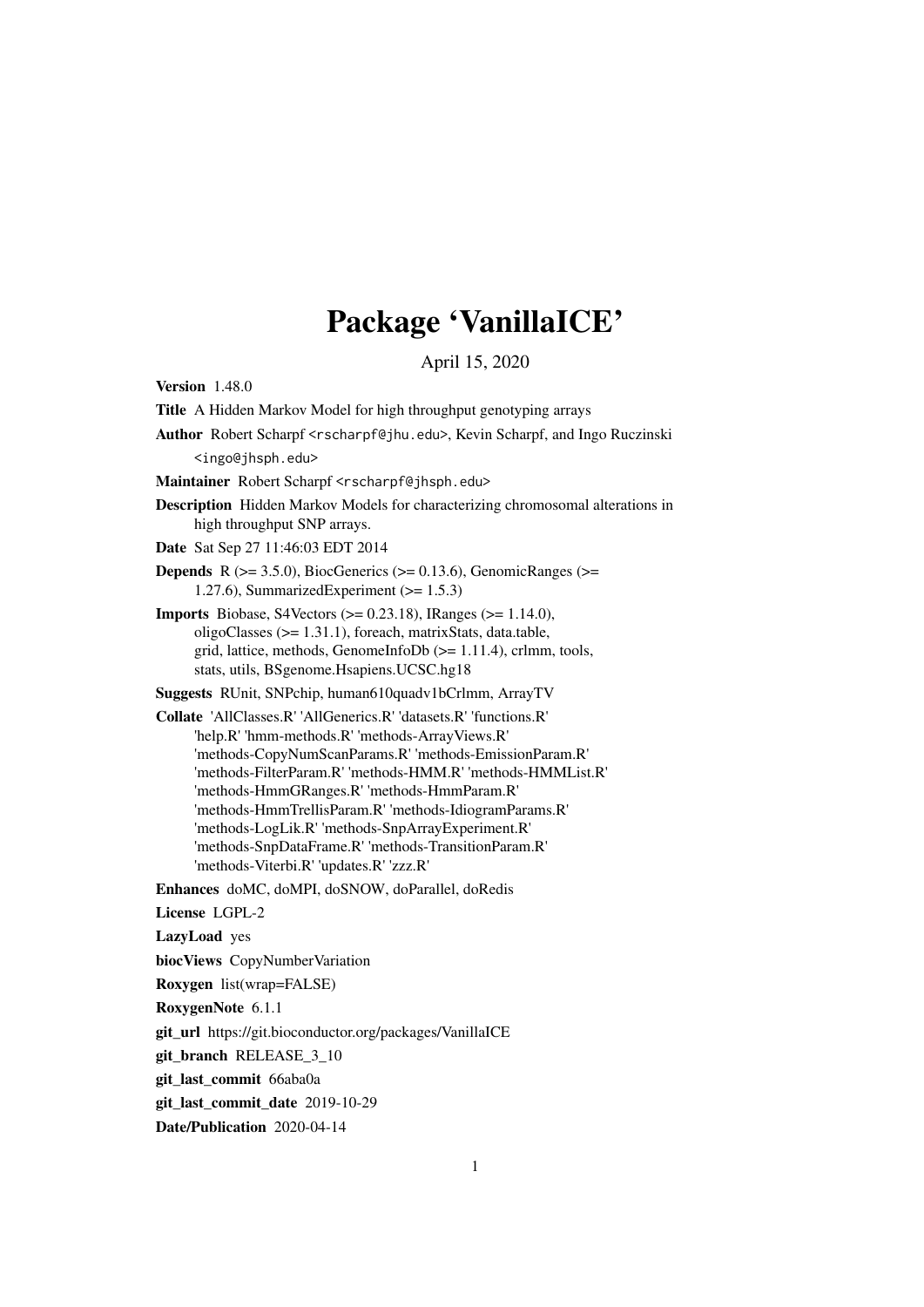# R topics documented:

|                                                                                                                            | 3              |
|----------------------------------------------------------------------------------------------------------------------------|----------------|
|                                                                                                                            | 3              |
|                                                                                                                            | 6              |
|                                                                                                                            | 6              |
|                                                                                                                            | $\overline{7}$ |
|                                                                                                                            | 8              |
|                                                                                                                            | 11             |
|                                                                                                                            | 12             |
|                                                                                                                            | 13             |
|                                                                                                                            | 13             |
|                                                                                                                            | 14             |
|                                                                                                                            | 14             |
|                                                                                                                            | 15             |
| filters                                                                                                                    | 16             |
|                                                                                                                            | 16             |
|                                                                                                                            | 17             |
|                                                                                                                            | 18             |
|                                                                                                                            | 18             |
| hmm2                                                                                                                       | 19             |
|                                                                                                                            | 21             |
|                                                                                                                            | 21             |
|                                                                                                                            | 22             |
|                                                                                                                            | 23             |
|                                                                                                                            | 23             |
|                                                                                                                            | 23             |
|                                                                                                                            | 24             |
|                                                                                                                            | 25             |
|                                                                                                                            | 26             |
|                                                                                                                            | 26             |
|                                                                                                                            | 27             |
|                                                                                                                            | 28             |
|                                                                                                                            | 28             |
|                                                                                                                            | 28             |
|                                                                                                                            | 29             |
|                                                                                                                            | 29             |
| $\text{probability} \dots \dots \dots \dots \dots \dots \dots \dots \dots \dots \dots \dots \dots \dots \dots \dots \dots$ | 30             |
|                                                                                                                            | 31             |
|                                                                                                                            | 31             |
| segs                                                                                                                       | 32             |
| show, Viterbi-method                                                                                                       | 32             |
|                                                                                                                            | 33             |
|                                                                                                                            | 33             |
|                                                                                                                            | 34             |
|                                                                                                                            | 35             |
| SnpGRanges-class                                                                                                           | 35             |
|                                                                                                                            | 36             |
| sourcePaths                                                                                                                |                |
|                                                                                                                            | 36             |
|                                                                                                                            | 37             |
|                                                                                                                            | 37             |
|                                                                                                                            | 37             |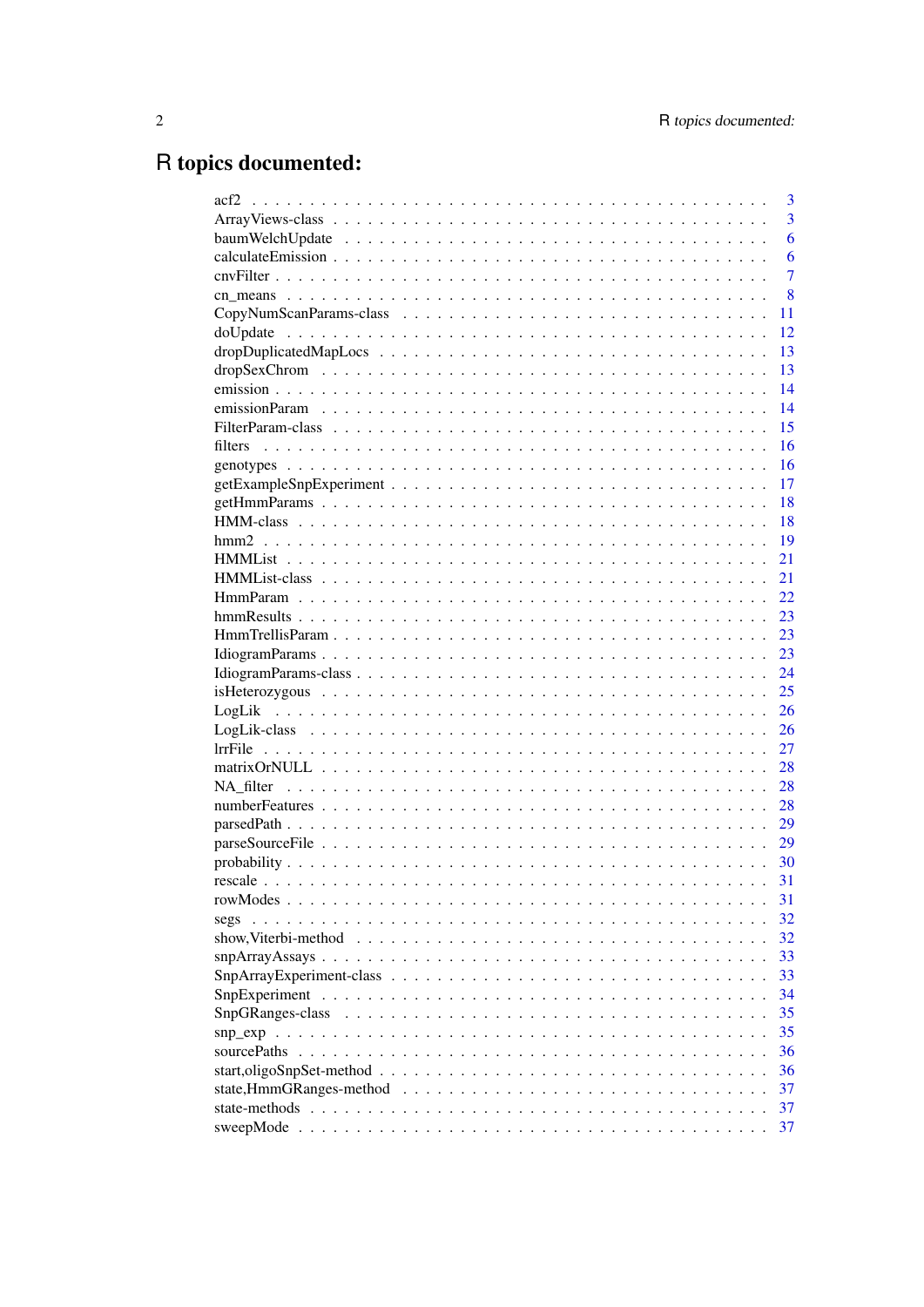<span id="page-2-0"></span>

| <b>Index</b> |  |
|--------------|--|
|              |  |
|              |  |
|              |  |
|              |  |
|              |  |
|              |  |

### acf2 *Calculate lag10 autocorrelation*

### Description

A wrapper for the function acf that returns the autocorrelation for the specified lag. Missing values are removed.

### Usage

 $acf2(x, lag = 10, ...)$ 

### Arguments

| x   | numeric vector              |
|-----|-----------------------------|
| lag | integer                     |
|     | additional arguments to acf |

### See Also

[acf](#page-0-0)

<span id="page-2-1"></span>ArrayViews-class *ArrayViews class, constructor, and methods*

### <span id="page-2-2"></span>Description

ArrayViews provides views to the low-level data – log R ratios, B allele frequencies, and genotypes that are stored in parsed files on disk, often scaled and coerced to an integer. Accessors to the low-level data are provided that extract the marker-level summaries from disk, rescaling when appropriate.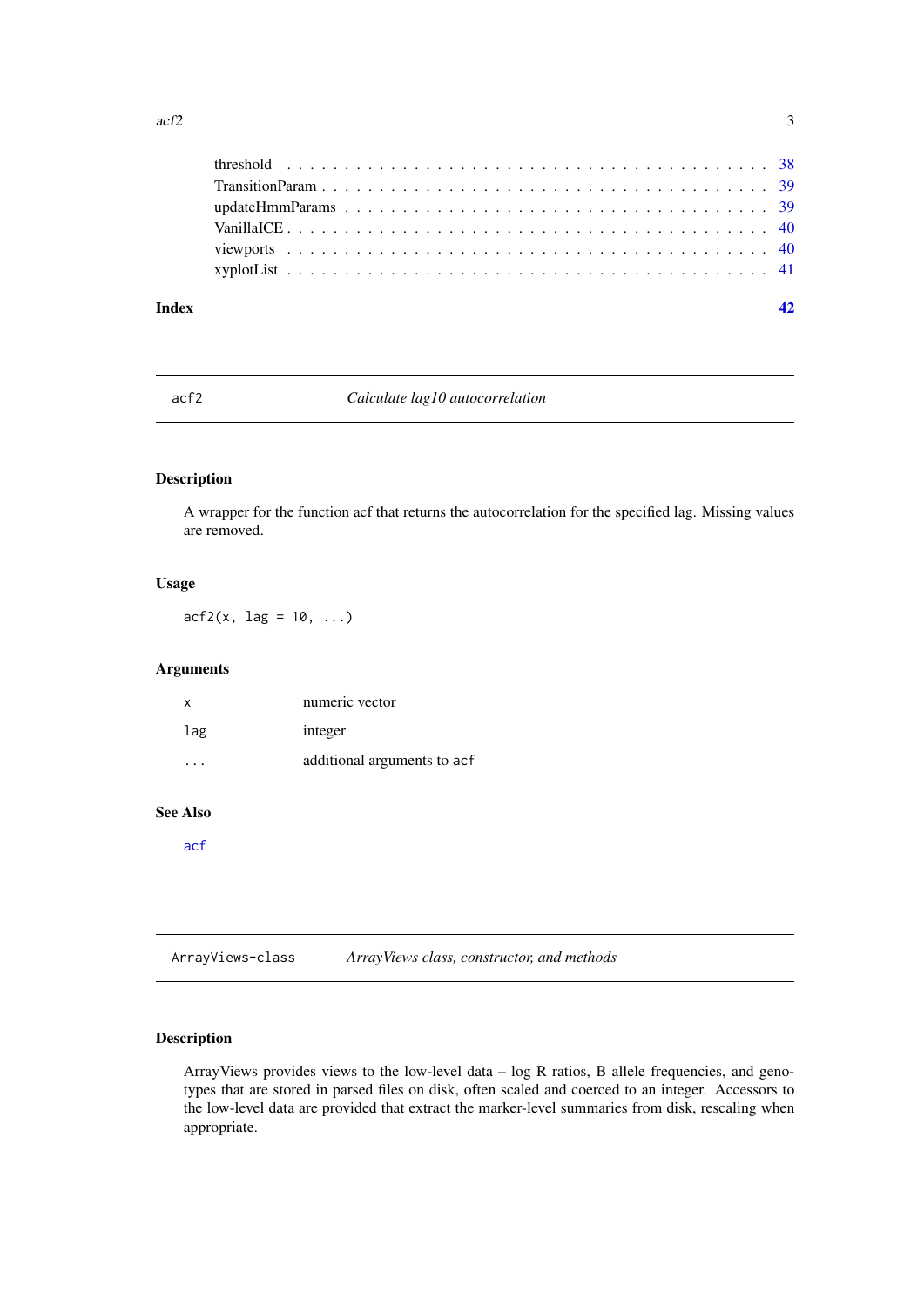#### Usage

```
ArrayViews(class = "ArrayViews", colData, rowRanges = GRanges(),
 sourcePaths = character(), scale = 1000, sample_ids,
 parsedPath = getwd(), lrrFiles = character(),
 bafFiles = character(), gtFiles = character())
## S4 method for signature 'ArrayViews, ANY, ANY, ANY'
x[i, j, \ldots, drop = FALSE]colnames(x) <- value
## S4 method for signature 'ArrayViews'
colnames(x, do.NULL = TRUE, prefix = "col")## S4 method for signature 'ArrayViews'
x$name
## S4 replacement method for signature 'ArrayViews'
x$name <- value
## S4 method for signature 'ArrayViews'
show(object)
## S4 method for signature 'ArrayViews'
sapply(X, FUN, ..., simplify = TRUE,USE.NAMES = TRUE)
## S4 method for signature 'ArrayViews'
ncol(x)
## S4 method for signature 'ArrayViews'
nrow(x)
## S4 method for signature 'ArrayViews'
dim(x)
## S4 method for signature 'ArrayViews'
start(x)
```
#### Arguments

| class       | character string                                                                                                                                                                                                                                             |
|-------------|--------------------------------------------------------------------------------------------------------------------------------------------------------------------------------------------------------------------------------------------------------------|
| colData     | <b>DataFrame</b>                                                                                                                                                                                                                                             |
| rowRanges   | <b>GRanges object</b>                                                                                                                                                                                                                                        |
| sourcePaths | character string provide complete path to plain text source files (one file per<br>sample) containing log R ratios and B allele frequencies                                                                                                                  |
| scale       | log R ratios and B allele frequencies can be stored as integers on disk to increase<br>IO speed. If scale $=1$ , the raw data is not transformed. If scale $= 1000$ (default),<br>the log R ratios and BAFs are multipled by 1000 and coerced to an integer. |
| sample_ids  | character vector indicating how to name samples. Ignored if colData is specified.                                                                                                                                                                            |
| parsedPath  | character vector indicating where parsed files should be saved                                                                                                                                                                                               |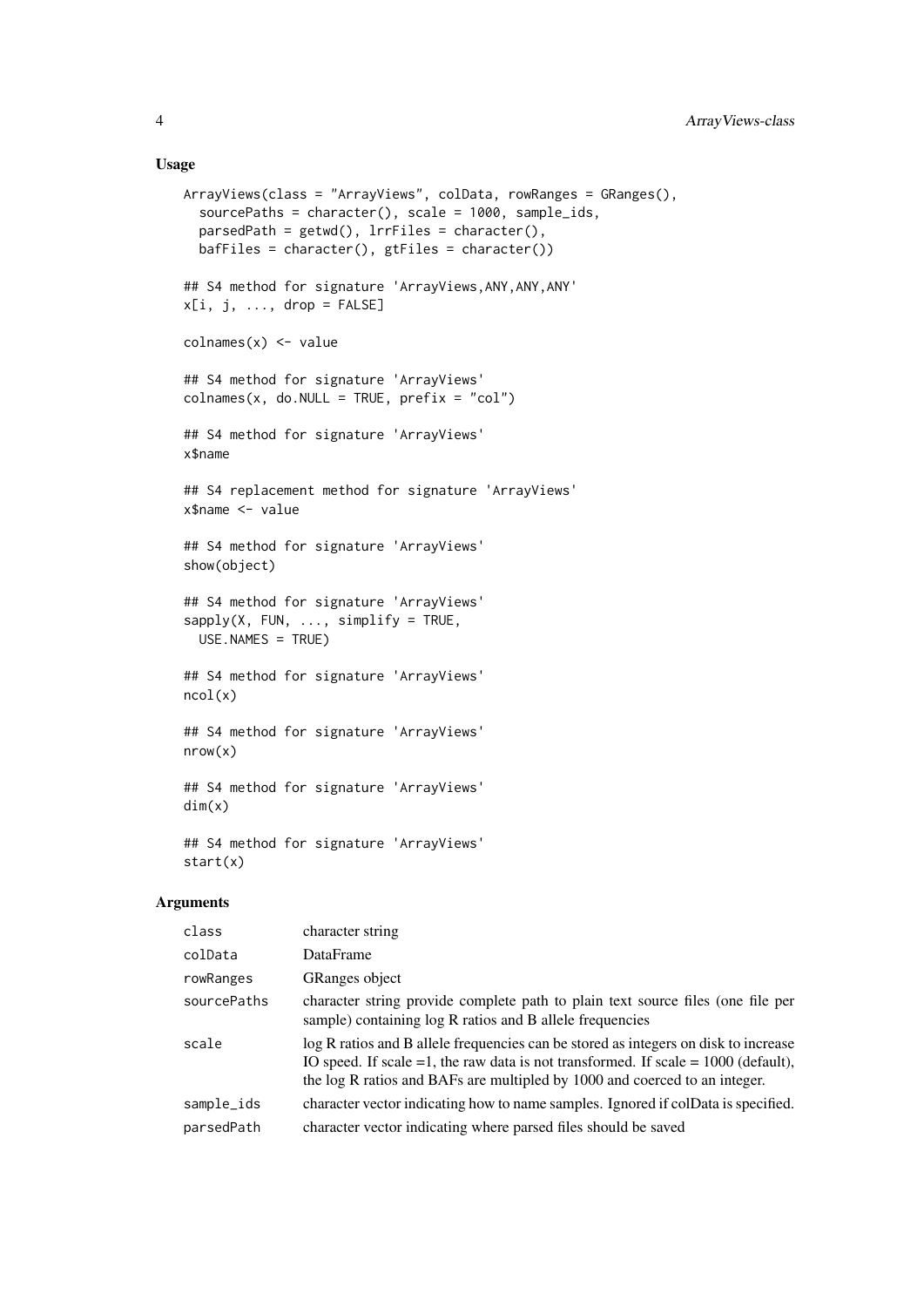<span id="page-4-0"></span>

| lrrFiles   | character vector of file names for storing log R ratios               |
|------------|-----------------------------------------------------------------------|
| bafFiles   | character vector of file names for storing BAFs                       |
| gtFiles    | character vector of file names for storing genotypes                  |
| X          | a ArrayViews object                                                   |
| i          | numeric vector or missing                                             |
| j          | numeric vector or missing                                             |
| .          | additional arguments to FUN                                           |
| drop       | ignored                                                               |
| value      | a character-string vector                                             |
| do.NULL    | ignored                                                               |
| prefix     | ignored                                                               |
| name       | character string indicating name in colData slot of ArrayViews object |
| object     | a ArrayViews object                                                   |
| X          | a ArrayViews object                                                   |
| <b>FUN</b> | a function to apply to each column of X                               |
| simplify   | logical indicating whether result should be simplied                  |
| USE.NAMES  | whether the output should be a named vector                           |

#### **Slots**

colData A character string

rowRanges A DataFrame. WARNING: The accessor for this slot is rowRanges, not rowRanges!

index A GRanges object

sourcePaths A character string providing complete path to source files (one file per sample) containing low-level summaries (Log R ratios, B allele frequencies, genotypes)

scale A length-one numeric vector

parsedPath A character string providing full path to where parsed files should be saved

lrrFiles character vector of filenames for log R ratios

bafFiles character vector of filenames for BAFs

gtFiles character vector of filenames for genotypes

### See Also

[CopyNumScanParams](#page-10-1) [parseSourceFile](#page-28-1)

#### Examples

```
ArrayViews()
## From unit test
 require(BSgenome.Hsapiens.UCSC.hg18)
  require(data.table)
  extdir <- system.file("extdata", package="VanillaICE", mustWork=TRUE)
  features <- suppressWarnings(fread(file.path(extdir, "SNP_info.csv")))
  fgr <- GRanges(paste0("chr", features$Chr), IRanges(features$Position, width=1),
                 isSnp=features[["Intensity Only"]]==0)
  fgr <- SnpGRanges(fgr)
  names(fgr) <- features[["Name"]]
```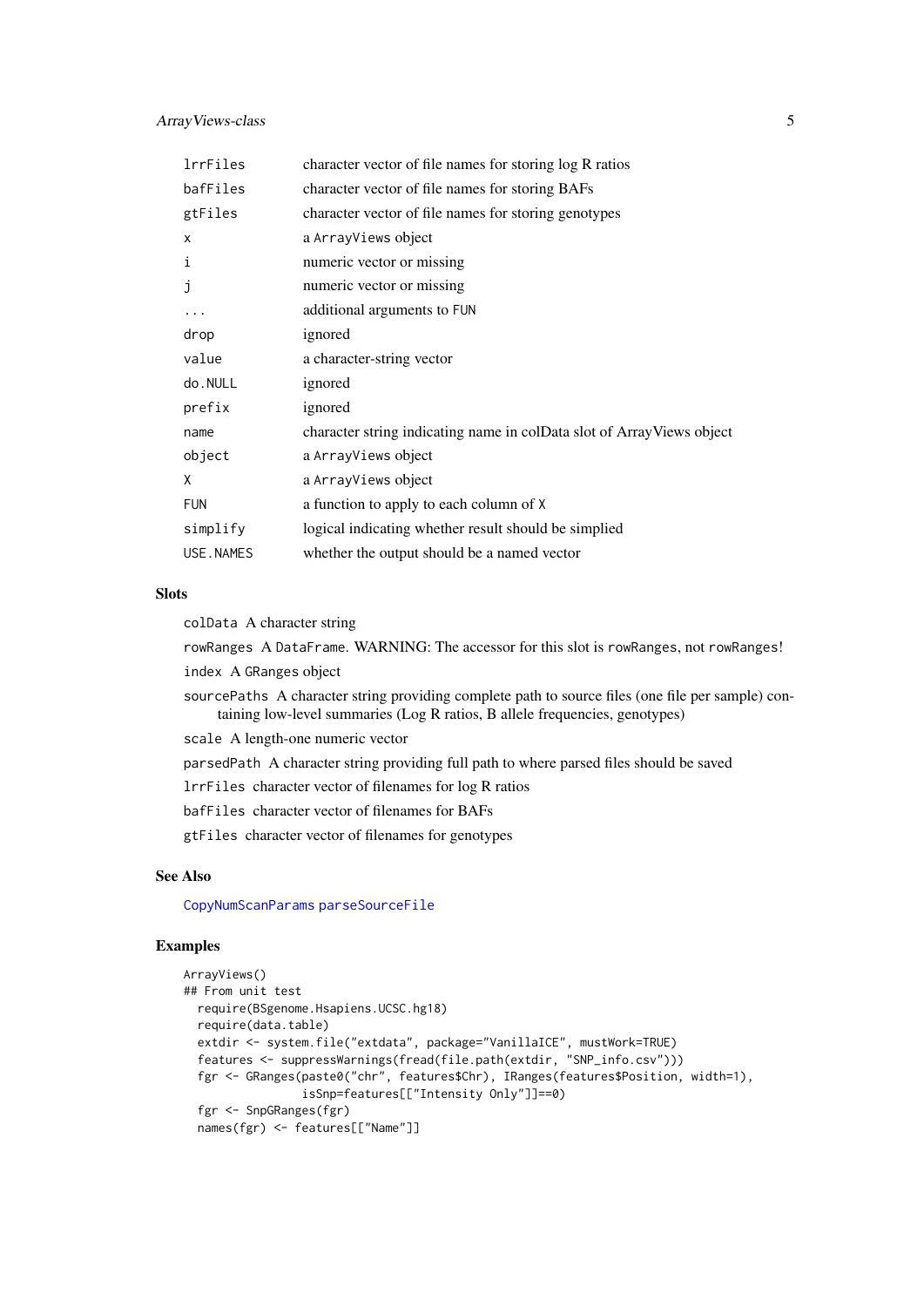```
bsgenome <- BSgenome.Hsapiens.UCSC.hg18
seqlevels(fgr, pruning.mode="coarse") <- seqlevels(bsgenome)[seqlevels(bsgenome) %in% seqlevels(fgr)]
seqinfo(fgr) <- seqinfo(bsgenome)[seqlevels(fgr),]
fgr <- sort(fgr)
files <- list.files(extdir, full.names=TRUE, recursive=TRUE, pattern="FinalReport")
ids <- gsub(".rds", "", gsub("FinalReport", "", basename(files)))
views <- ArrayViews(rowRanges=fgr,
                    sourcePaths=files,
                    sample_ids=ids)
lrrFile(views)
## view of first 10 markers and samples 3 and 5
views <- views[1:10, c(3,5)]
```
baumWelchUpdate *Function for updating parameters for emission probabilities*

#### Description

This function is not meant to be called directly by the user. It is exported in the package NAMES-PACE for internal use by other BioC packages.

#### Usage

baumWelchUpdate(param, assay\_list)

#### Arguments

| param      | A container for the HMM parameters            |
|------------|-----------------------------------------------|
| assay_list | list of log R ratios and B allele frequencies |

calculateEmission *Calculate the emission probabilities for the 6-state HMM*

#### Description

Given the data and an object containing parameters for the HMM, this function computes emission probabilities. This function is not intended to be called by the user and is exported for internal use by other BioC packages.

#### Usage

calculateEmission(x, param = EmissionParam())

#### Arguments

| X     | list of low-level data with two elements: a numeric vector of log R ratios and a |
|-------|----------------------------------------------------------------------------------|
|       | numeric vector of B allele frequencies                                           |
| param | parameters for the 6-state HMM                                                   |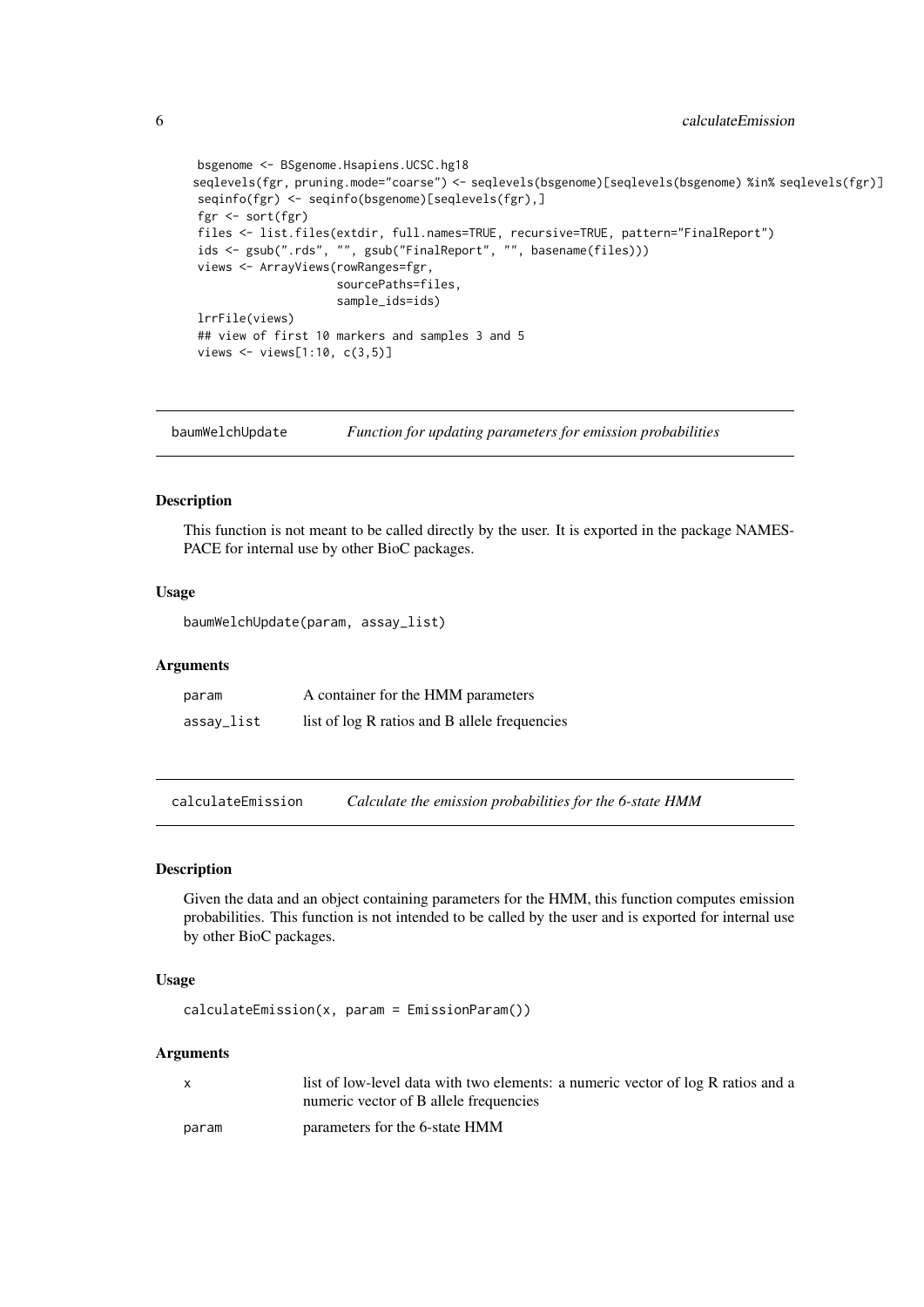#### <span id="page-6-0"></span>cnvFilter 7

#### Value

A matrix of emission probabilities. Column correspond to the HMM states and rows correspond to markers on the array (SNPs and nonpolymorphic markers)

### See Also

baumWelchUpdate

<span id="page-6-1"></span>cnvFilter *Filter the HMM-derived genomic ranges for copy number variants*

#### <span id="page-6-2"></span>Description

The HMM-derived genomic ranges are represented as a GRanges-derived object. cnvFilter returns a GRanges object using the filters stipulated in the filters argument.

#### Usage

```
cnvFilter(object, filters = FilterParam())
cnvSegs(object, filters = FilterParam(state = c("1", "2", "5", "6")))
duplication(object, filters = FilterParam(state = c("5", "6")))
deletion(object, filters = FilterParam(state = c("1", "2")))
hemizygous(object, filters = FilterParam(state = "2"))
homozygous(object, filters = FilterParam(state = "1"))
## S4 method for signature 'HMM'
cnvSegs(object, filters = FilterParam(state =
  as.character(c(1, 2, 5, 6))))
## S4 method for signature 'HMMList'
segs(object)
## S4 method for signature 'HMMList'
hemizygous(object)
## S4 method for signature 'HMMList'
homozygous(object)
## S4 method for signature 'HMMList'
duplication(object)
## S4 method for signature 'HMMList'
cnvSegs(object, filters = FilterParam(state =
  as.character(c(1, 2, 5, 6))))
## S4 method for signature 'HMMList'
```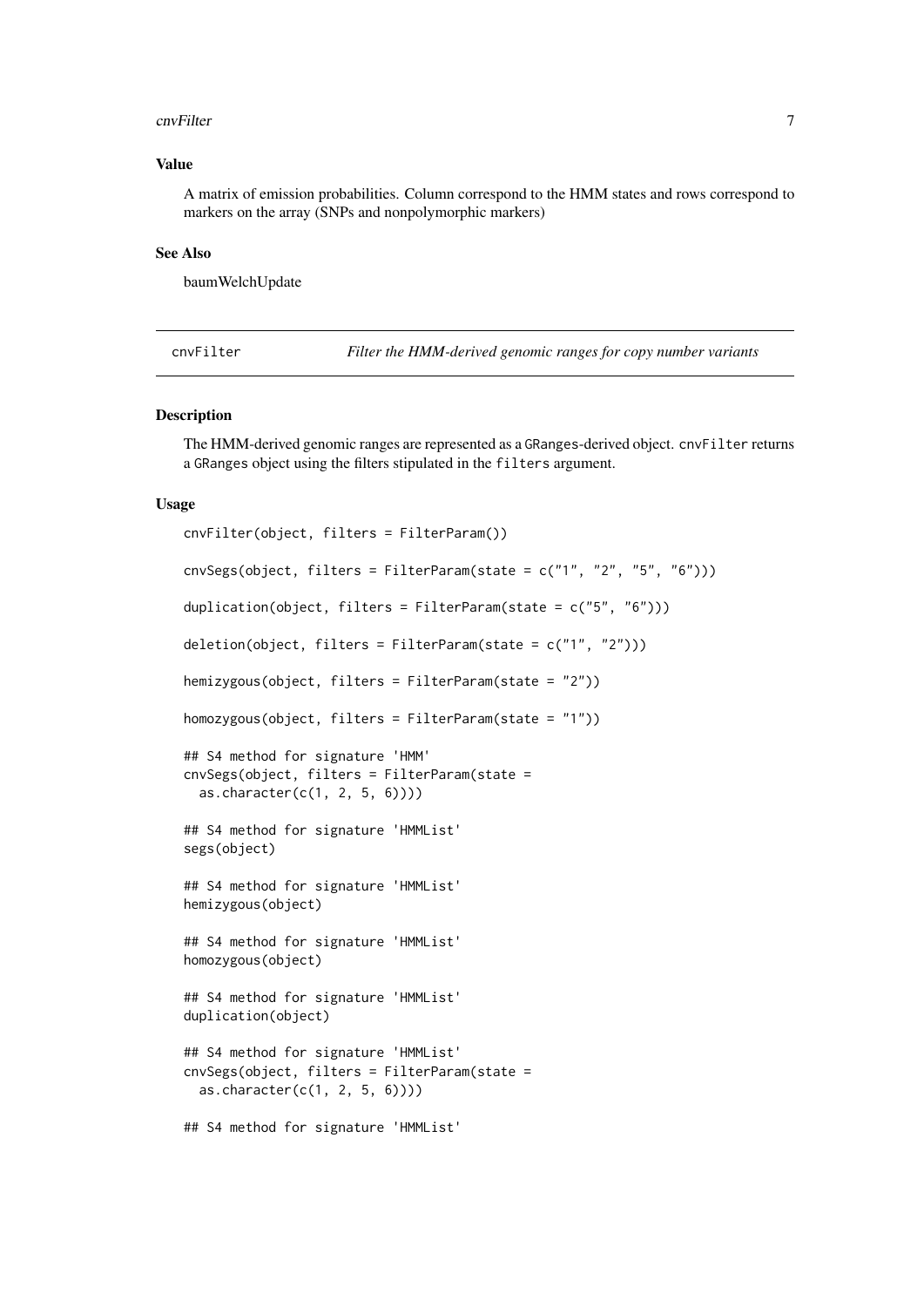```
cnvFilter(object, filters = FilterParam())
## S4 method for signature 'HmmGRanges'
cnvSegs(object, filters = FilterParam(state =
```
#### as.character( $c(1, 2, 5, 6)$ )))

### Arguments

| object  | see showMethods(cnvFilter) |
|---------|----------------------------|
| filters | a FilterParam object       |

#### See Also

[FilterParam](#page-14-1)

#### Examples

```
data(snp_exp)
fit <- hmm2(snp_exp)
segs(fit) ## all intervals
cnvSegs(fit)
filter_param <- FilterParam(probability=0.95, numberFeatures=10, state=c("1", "2"))
cnvSegs(fit, filter_param)
filter_param <- FilterParam(probability=0.5, numberFeatures=2, state=c("1", "2"))
cnvSegs(fit, filter_param)
hemizygous(fit)
homozygous(fit)
duplication(fit)
```
cn\_means *A parameter class for computing Emission probabilities*

### <span id="page-7-1"></span>Description

Parameters for computing emission probabilities for a 6-state HMM, including starting values for the mean and standard deviations for log R ratios (assumed to be Gaussian) and B allele frequencies (truncated Gaussian), and initial state probabilities.

This function is exported primarily for internal use by other BioC packages.

### Usage

```
cn_means(object)
cn_sds(object)
baf_means(object)
baf_sds(object)
baf_means(object) <- value
baf_sds(object) <- value
```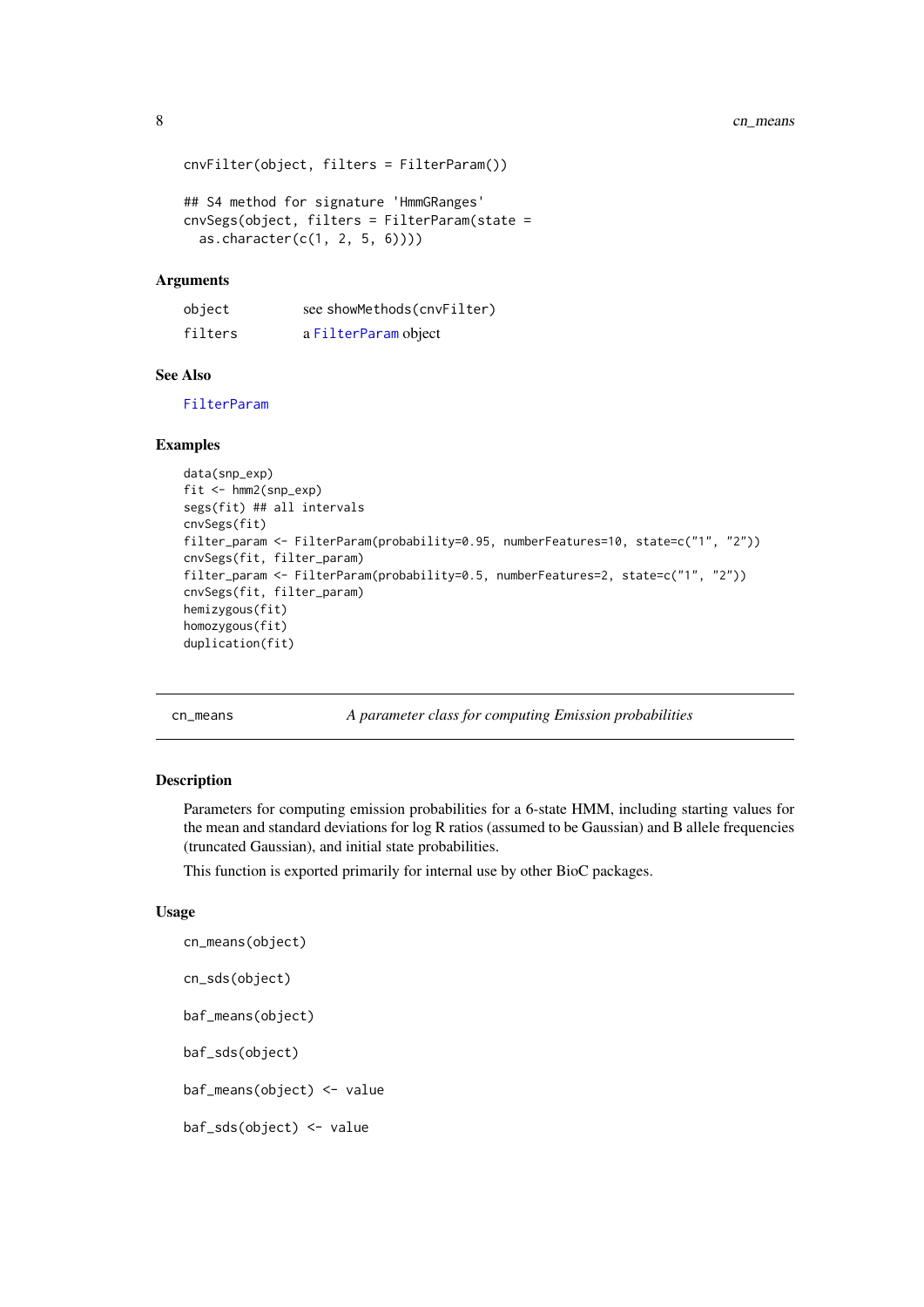#### cn\_means 9

```
cn_sds(object) <- value
cn_means(object) <- value
EmissionParam(cn_means = CN_MEANS(), cn_sds = CN_SDS(),
 baf_means = BAF_MEANS(), baf_sds = BAF_SDS(), initial = rep(1/6,
 6), EMupdates = 5L, CN_range = c(-5, 3), temper = 1,
 p_outlier = 1/100, modelHomozygousRegions = FALSE)
EMupdates(object)
```
## S4 method for signature 'EmissionParam' show(object)

### Arguments

| object                 | see showMethods("EMupdates")                                                                                           |
|------------------------|------------------------------------------------------------------------------------------------------------------------|
| value                  | numeric vector                                                                                                         |
| cn_means               | numeric vector of starting values for log R ratio means (order is by copy number<br>state)                             |
| cn_sds                 | numeric vector of starting values for log R ratio standard deviations (order is by<br>copy number state)               |
| baf_means              | numeric vector of starting values for BAF means ordered. See example for<br>details on how these are ordered.          |
| baf_sds                | numeric vector of starting values for BAF means ordered. See example for<br>details on how these are ordered.          |
| initial                | numeric vector of intial state probabilities                                                                           |
| EMupdates              | number of EM updates                                                                                                   |
| CN_range               | the allowable range of log R ratios. Log R ratios outside this range are thresh-<br>olded.                             |
| temper                 | Emission probabilities can be tempered by emit <sup><math>\land</math></sup> temper. This is highly experi-<br>mental. |
| p_outlier              | probability that an observation is an outlier (assumed to be the same for all<br>markers)                              |
| modelHomozygousRegions |                                                                                                                        |
|                        | logical. If FALSE (default), the emission probabilities for BAFs are modeled                                           |
|                        | from a mixture of truncated normals and a $Unif(0,1)$ where the mixture proba-                                         |
|                        | bilities are given by the probability that the SNP is heterozygous. See Details                                        |
|                        | below for a discussion of the implications.                                                                            |

#### Details

The log R ratios are assumed to be emitted from a normal distribution with a mean and standard deviation that depend on the latent copy number. Similarly, the BAFs are assumed to be emitted from a truncated normal distribution with a mean and standard deviation that depends on the latent number of B alleles relative to the total number of alleles (A+B).

#### Value

numeric vector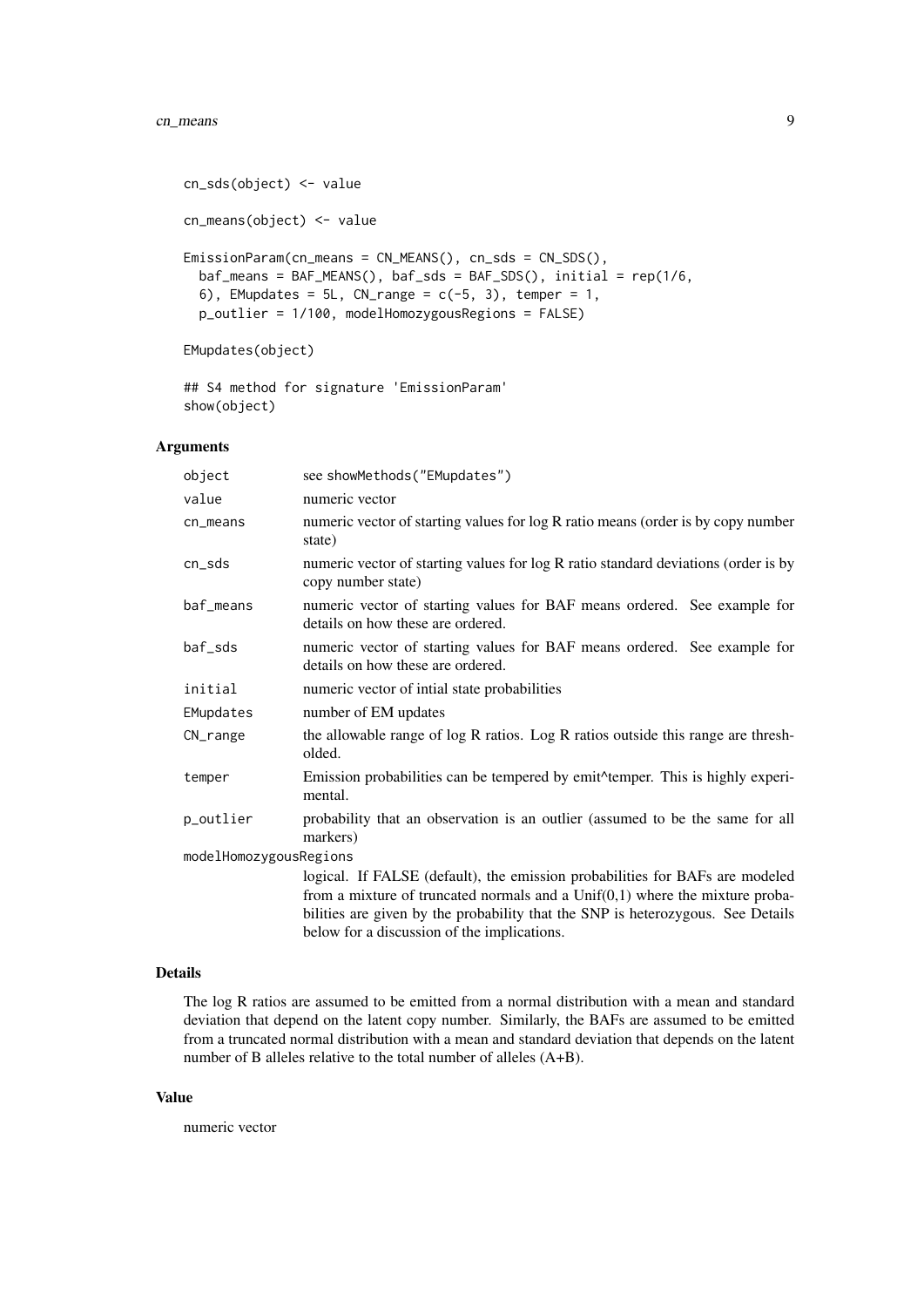#### Details

When modelHomozygousRegions is FALSE (the default in versions  $\ge$  = 1.28.0), emission probabilities for B allele frequences are calculated from a mixture of a truncated normal densities and a Unif( $0,1$ ) density with the mixture probabilities given by the probability that a SNP is homozygous. In particular, let p denote a 6 dimensional vector of density estimates from a truncated normal distribution for the latent genotypes 'A', 'B', 'AB', 'AAB', 'ABB', 'AAAB', and 'ABBB'. The probability that a genotype is homozygous is estimated as

$$
prHom = (p[^{"}A"]+p[^{"}B"])/sum(p)
$$

and the probability that the genotype is heterozygous (any latent genotype that is not 'A' or 'B') is given by

$$
prHet=1-prHom
$$

Since the density of a Unif( $0,1$ ) is 1, the 6-dimensional vector of emission probability at a SNP is given by

$$
emit = prHet * p + (1-prHet)
$$

The above has the effect of minimizing the influence of BAFs near 0 and 1 on the state path estimated by the Viterbi algorithm. In particular, the emission probability at homozygous SNPs will be virtually the same for states 3 and 4, but at heterozygous SNPs the emission probability for state 3 will be an order of magnitude greater for state 3 (diploid) compared to state 4 (diploid region of homozygosity). The advantage of this parameterization are fewer false positive hemizygous deletion calls. [ Log R ratios tend to be more sensitive to technical sources of variation than the corresponding BAFs/ genotypes. Regions in which the log R ratios are low due to technical sources of variation will be less likely to be interpreted as evidence of copy number loss if heterozygous genotypes have more 'weight' in the emission estimates than homozgous genotypes. ] The trade-off is that only states estimated by the HMM are those with copy number alterations. In particular, copy-neutral regions of homozygosity will not be called.

By setting modelHomozygousRegions = TRUE, the emission probabilities at a SNP are given simply by the p vector described above and copy-neutral regions of homozygosity will be called.#'

#### Examples

```
ep <- EmissionParam()
cn_means(ep)
ep <- EmissionParam()
cn_sds(ep)
ep <- EmissionParam()
baf_means(ep)
ep <- EmissionParam()
baf_sds(ep)
ep <- EmissionParam()
baf_means(ep) <- baf_means(ep)
ep <- EmissionParam()
baf_sds(ep) <- baf_sds(ep)
ep <- EmissionParam()
cn_sds(ep) <- cn_sds(ep)ep <- EmissionParam()
cn_means(ep) <- cn_means(ep)
```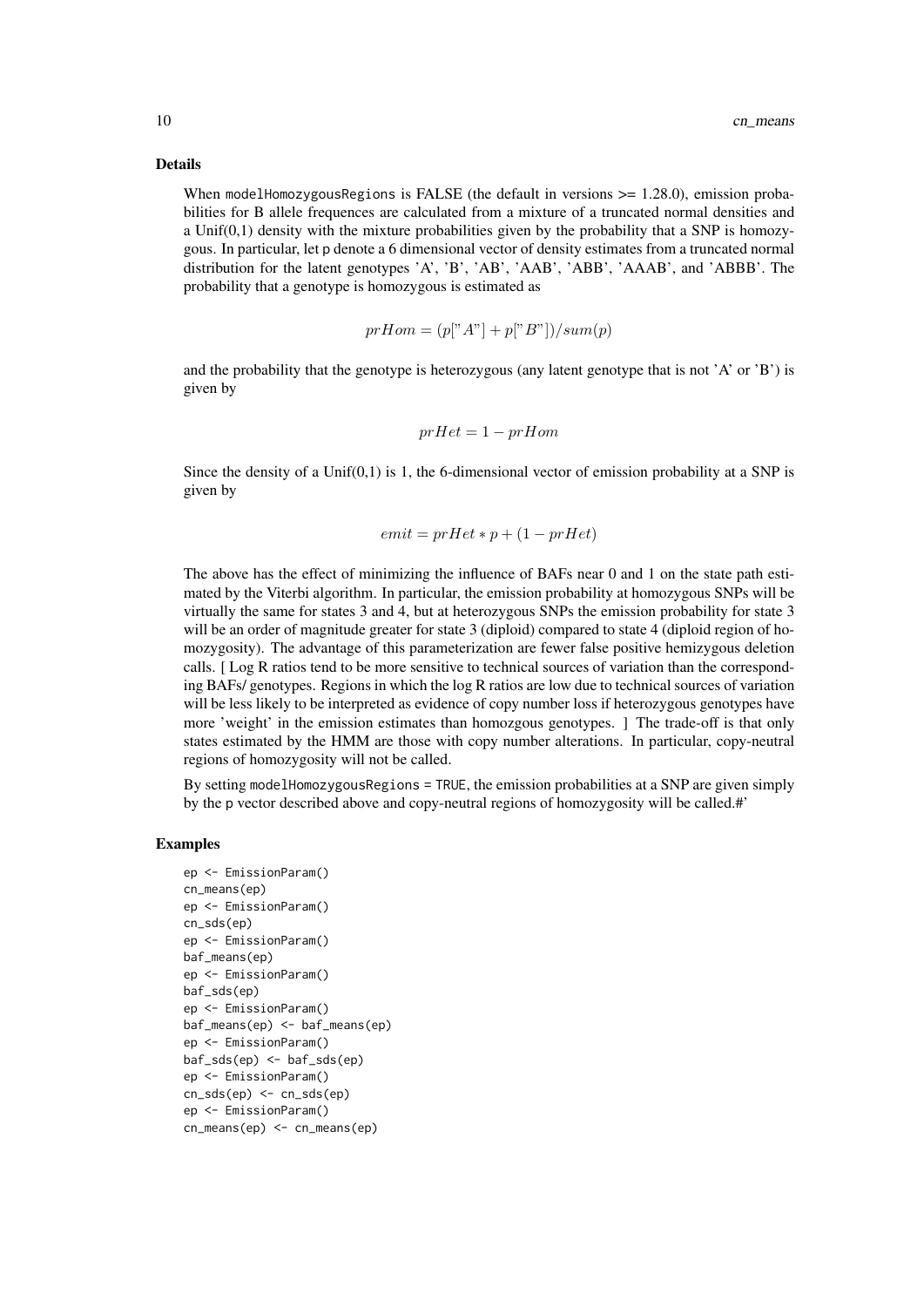#### <span id="page-10-0"></span>CopyNumScanParams-class 11

```
ep <- EmissionParam()
show(ep)
cn_means(ep)
cn_sds(ep)
baf_means(ep)
baf_sds(ep)
```
CopyNumScanParams-class

*Parameters for parsing source files containing SNP-array processed data, such as GenomeStudio files for the Illumina platform*

### <span id="page-10-1"></span>Description

Raw SNP array processed files have headers and variable labels that may depend the software, how the output files was saved, the software version, and other factors. The purpose of this container is to collect the parameters relevant for reading in the source files for a particular project in a single container. This may require some experimentation as the example illustrates. The function [fread](#page-0-0) in the data.table package greatly simplifies this process.

### Usage

```
CopyNumScanParams(cnvar = "Log R Ratio", bafvar = "B Allele Freq",
 gtvar = c("Allele1 - AB", "Allele2 - AB"), index-genome = integer(),select = integer(), scale = 1000, row.name = 1L)## S4 method for signature 'CopyNumScanParams'
```

```
show(object)
```
#### Arguments

| cnvar        | length-one character vector providing name of variable for log R ratios                                                                                                                                                                           |
|--------------|---------------------------------------------------------------------------------------------------------------------------------------------------------------------------------------------------------------------------------------------------|
| bafvar       | length-one character vector providing name of variable for B allele frequencies                                                                                                                                                                   |
| gtvar        | length-one character vector providing name of variable for genotype calls                                                                                                                                                                         |
| index_genome | integer vector indicating which rows of the of the source files (e.g., GenomeS-<br>tudio) to keep. By matching on a sorted GRanges object containing the feature<br>annotation (see example), the information on the markers will also be sorted. |
| select       | integer vector specifying indicating which columns of the source files to import<br>(see examples)                                                                                                                                                |
| scale        | length-one numeric vector for rescaling the raw data and coercing to class inte-<br>ger. By default, the low-level data will be scaled and saved on disk as integers.                                                                             |
| row.names    | length-one numeric vector indicating which column the SNP names are in                                                                                                                                                                            |
| object       | a CopyNumScanParams object                                                                                                                                                                                                                        |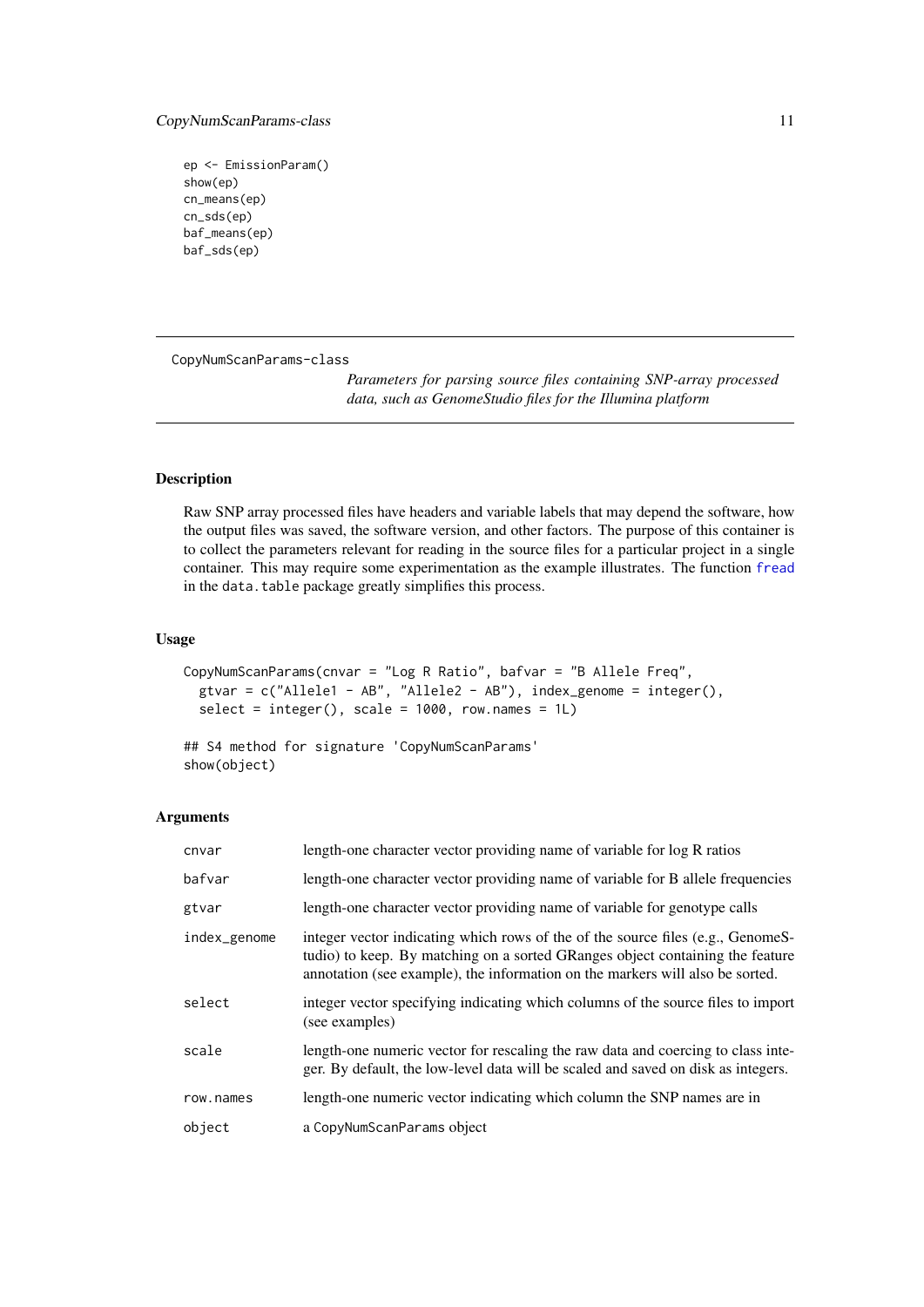#### <span id="page-11-0"></span>Slots

index\_genome an integer vector

cnvar the column label for the log R ratios

bafvar the column label for the B allele frequencies

gtvar the column label(s) for the genotypes

scale length-one numeric vector indicating how the low-level data should be scaled prior to saving on disk

select numeric vector indicating which columns to read

row.names length-one numeric vector indicating which column the SNP names are in

### See Also

[ArrayViews](#page-2-1) [parseSourceFile](#page-28-1)

### Examples

CopyNumScanParams() ## empty container

| doUpdate | Helper function to determine whether to update the HMM parameters |
|----------|-------------------------------------------------------------------|
|          | via the Baum-Welch algorithm                                      |

### Description

This function is not intended to be called directly by the user, and is exported only for internal use by other BioC packages.

### Usage

doUpdate(param)

#### Arguments

param An object containing parameters for the HMM

#### See Also

[HmmParam](#page-21-1)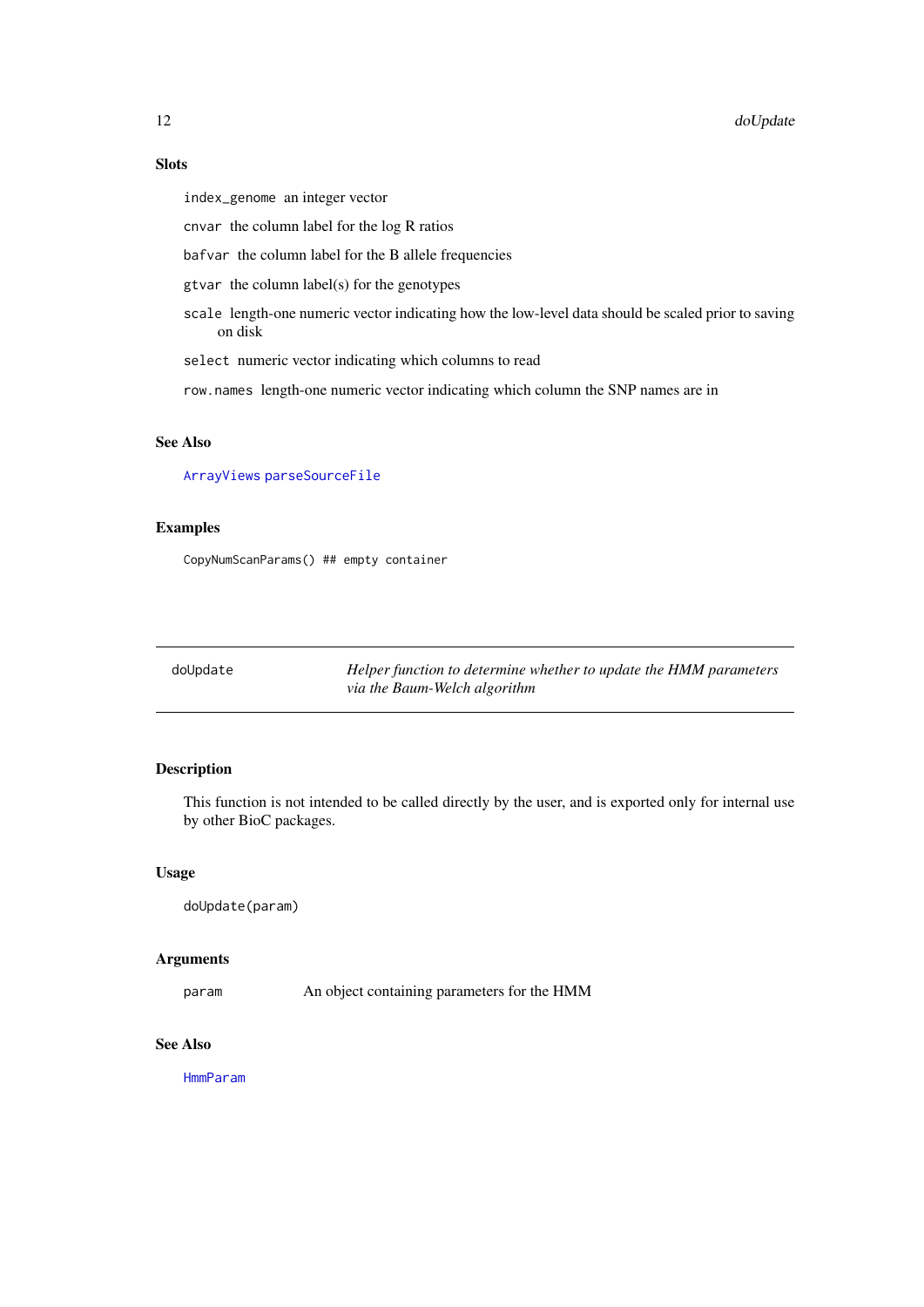<span id="page-12-0"></span>dropDuplicatedMapLocs *Drop markers on the same chromosome having the same genomic coordinates*

### Description

If there are multiple markers on the same chromosome with the same annotated position, only the first is kept.

#### Usage

```
dropDuplicatedMapLocs(object)
```
### Arguments

object a container for which the methods seqnames and start are defined

### Value

an object of the same class with duplicated genomic positions removed

### Examples

```
data(snp_exp)
g <- rowRanges(snp_exp)
## duplicate the first row
g[length(g)] \leftarrow g[1]rowRanges(snp_exp) <- g
 snp_exp2 <- dropDuplicatedMapLocs(snp_exp)
```
dropSexChrom *Filter sex chromosomes*

#### Description

Removes markers on chromosomes X and Y.

### Usage

```
dropSexChrom(object)
```
### Arguments

object an object for which the methods seqnames and rowRanges are defined.

### Value

an object of the same class as the input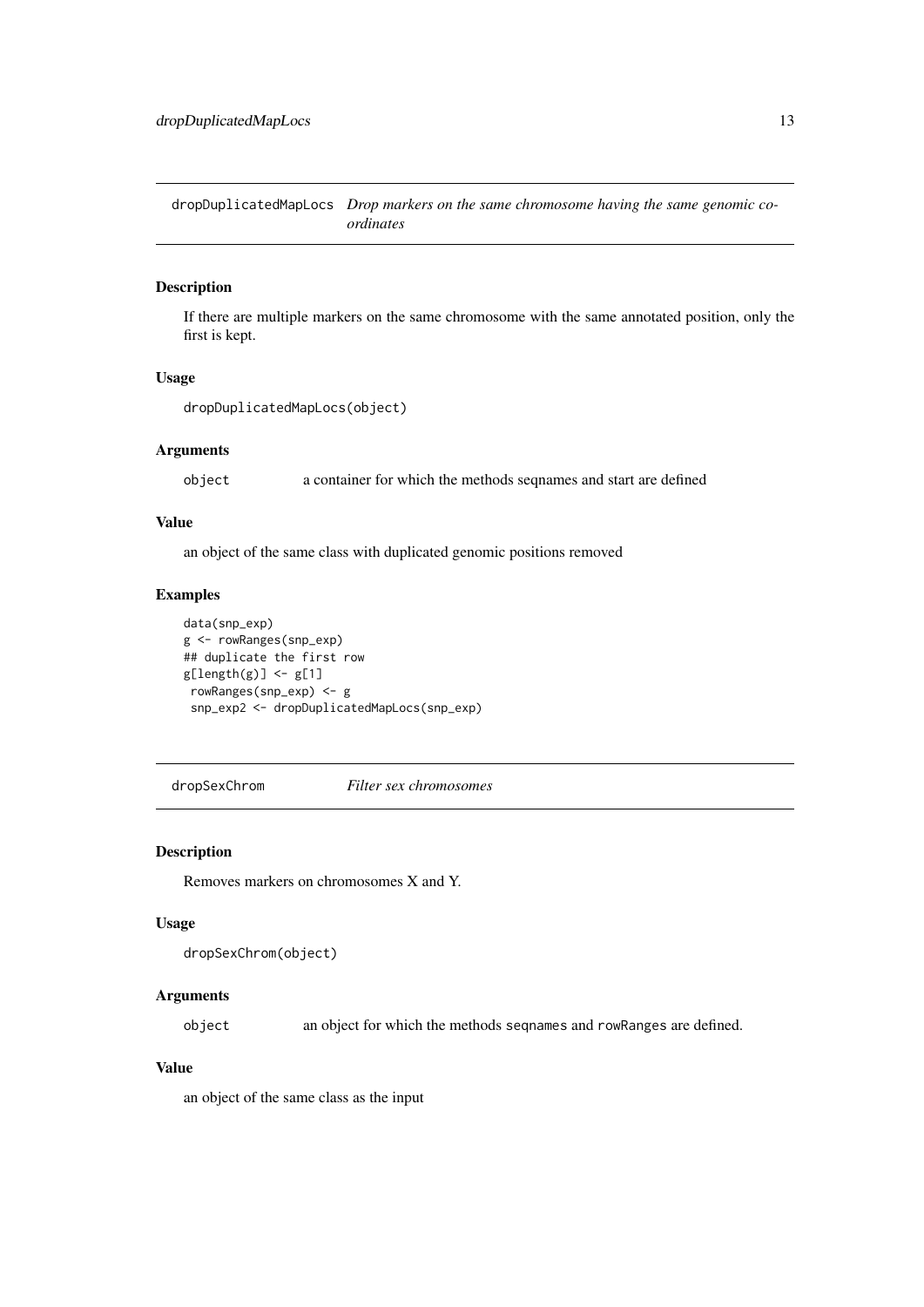<span id="page-13-0"></span>

### Description

Get or set a matrix of emission probabilities. This function is exported primarily for internal use by other BioC packages.

#### Usage

```
emission(object)
```
emission(object) <- value

### Arguments

| object | see showMethods(emission)          |
|--------|------------------------------------|
| value  | a matrix of emission probabilities |

### Value

matrix

emissionParam *Accessor for parameters used to compute emission probabilities*

### Description

Parameters for computing emission probabilities include the starting values for the Baum Welch update and initial state probabilities.

### Usage

```
emissionParam(object)
```
emissionParam(object) <- value

### Arguments

| object | an object of class EmissionParam |
|--------|----------------------------------|
| value  | an object of class EmissionParam |

### Value

[EmissionParam](#page-7-1) instance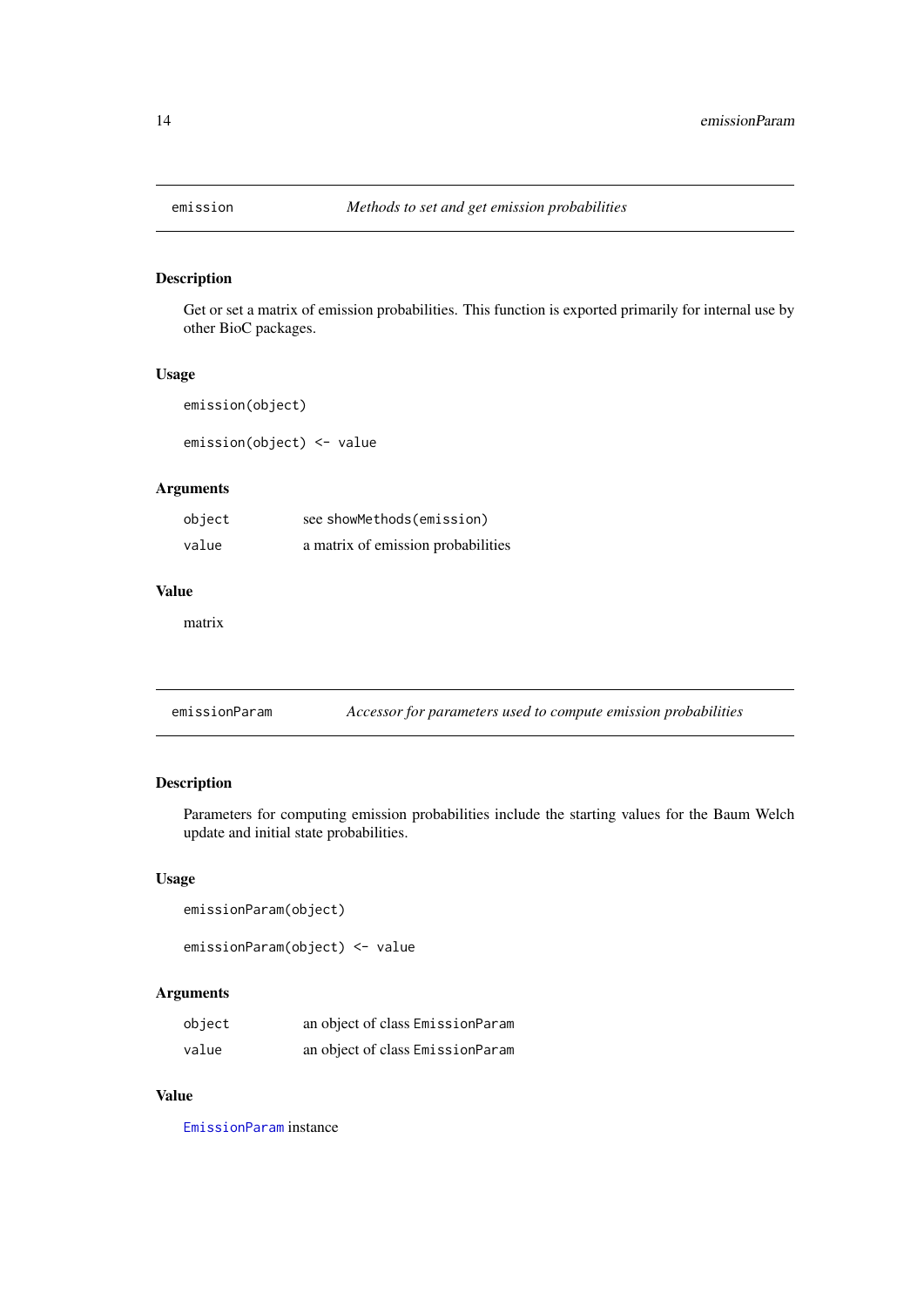#### <span id="page-14-0"></span>FilterParam-class 15

#### Examples

```
hparam <- HmmParam()
emissionParam(hparam)
ep <- EmissionParam()
cn_means(ep) <- log2(c(.1/2, 1/2, 2/2, 2/2, 3/2, 4/2))
emissionParam(hparam) <- ep
```
FilterParam-class *Container for the common criteria used to filtering genomic ranges*

#### <span id="page-14-1"></span>Description

The maximum a posteriori estimate of the trio copy number state for each genomic range is represented in a [GRanges](#page-0-0)-derived class. Ultimately, these ranges will be filtered based on the trio copy number state (e.g., denovo deletions), size, number of features (SNPs), or chromosome. FilterParam is a container for the parameters commmonly used to filter the genomic ranges.

### Usage

```
FilterParam(probability = 0.99, numberFeatures = 10,
  seqnames = paste0("chr", c(1:22, "X", "Y")),
  state = as.character(1:6), width = 1L)
## S4 method for signature 'FilterParam'
probability(object)
## S4 method for signature 'FilterParam'
state(object)
## S4 method for signature 'FilterParam'
show(object)
```
### Arguments

| numberFeatures minumum number of SNPs/nonpolymorphic features in a region<br>the sequames (character string or R1e to keep)<br>segnames<br>character: the HMM states to keep<br>state<br>the minimum widht of a region<br>width<br>object<br>a FilterParam object | probability | minumum probability for the call |
|-------------------------------------------------------------------------------------------------------------------------------------------------------------------------------------------------------------------------------------------------------------------|-------------|----------------------------------|
|                                                                                                                                                                                                                                                                   |             |                                  |
|                                                                                                                                                                                                                                                                   |             |                                  |
|                                                                                                                                                                                                                                                                   |             |                                  |
|                                                                                                                                                                                                                                                                   |             |                                  |
|                                                                                                                                                                                                                                                                   |             |                                  |

#### Slots

- probability a length-one numeric vector indicating the minimum posterior probability for the called state. Genomic intervals with posterior probabilities below probability will be filtered.
- numberFeatures a positive integer indicating the minimum number of features in a segment
- seqnames a character vector of seqnames to select (i.e., 'chr1' for only those intervals on chromosome 1)
- width positive integer indicating the minimal width of genomic intervals
- state character string indicating which hidden Markov model states to select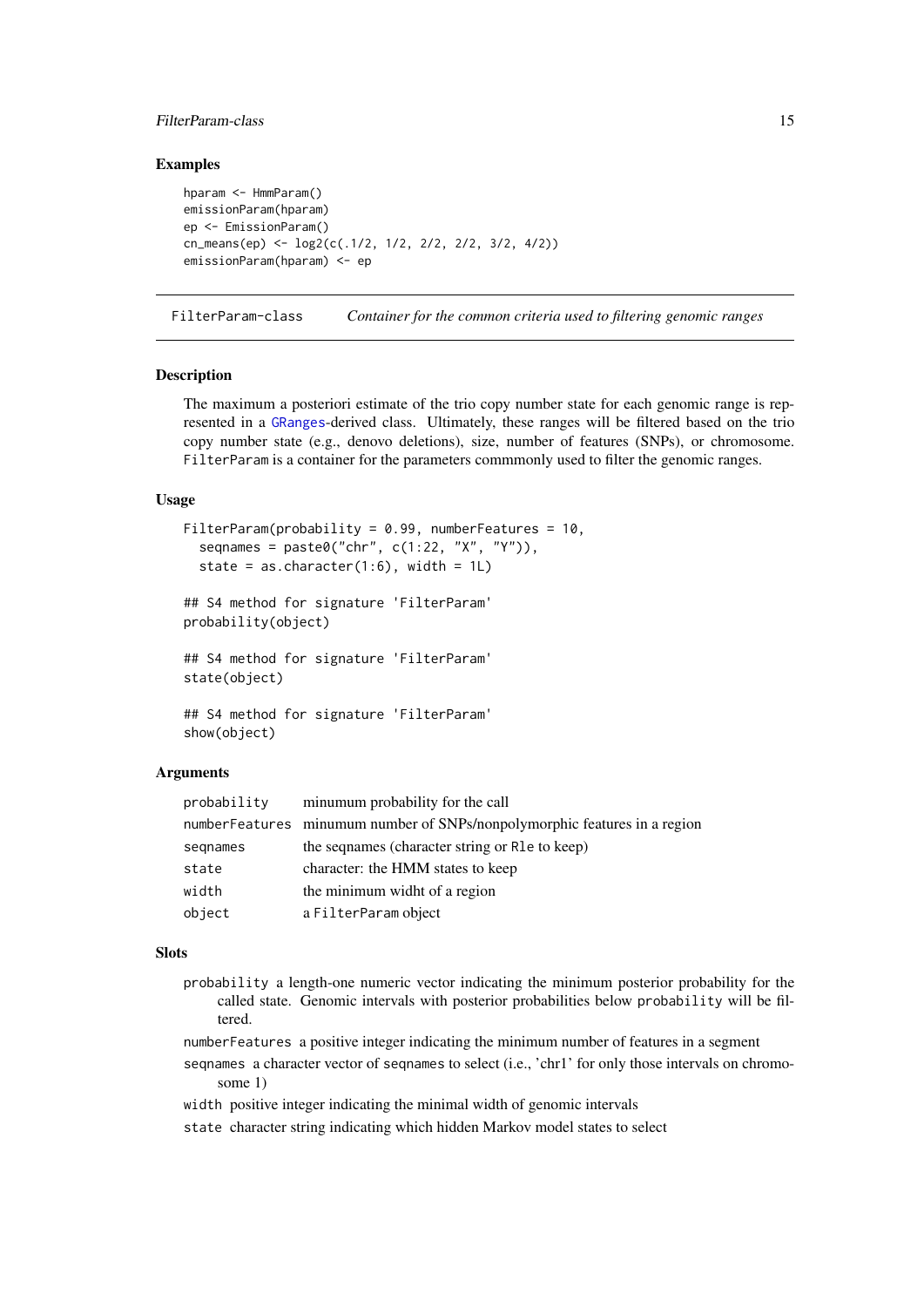### See Also

[cnvFilter](#page-6-1) [cnvSegs](#page-6-2) [hmm2](#page-18-1)

#### Examples

```
fp <- FilterParam()
width(fp)
numberFeatures(fp)
seqnames(fp)
## To select CNV segments for which
## - the CNV call has a 'posterior' probability of at least 0.95
## - the number of features is at least 10
## - the HMM states are 1 (homozygous deletion) or 2 (hemizygous deletion)
FilterParam(probability=0.95, numberFeatures=10, state=c("1", "2"))
```
filters *Accessor for HMM filter parameters*

#### Description

Accessor for HMM filter parameters

#### Usage

filters(object)

#### Arguments

object see showMethods(filters)

genotypes *Accessor for SNP genotypes*

#### Description

Extract SNP genotypes. Genotypes are assumed to be represented as integers: 1=AA, 2=AB, 3=BB.

### Usage

genotypes(object)

```
## S4 method for signature 'ArrayViews'
lrr(object)
## S4 method for signature 'ArrayViews'
baf(object)
## S4 method for signature 'ArrayViews'
genotypes(object)
```
<span id="page-15-0"></span>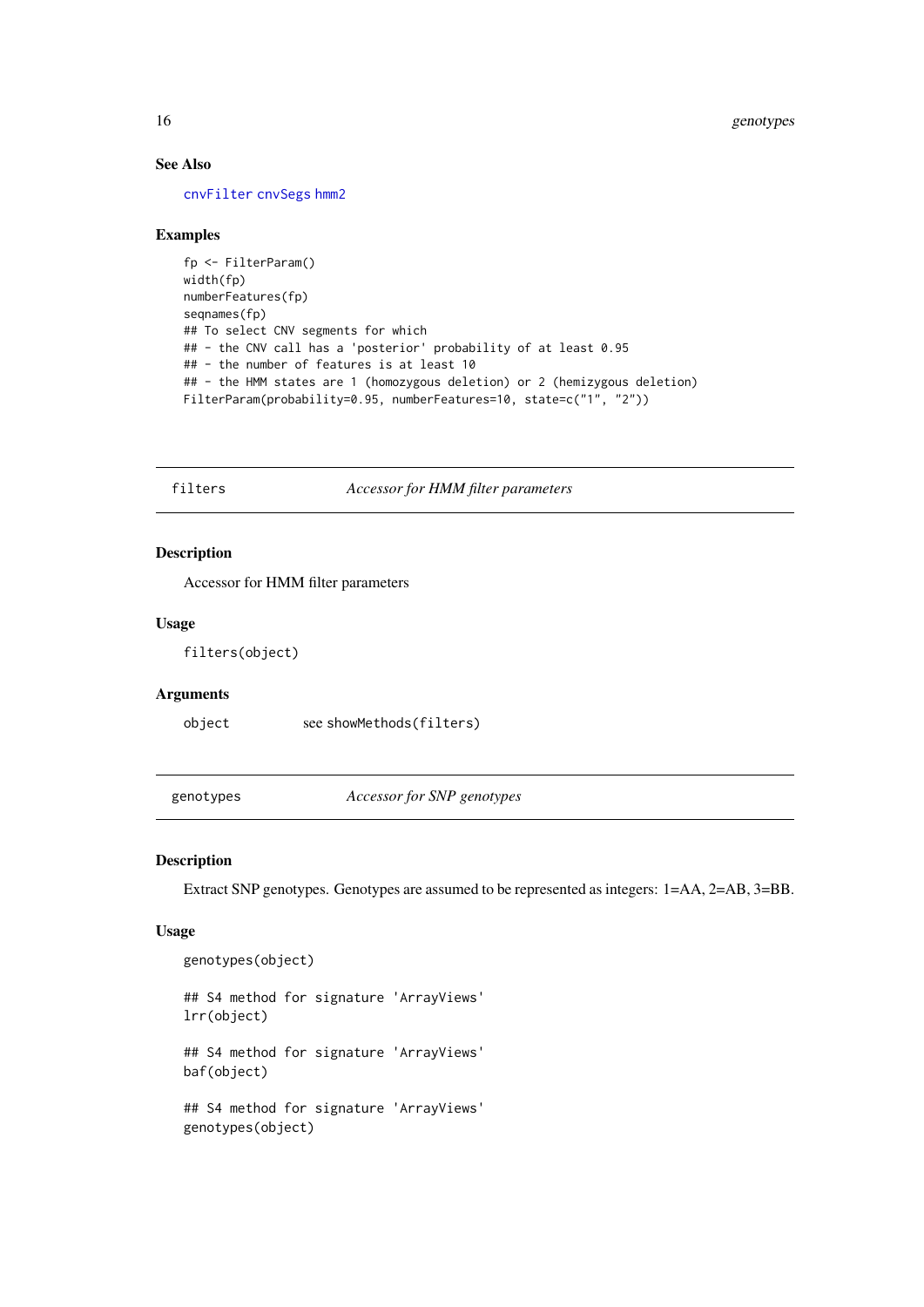<span id="page-16-0"></span>## S4 method for signature 'SnpArrayExperiment' baf(object)

## S4 method for signature 'SnpArrayExperiment' copyNumber(object)

## S4 method for signature 'SnpArrayExperiment' lrr(object)

## S4 method for signature 'SnpArrayExperiment' genotypes(object)

#### Arguments

object see showMethods("genotypes")

#### See Also

copyNumber

getExampleSnpExperiment

*Create an example SnpArrayExperiment from source files containing marker-level genomic data that are provided in this package*

#### Description

Create an example SnpArrayExperiment from source files containing marker-level genomic data that are provided in this package

### Usage

getExampleSnpExperiment(bsgenome)

### Arguments

bsgenome a BSgenome object

### Value

A [SnpArrayExperiment](#page-32-1)

### Examples

```
## Not run:
   if(require("BSgenome.Hsapiens.UCSC.hg18")){
    genome <- BSgenome.Hsapiens.UCSC.hg18
     snp_exp <- getExampleSnpExperiment(genome)
   }
## End(Not run)
```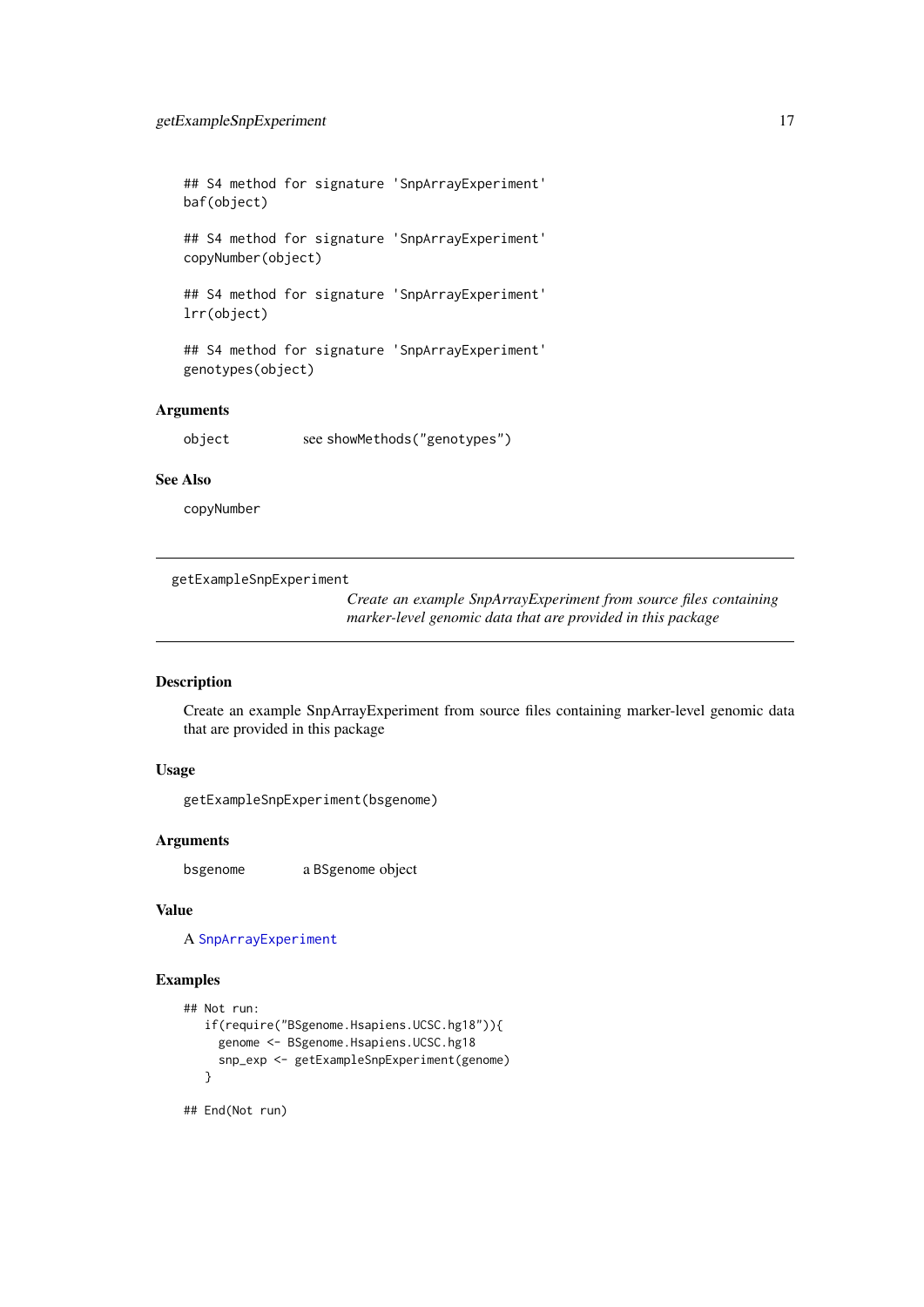<span id="page-17-0"></span>

### Description

Accessor for HMM model parameters

### Usage

getHmmParams(object)

### Arguments

object see showMethods(HmmParam)

### Examples

```
hmm_object <- HMM()
getHmmParams(hmm_object)
```
<span id="page-17-1"></span>

| HMM-class | Container for the segmented data and the 6-state HMM model param- |
|-----------|-------------------------------------------------------------------|
|           | eters                                                             |

### Description

The contructor HMM creates and object of class HMM. Not typically called directly by the user.

### Usage

```
HMM(granges = GRanges(), param = HmmParam(), posterior = matrix(),
  filters = FilterParam())
## S4 method for signature 'HMM'
state(object)
## S4 method for signature 'HMM'
show(object)
```
### Arguments

| granges   | a GRanges object                  |
|-----------|-----------------------------------|
| param     | a HmmParam object                 |
| posterior | matrix of posterior probabilities |
| filters   | an object of class FilterParam    |
| object    | a HMM object                      |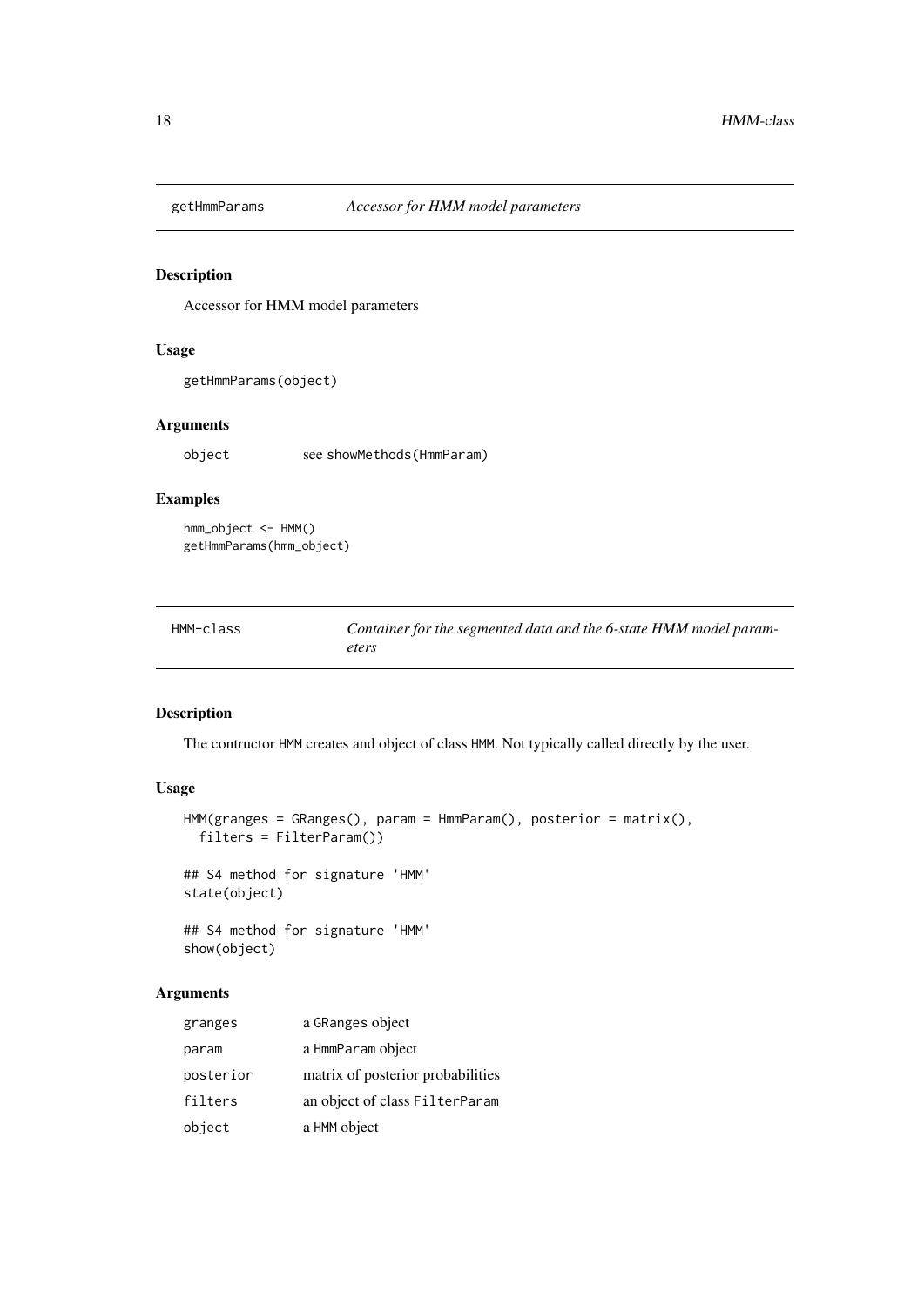#### <span id="page-18-0"></span> $hmm2$  19

#### Slots

granges a GRanges object

param a HmmParam object

posterior a matrix of posterior probabilities

filters a FilterParam object

#### See Also

[hmm2](#page-18-1)

### Examples

```
data(snp_exp)
hmm_list <- hmm2(snp_exp[,1])
resultsFirstSample <- hmm_list[[1]]
resultsFirstSample
HMM()
```
<span id="page-18-1"></span>

hmm2 *Fit a 6-state HMM to log R ratios and B allele frequencies estimated from SNP arrays*

#### Description

This function is intended for estimating the integer copy number from germline or DNA of clonal origin using a 6-state HMM. The states are homozygous deletion, hemizygous deletion, diploid copy number, diploid region of homozygosity, single copy gain, and two+ copy gain. Because heterozygous markers are more informative for copy number than homozygous markers and regions of homozgosity are common in normal genomes, we currently computed a weighted average of the BAF emission matrix with a uniform 0,1 distribution by the probability that the marker is heterozygous, thereby downweighting the contribution of homozygous SNPs to the likelihood. In addition to making the detection of copy-neutral regions of homozgosity less likely, it also helps prevent confusing hemizygous deletions with copy neutral regions of homozygosity – the former would be driven mostly by the log R ratios. This is experimental and subject to change.

#### Usage

```
hmm2(object, emission_param = EmissionParam(),
  transition_param = TransitionParam(), ...)
## S4 method for signature 'SnpArrayExperiment'
hmm2(object,
  emission_param = EmissionParam(),
  transition_param = TransitionParam(), ...)
## S4 method for signature 'oligoSnpSet'
hmm2(object, emission_param = EmissionParam(),
  transition_param = TransitionParam(), ...)
## S4 method for signature 'ArrayViews'
```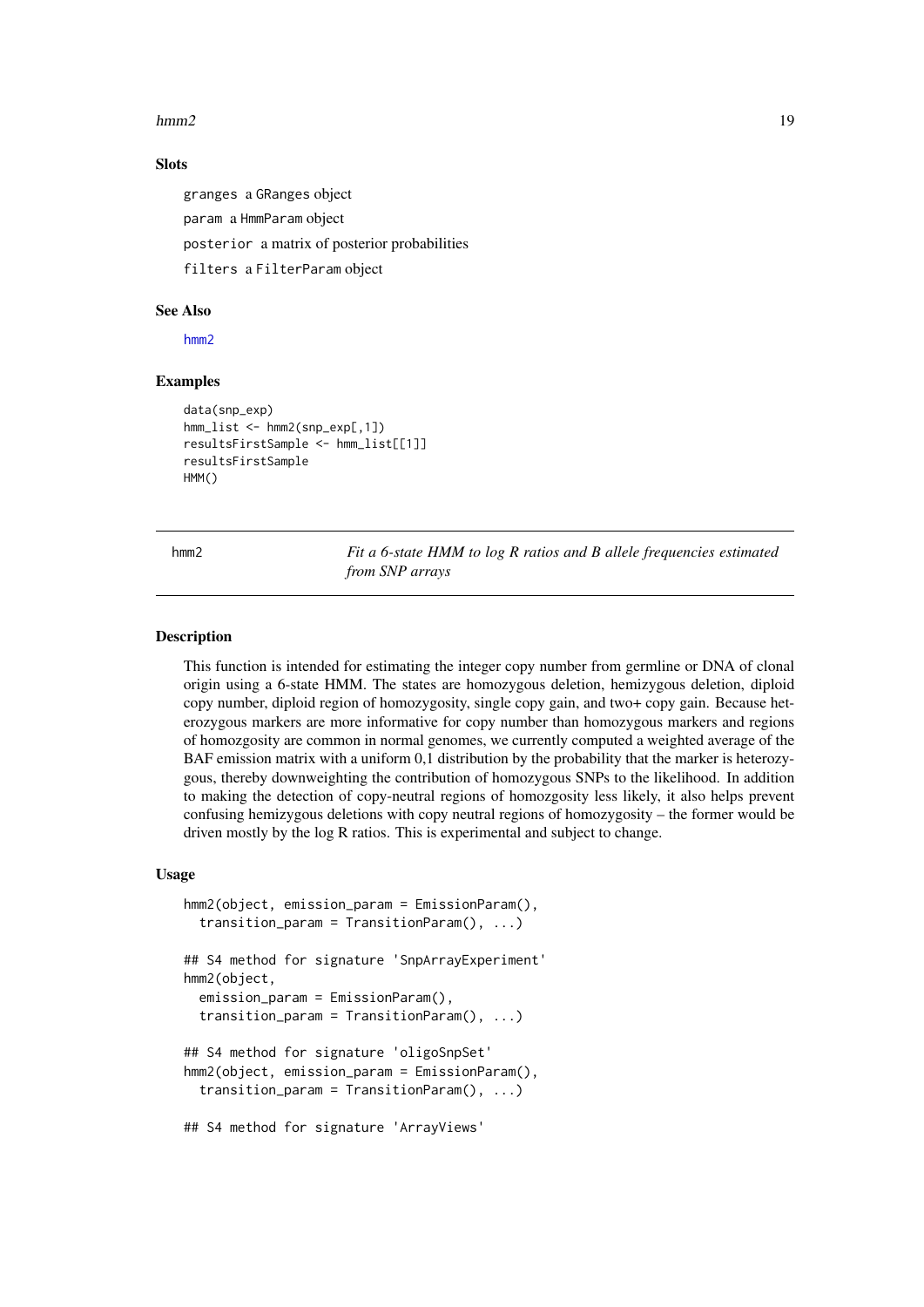```
hmm2(object, emission_param = EmissionParam(),
  transition_param = TransitionParam(), tolerance = 2,
 verbose = FALSE, ...)
```
#### Arguments

| object           | A SnpArrayExperiment                                                                                                                                                                                                          |
|------------------|-------------------------------------------------------------------------------------------------------------------------------------------------------------------------------------------------------------------------------|
|                  | emission_param A EmissionParam object                                                                                                                                                                                         |
| transition_param |                                                                                                                                                                                                                               |
|                  | A TransitionParam object                                                                                                                                                                                                      |
| $\ddotsc$        | currently ignored                                                                                                                                                                                                             |
| tolerance        | length-one numeric vector. When the difference in the log-likelihood of the<br>Viterbi state path between successive models (updated by Baum Welch) is less<br>than the tolerance, no additional model updates are performed. |
| verbose          | logical. Whether to display messages indicating progress.                                                                                                                                                                     |

#### Details

The hmm2 method allows parallelization across samples using the foreach paradigm. Parallelization is automatic when enabled via packages such as snow/doSNOW.

#### Examples

```
tp <- TransitionParam()
TransitionParam(taup=1e12)
data(snp_exp)
emission_param <- EmissionParam(temper=1/2)
fit <- hmm2(snp_exp, emission_param)
unlist(fit)
cnvSegs(fit)
## There is too little data to infer cnv reliably in this trivial example.
## To illustrate filtering options on the results, we select
## CNVs for which
## - the CNV call has a posterior probability of at least 0.5
## - the number of features is 2 or more
## - the HMM states are 1 (homozygous deletion) or 2 (hemizygous deletion)
fp <- FilterParam(probability=0.5, numberFeatures=2, state=c("1", "2"))
cnvSegs(fit, fp)
## for parallelization
## Not run:
  library(snow)
   library(doSNOW)
   cl <- makeCluster(2, type = "SOCK")
   registerDoSNOW(cl)
   fit <- hmm2(snp_exp, emission_param)
```
## End(Not run)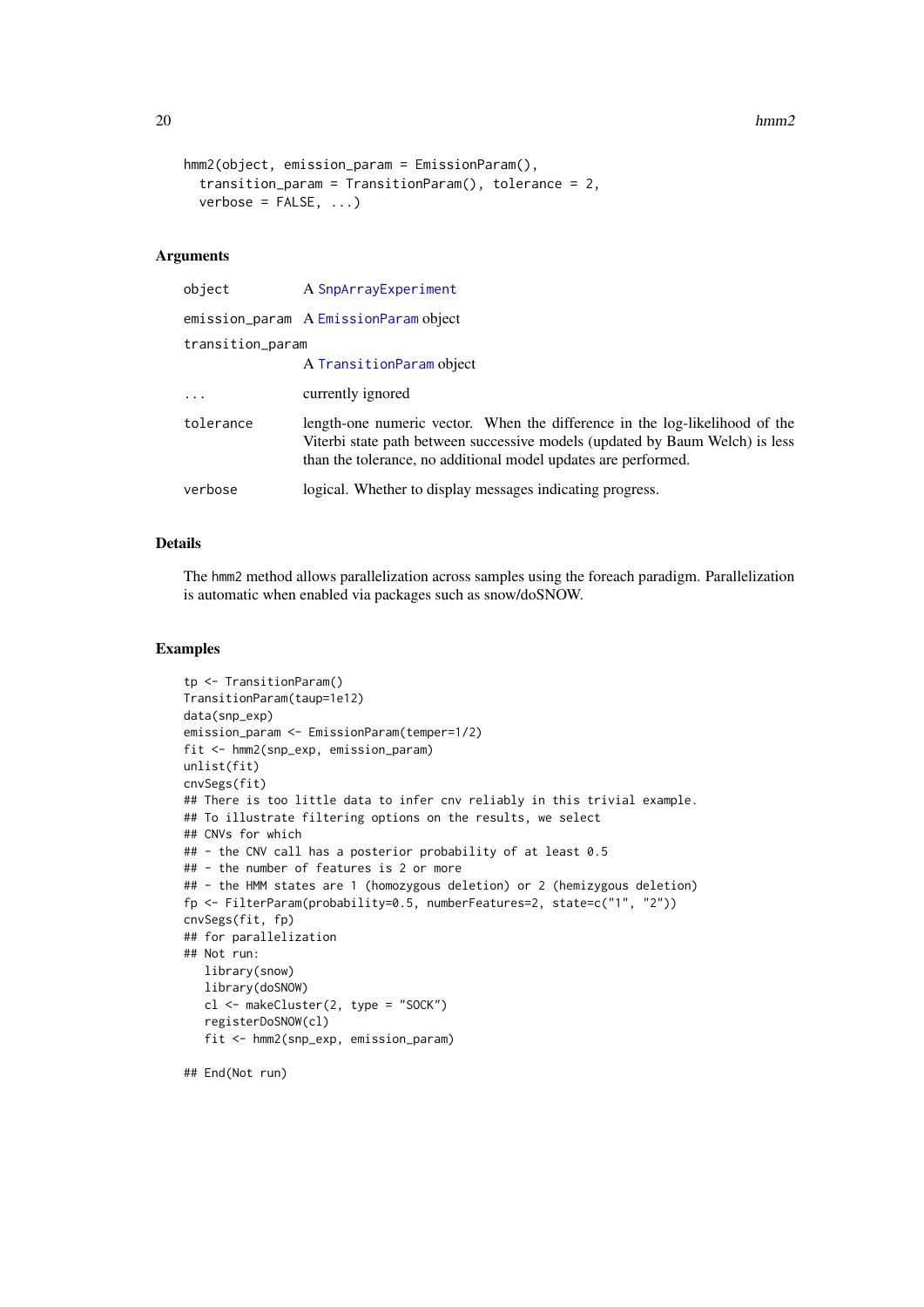<span id="page-20-0"></span>

#### Description

The constructor function for the HMMList class. The constructor is useful for representing a list of HMM objects.

#### Usage

HMMList(object)

### Arguments

object a list. Each element of the list is in instance of the HMM class.

#### See Also

[HMMList](#page-20-1) [HMM](#page-17-1) [hmm2](#page-18-1)

<span id="page-20-1"></span>

| HMMList-class | Class, constructor, and methods for representing HMM results from |
|---------------|-------------------------------------------------------------------|
|               | <i>multiple samples</i>                                           |

### Description

Each element of the HMMList contains the genomic intervals of the HMM segmentation (GRangesderived object), parameters from the Baum-Welch, and a FilterParam object.

### Usage

```
## S4 method for signature 'HMMList'
show(object)
## S4 method for signature 'HMMList'
```

```
unlist(x, recursive = TRUE, use.names = TRUE)
```
#### Arguments

| object       | a HMML ist object          |
|--------------|----------------------------|
| $\mathsf{x}$ | a HMML ist object          |
| recursive    | logical; currently ignored |
| use.names    | logical; currently ignored |

### Slots

.Data a list. Each element of the list should be a HMM object.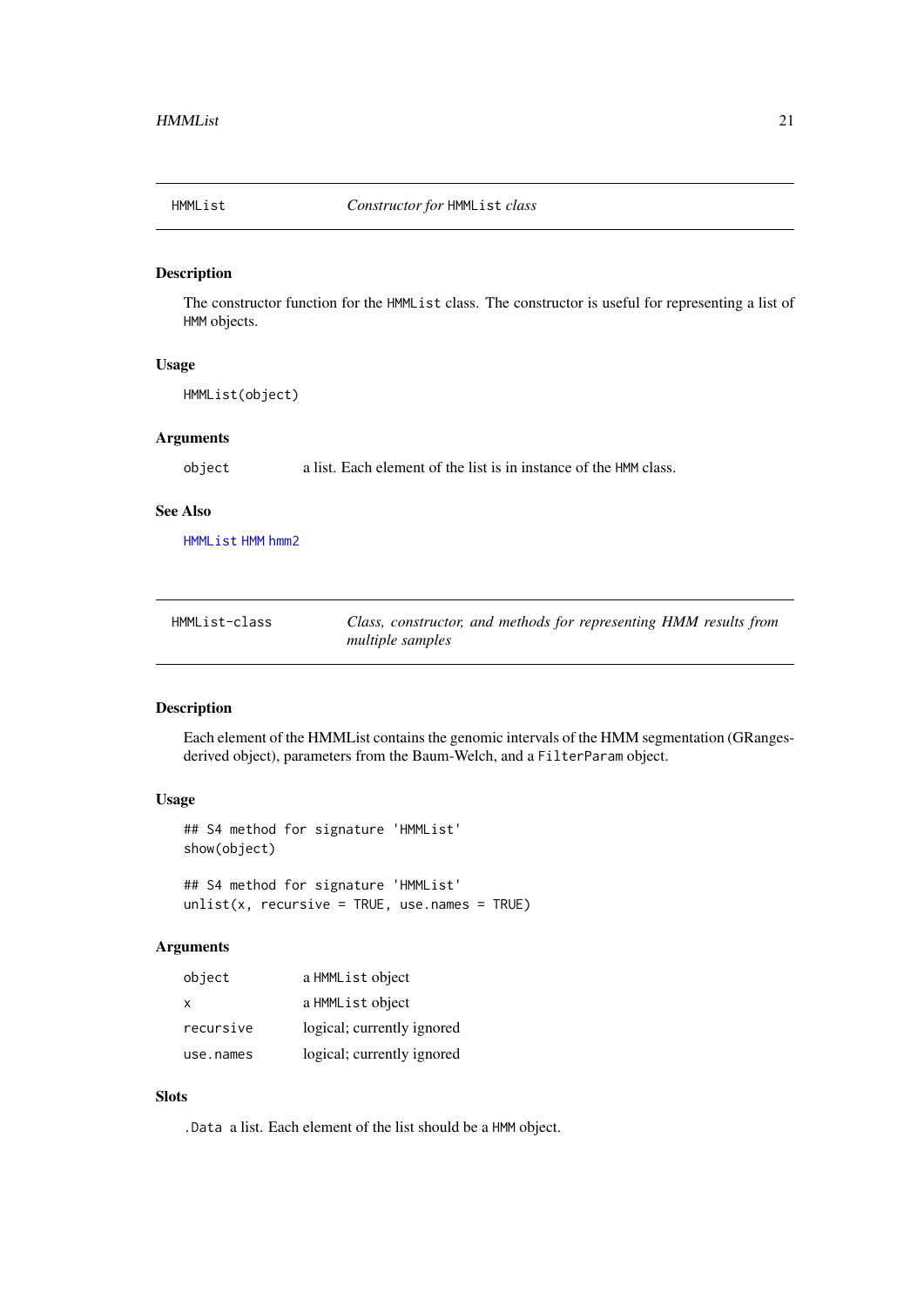#### See Also

[HMM](#page-17-1)

### Examples

```
data(snp_exp)
fit <- hmm2(snp_exp)
class(fit)
identical(length(fit), ncol(snp_exp))
unlist(fit)
```
<span id="page-21-1"></span>HmmParam *Constructor for HmmParam class*

### Description

Contains emission probabilities, parameters for emission probabilities, and transition probabilities required for computing the most likely state path via the Viterbi algorithm

### Usage

```
HmmParam(emission = matrix(0, 0, 0), emission_param = EmissionParam(),
 transition = rep(0.99, nrow(emission)),chromosome = character(nrow(emission)), loglik = LogLik(),
 viterbi = Viterbi(), compute_posteriors = TRUE, verbose = FALSE)
## S4 method for signature 'HmmParam'
show(object)
## S4 method for signature 'HmmParam'
nrow(x)
## S4 method for signature 'HmmParam'
ncol(x)
```
### Arguments

| emission           | A matrix of emission probabilities                                                                                                                                                                                                                                                                                                         |
|--------------------|--------------------------------------------------------------------------------------------------------------------------------------------------------------------------------------------------------------------------------------------------------------------------------------------------------------------------------------------|
|                    | emission_param an object of class EmissionParam                                                                                                                                                                                                                                                                                            |
| transition         | vector of transition probabilities whose length is N-1, where N is the number<br>of markers. User should provide the probability that the state at marker j is the<br>same as the state at marker <i>j</i> -1. It is assumed that the probability of transitioning<br>to state_j from state_j-1 is the same for all states $!=$ state_j-1. |
| chromosome         | character vector                                                                                                                                                                                                                                                                                                                           |
| loglik             | an object of class LogLik                                                                                                                                                                                                                                                                                                                  |
| viterbi            | an object of class Viterbi                                                                                                                                                                                                                                                                                                                 |
| compute_posteriors |                                                                                                                                                                                                                                                                                                                                            |
|                    | logical                                                                                                                                                                                                                                                                                                                                    |
| verbose            | logical                                                                                                                                                                                                                                                                                                                                    |
| object             | a HmmParam object                                                                                                                                                                                                                                                                                                                          |
| x                  | a HmmParam object                                                                                                                                                                                                                                                                                                                          |

<span id="page-21-0"></span>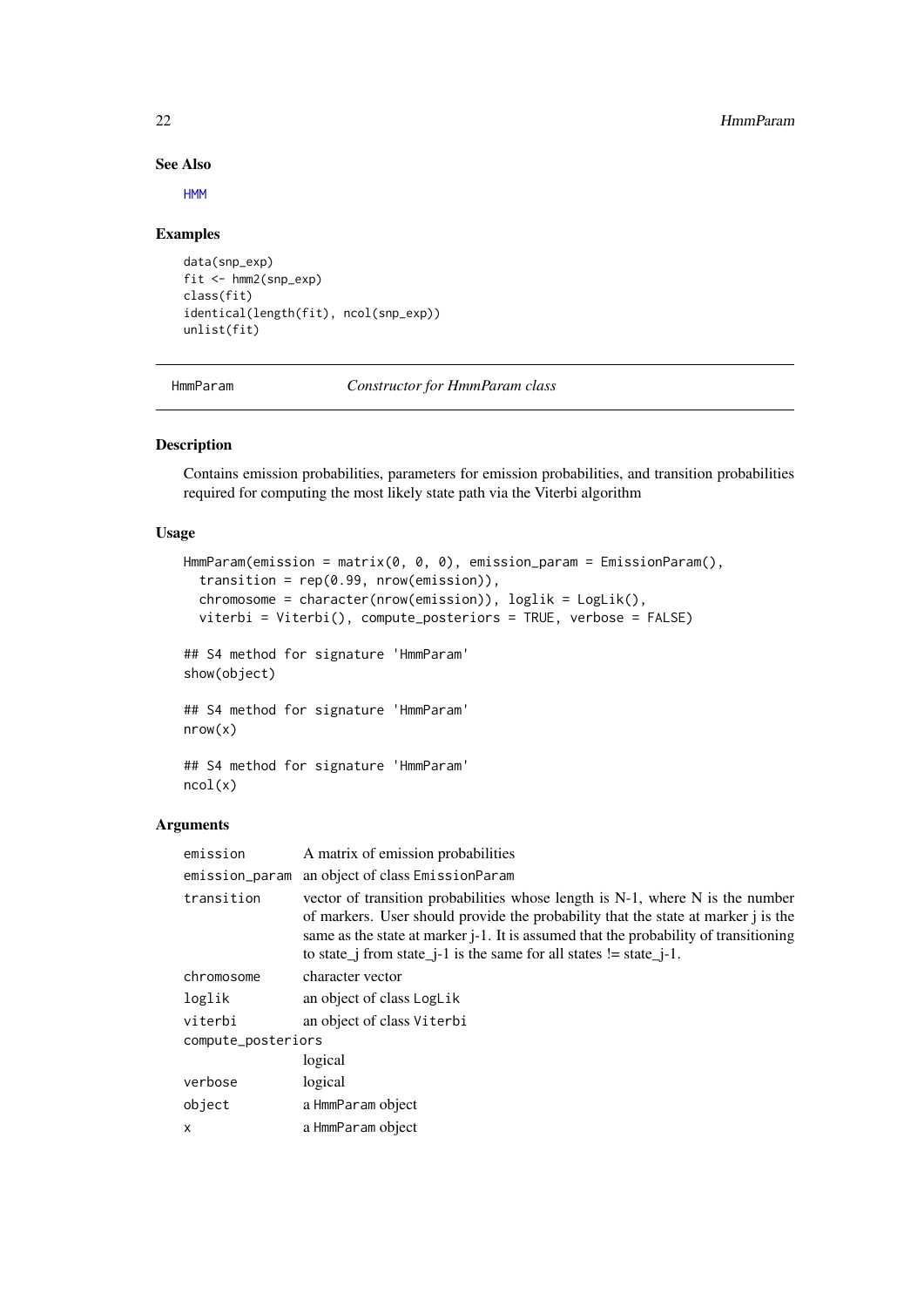#### <span id="page-22-0"></span>hmmResults 23

#### Examples

HmmParam()

hmmResults *Example output from the hidden markov model*

### Description

The results of a 6-state HMM fit to simulated copy number and genotype data.

#### Format

a GRanges object

HmmTrellisParam *Constructor for HmmTrellisParam class*

#### Description

Constructor for HmmTrellisParam class

### Usage

```
HmmTrellisParam(ylimits = list(c(0, 1), c(-3, 1)),
  expandfun = function(g) { width(g) * 50 })
```
#### Arguments

| vlimits   | length-two list of the y-axis limits for B allele frequencies and log R ratios,<br>respectively                                      |
|-----------|--------------------------------------------------------------------------------------------------------------------------------------|
| expandfun | a function that takes a length-one GRanges object as an argument and computes<br>a width relative to the width of the GRanges object |

IdiogramParams *Constructor for IdiogramParam objects*

### Description

Parameters for plotting idiograms

#### Usage

```
IdiogramParams(seqnames = character(), seqlengths = numeric(),
 unit = "kb", genome = "hg19", box = list(color = "blue", lwd = 1))
## S4 method for signature 'IdiogramParams,ANY'
plot(x, y, ...)
```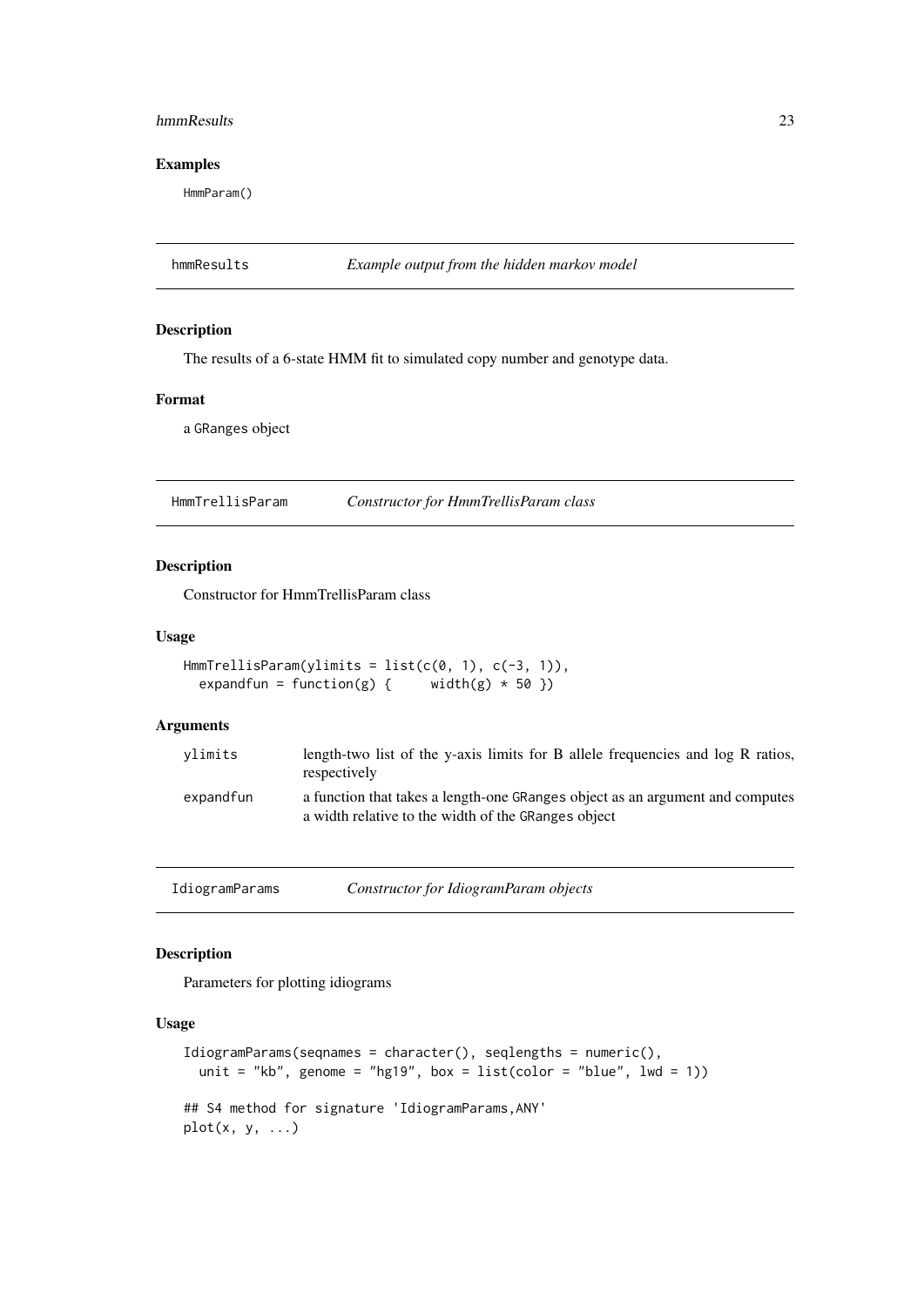### <span id="page-23-0"></span>Arguments

| segnames   | length-one character vector providing chromosome name                                        |
|------------|----------------------------------------------------------------------------------------------|
| seqlengths | length-one numeric vector indicating size of chromosome                                      |
| unit       | character string indicating unit for genomic position                                        |
| genome     | character string indicating genome build                                                     |
| box        | a list of parameters for plotting the box around the part of the idiogram that is<br>plotted |
| X          | an IdiogramParam object                                                                      |
| y          | ignored                                                                                      |
| $\cdots$   | ignored                                                                                      |

### Value

IdiogramParam object

IdiogramParams-class *Paramater class for plotting idiograms*

### Description

Paramater class for plotting idiograms

#### Usage

```
## S4 method for signature 'IdiogramParams'
show(object)
```
### Arguments

object an IdiogramParam object

### Slots

seqnames length-one character vector providing chromosome name

seqlengths length-one numeric vector indicating size of chromosome

unit character string indicating unit for genomic position (default is 'kb')

genome character string indicating genome build

box a list of parameters for plotting the box around the part of the idiogram that is plotted.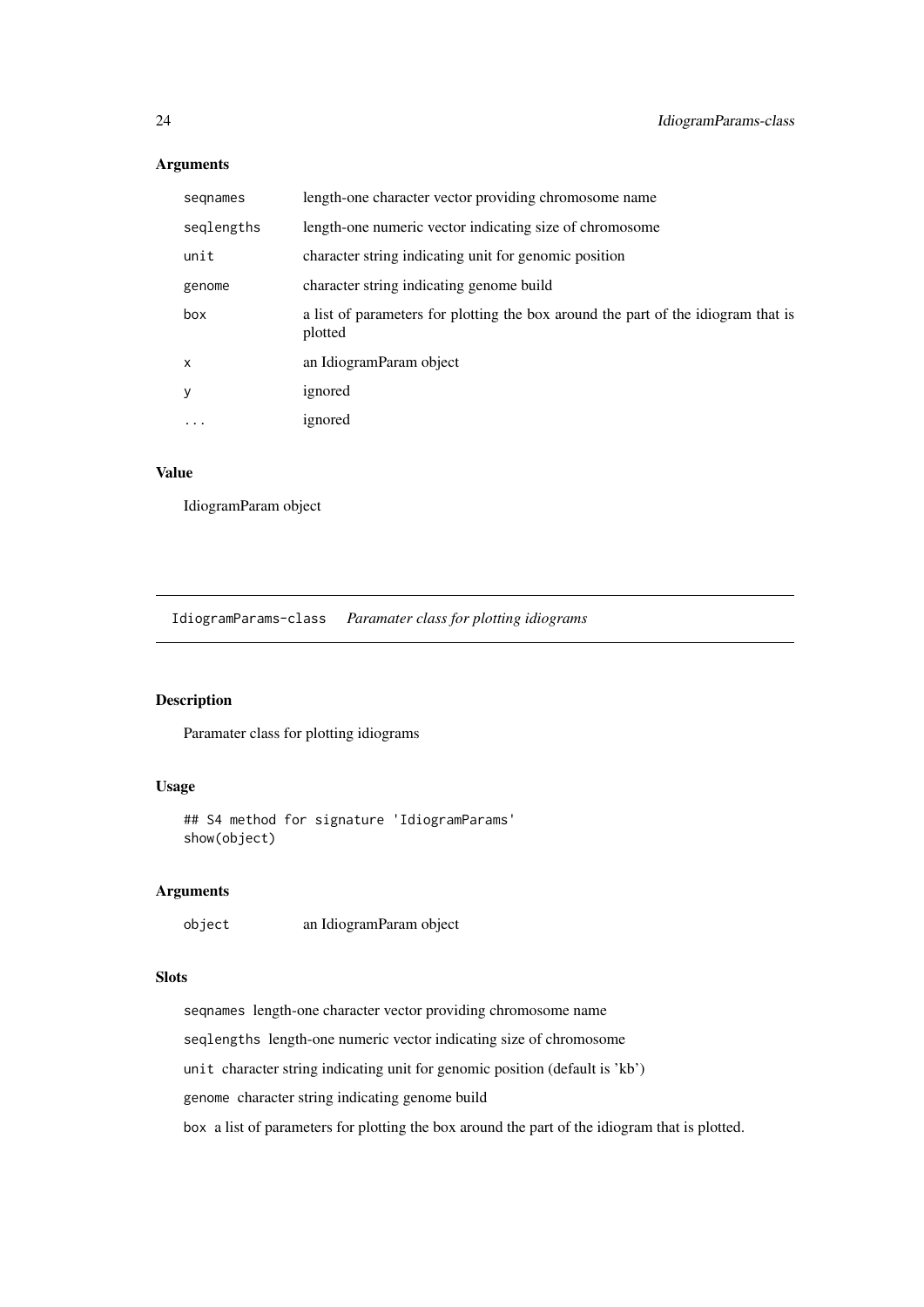#### <span id="page-24-0"></span>isHeterozygous 25

#### Examples

```
if(require(BSgenome.Hsapiens.UCSC.hg18) && require(grid)){
   si <- seqinfo(BSgenome.Hsapiens.UCSC.hg18)
   iparam <- IdiogramParams(seqnames="chr1",
                            genome="hg18",
                            seqlengths=seqlengths(si)["chr1"],
                            box=list(xlim=c(20e6L, 25e6L), color="blue", lwd=2))
   iparam
   idiogram <- plot(iparam)
   vp <- viewport(x=0.05, y=0.8, width=unit(0.9, "npc"), height=unit(0.2, "npc"),
                  name="vp1", just=c("left", "bottom"))
   grid.newpage()
   pushViewport(vp)
   print(idiogram, vp=vp, newpage=FALSE)
}
```
isHeterozygous *Assess whether genotype is heterozygous based on BAFs*

#### Description

Assess whether genotype is heterozygous based on BAFs

#### Usage

isHeterozygous(object, cutoff)

## S4 method for signature 'ArrayViews' isHeterozygous(object, cutoff)

## S4 method for signature 'SnpArrayExperiment' isHeterozygous(object, cutoff)

## S4 method for signature 'numeric' isHeterozygous(object, cutoff)

## S4 method for signature 'matrix' isHeterozygous(object, cutoff)

#### Arguments

| obiect | a SnpArrayExperiment or ArrayViews object containing BAFs, a matrix of BAFs,<br>or a numeric vector of BAFs, vector of BAFs |
|--------|-----------------------------------------------------------------------------------------------------------------------------|
| cutoff | a length-two numeric vector providing the range of BAFs consistent with allelic<br>heterozygosity                           |

#### Examples

if(require("BSgenome.Hsapiens.UCSC.hg18")){ bsgenome <- BSgenome.Hsapiens.UCSC.hg18 snp\_exp <- getExampleSnpExperiment(bsgenome)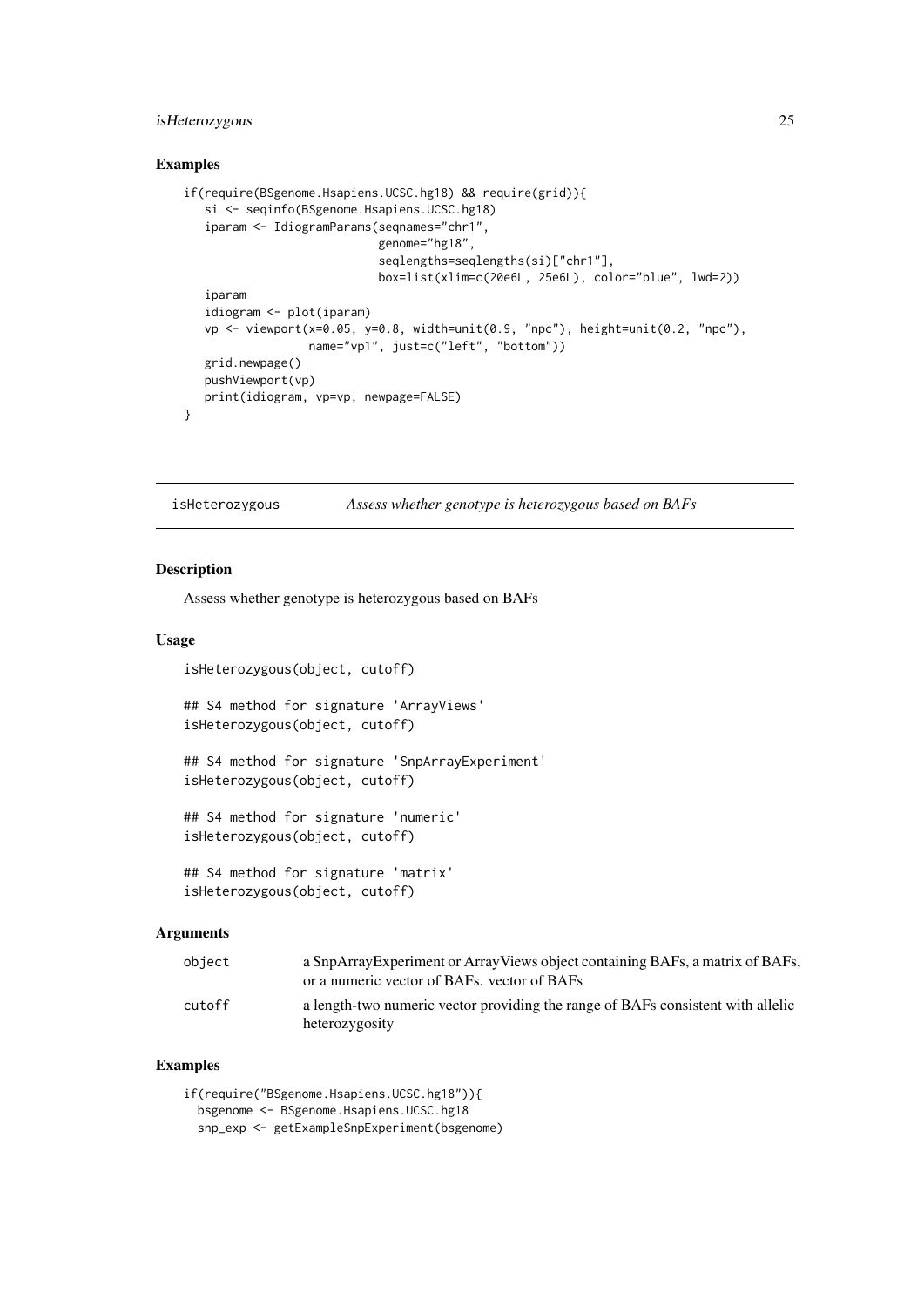```
is_het <- isHeterozygous(snp_exp[, 1], c(0.4, 0.6))
  table(is_het)
}
```
<span id="page-25-2"></span>LogLik *Constructor for LogLik class*

#### Description

A container for the log likelihood of the Viterbi state path. Stores the log likelihood from succesive updates of model parameters. When the difference between the log likelihoods at iteration i and i-1 is below the tolerance, no additional updates are performed.

#### Usage

LogLik(loglik = numeric(), tolerance = 1L)

### Arguments

| loglik    | length-one numeric vector for the log likelihood of the Viterbi state path                                                                                                               |
|-----------|------------------------------------------------------------------------------------------------------------------------------------------------------------------------------------------|
| tolerance | if the difference in the log-likelihood of the Viterbi state path after the Baum-<br>Welch update is less than the specified tolerance, no additional Baum-Welch<br>updates are required |

### See Also

[LogLik](#page-25-1)

<span id="page-25-1"></span>

| LogLik-class | Classes and methods for storing/getting log-likelihoods from Viterbi |
|--------------|----------------------------------------------------------------------|
|              | algorithm                                                            |

### Description

Exported for internal use by other BioC packages

### Usage

```
## S4 method for signature 'LogLik'
length(x)
```
## S4 method for signature 'LogLik' show(object)

### Arguments

| x      | object of class LogLik |
|--------|------------------------|
| object | a LogLik object        |

<span id="page-25-0"></span>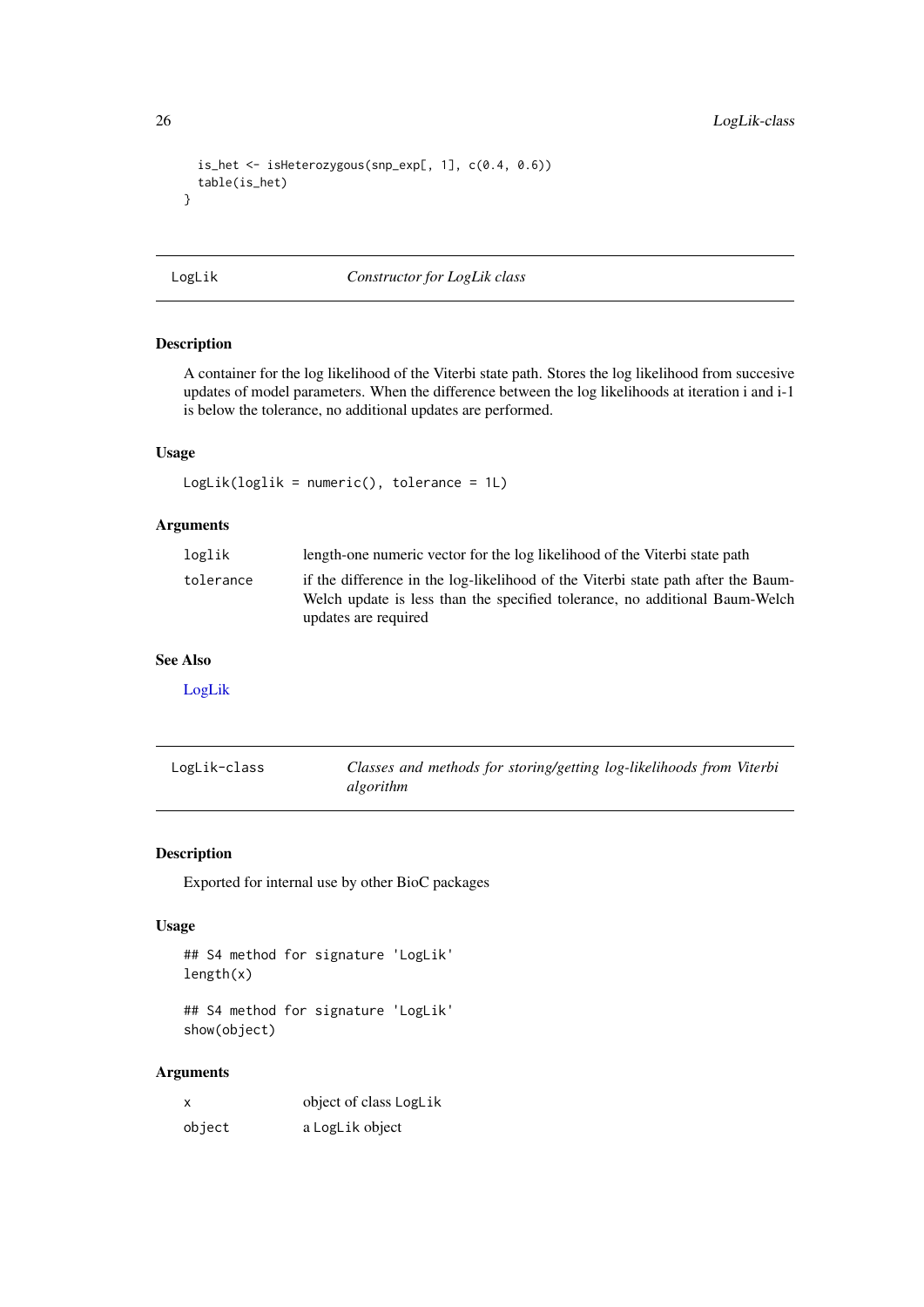#### <span id="page-26-0"></span>lrrFile 27

### Slots

loglik a numeric vector

tolerance a numeric vector

### See Also

[LogLik](#page-25-2)

lrrFile *Accessors for objects of class ArrayViews*

### Description

Accessors for objects of class ArrayViews

### Usage

```
lrrFile(object)
```
lrrFile(object) <- value

bafFile(object)

gtFile(object)

## S4 method for signature 'ArrayViews' lrrFile(object)

## S4 replacement method for signature 'ArrayViews' lrrFile(object) <- value

## S4 method for signature 'ArrayViews' bafFile(object)

## S4 method for signature 'ArrayViews' gtFile(object)

### Arguments

| object | see showMethods("IrrFile")                           |
|--------|------------------------------------------------------|
| value  | a character vector of filenames for the log R ratios |

#### Examples

```
views <- ArrayViews(parsedPath=tempdir())
sourcePaths(views)
lrrFile(views)
bafFile(views)
gtFile(views)
```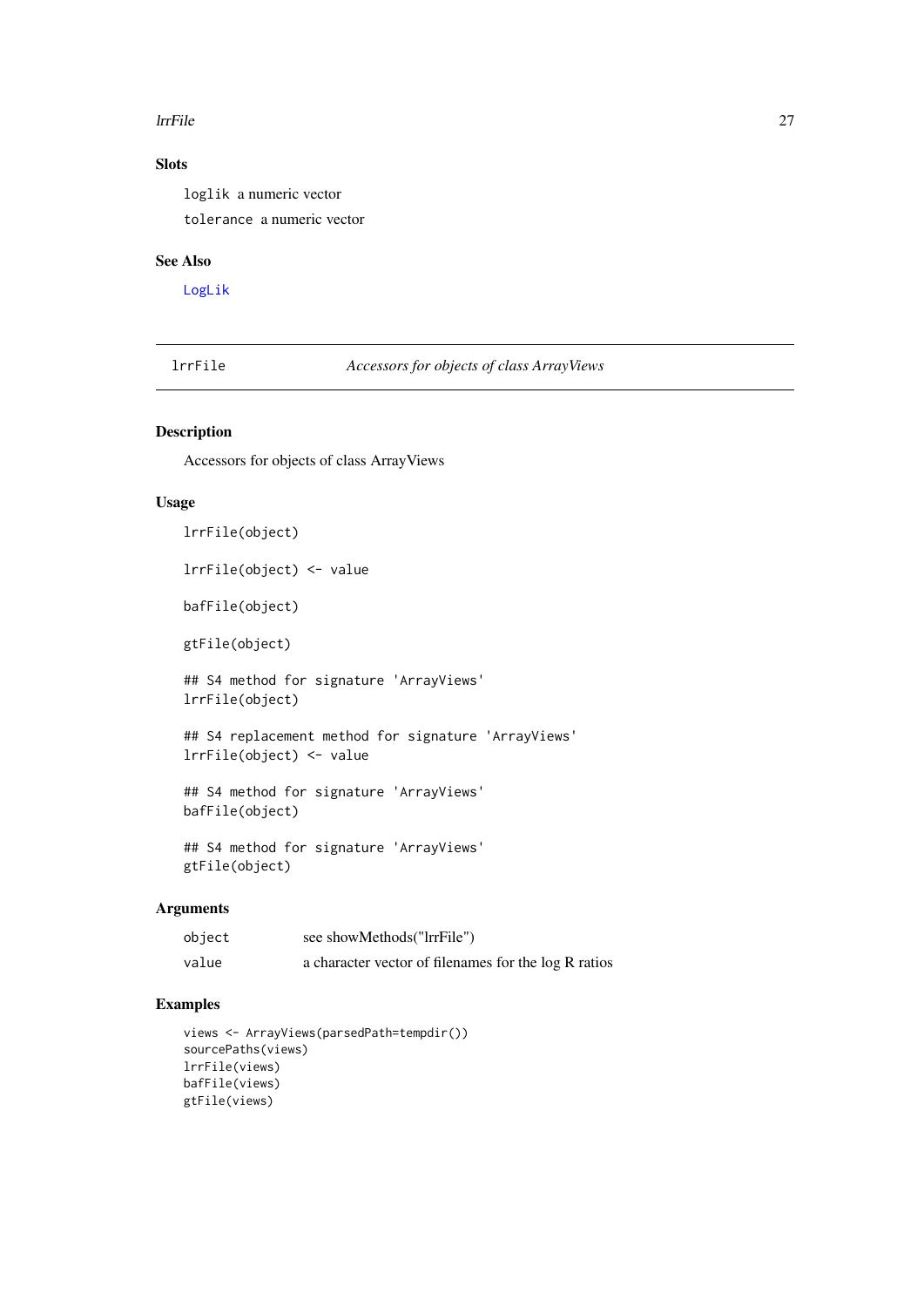<span id="page-27-0"></span>

### Description

Exported for internal use by other BioC packages

NA\_filter *Remove SNPs with NAs in any of the low-level estimates*

### Description

Remove SNPs with NAs in any of the low-level estimates

### Usage

NA\_filter(x, i)

### Arguments

| a container for SNP data (SnpArrayExperiment) |
|-----------------------------------------------|
| integer vector to subset                      |

### Value

An object of the same class

| numberFeatures | The number of SNP/nonpolymorphic probes contained in a genomic<br>interval |
|----------------|----------------------------------------------------------------------------|
|                |                                                                            |

### Description

The number of SNP/nonpolymorphic probes contained in a genomic interval

### Usage

```
numberFeatures(object)
```
### Arguments

object see showMethods(numberFeatures)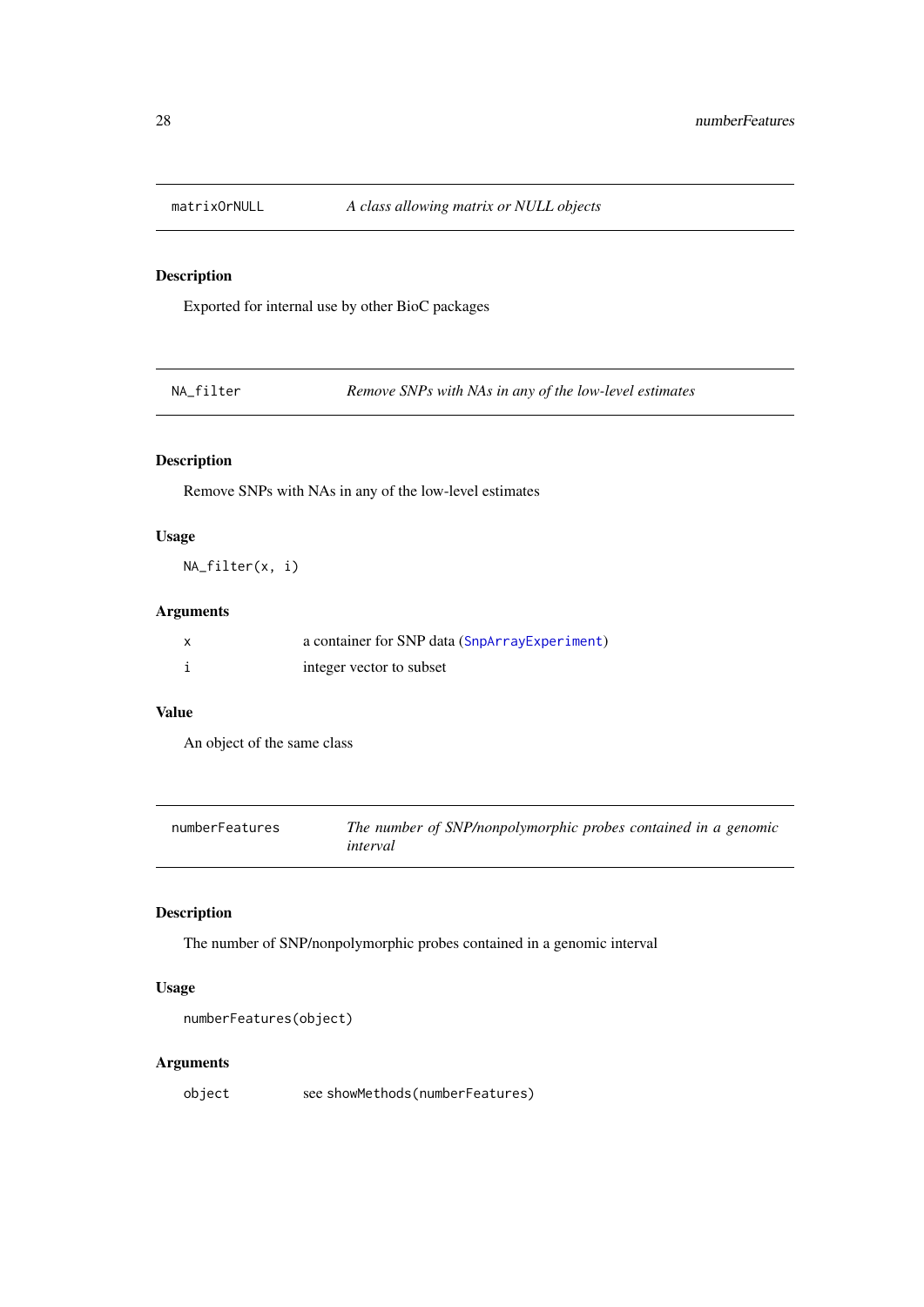<span id="page-28-0"></span>

#### Description

A character string indicating the complete path for storing parsed files.

### Usage

```
parsedPath(object)
```

```
## S4 method for signature 'ArrayViews'
parsedPath(object)
```
### Arguments

object a ArrayViews object

### See Also

[parseSourceFile](#page-28-1) [ArrayViews](#page-2-1) [ArrayViews](#page-2-1)

<span id="page-28-1"></span>parseSourceFile *Function for parsing GenomeStudio files*

#### Description

This function parses genome studio files, writing the low-level data for log R ratios, B allele frequencies, and genotypes to disk as integers (1 file per subject per data type).

### Usage

parseSourceFile(object, param)

## S4 method for signature 'ArrayViews, CopyNumScanParams' parseSourceFile(object, param)

### Arguments

| object | An ArrayViews object                 |
|--------|--------------------------------------|
| param  | An object of class CopyNumScanParams |

### See Also

[ArrayViews](#page-2-2) [ArrayViews](#page-2-2) [CopyNumScanParams](#page-10-1)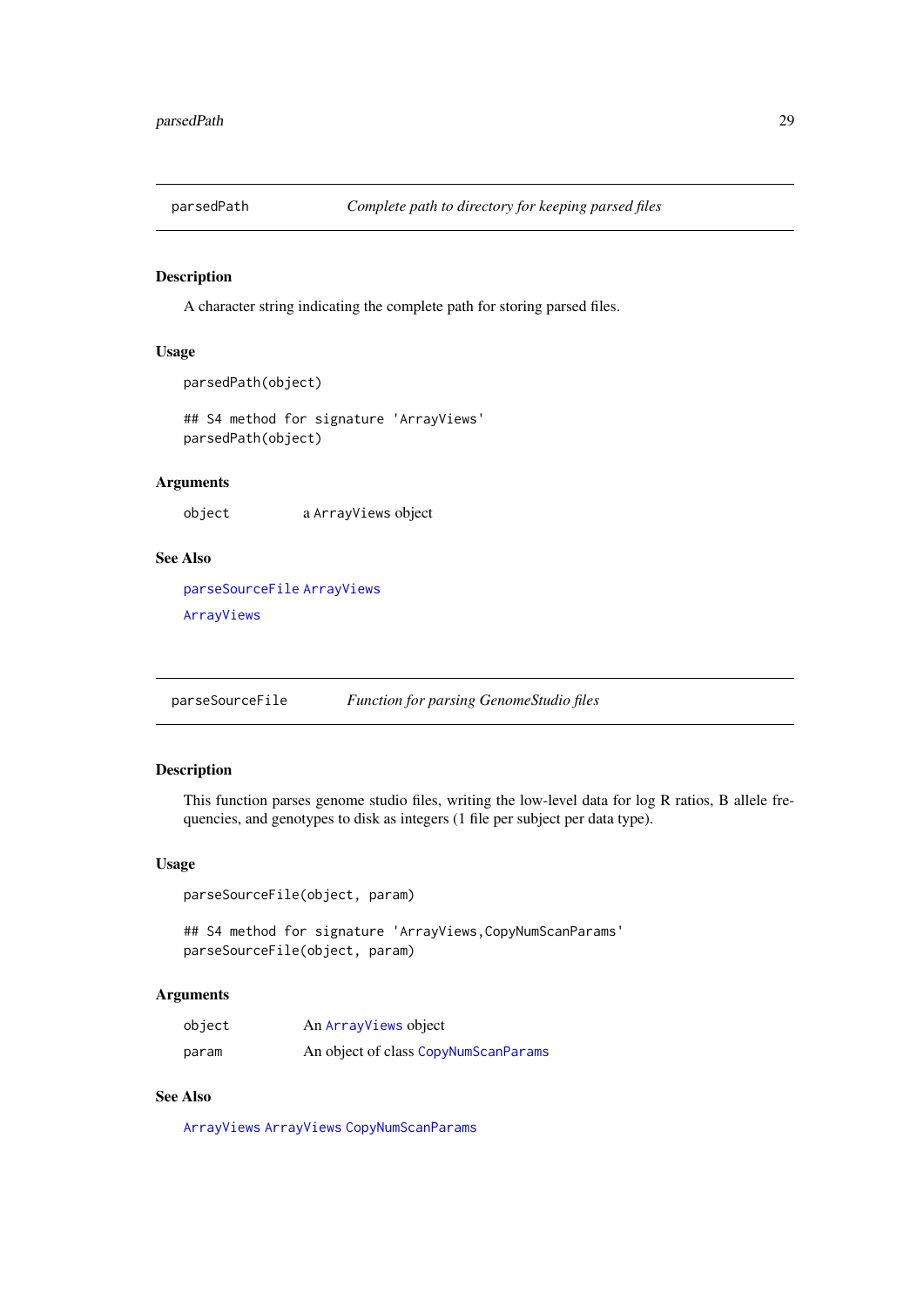#### <span id="page-29-0"></span>Examples

```
require(BSgenome.Hsapiens.UCSC.hg18)
  bsgenome <- BSgenome.Hsapiens.UCSC.hg18
  require(data.table)
  extdir <- system.file("extdata", package="VanillaICE", mustWork=TRUE)
  features <- suppressWarnings(fread(file.path(extdir, "SNP_info.csv")))
  fgr <- GRanges(paste0("chr", features$Chr), IRanges(features$Position, width=1),
                 isSnp=features[["Intensity Only"]]==0)
  fgr <- SnpGRanges(fgr)
  names(fgr) <- features[["Name"]]
  seqlevels(fgr) <- seqlevels(bsgenome)[seqlevels(bsgenome) %in% seqlevels(fgr)]
  seqinfo(fgr) <- seqinfo(bsgenome)[seqlevels(fgr),]
  fgr <- sort(fgr)
  files <- list.files(extdir, full.names=TRUE, recursive=TRUE, pattern="FinalReport")
  views <- ArrayViews(rowRanges=fgr, sourcePaths=files, parsedPath=tempdir())
  show(views)
## read the first file
dat <- fread(files[1], skip="[Data]")
## information to store on the markers
select <- match(c("SNP Name", "Allele1 - AB", "Allele2 - AB",
                  "Log R Ratio", "B Allele Freq"), names(dat))
##
## which rows to keep in the MAP file. By matching on the sorted GRanges object
## containing the feature annotation, the low-level data for the log R ratios/
## B allele frequencies will also be sorted
##
index_genome <- match(names(fgr), dat[["SNP Name"]])
scan_params <- CopyNumScanParams(index_genome=index_genome, select=select)
##
## parse the source files
##
parseSourceFile(views, scan_params)
list.files(parsedPath(views))
##
## Inspecting source data through accessors defined on the views object
##
require(oligoClasses)
## log R ratios
r <- head(lrr(views))
## B allele frequencies
b <- head(baf(views))
g <- head(genotypes(views))
```
probability *Accessor for probability filter*

#### Description

Accessor for probability filter

#### Usage

probability(object)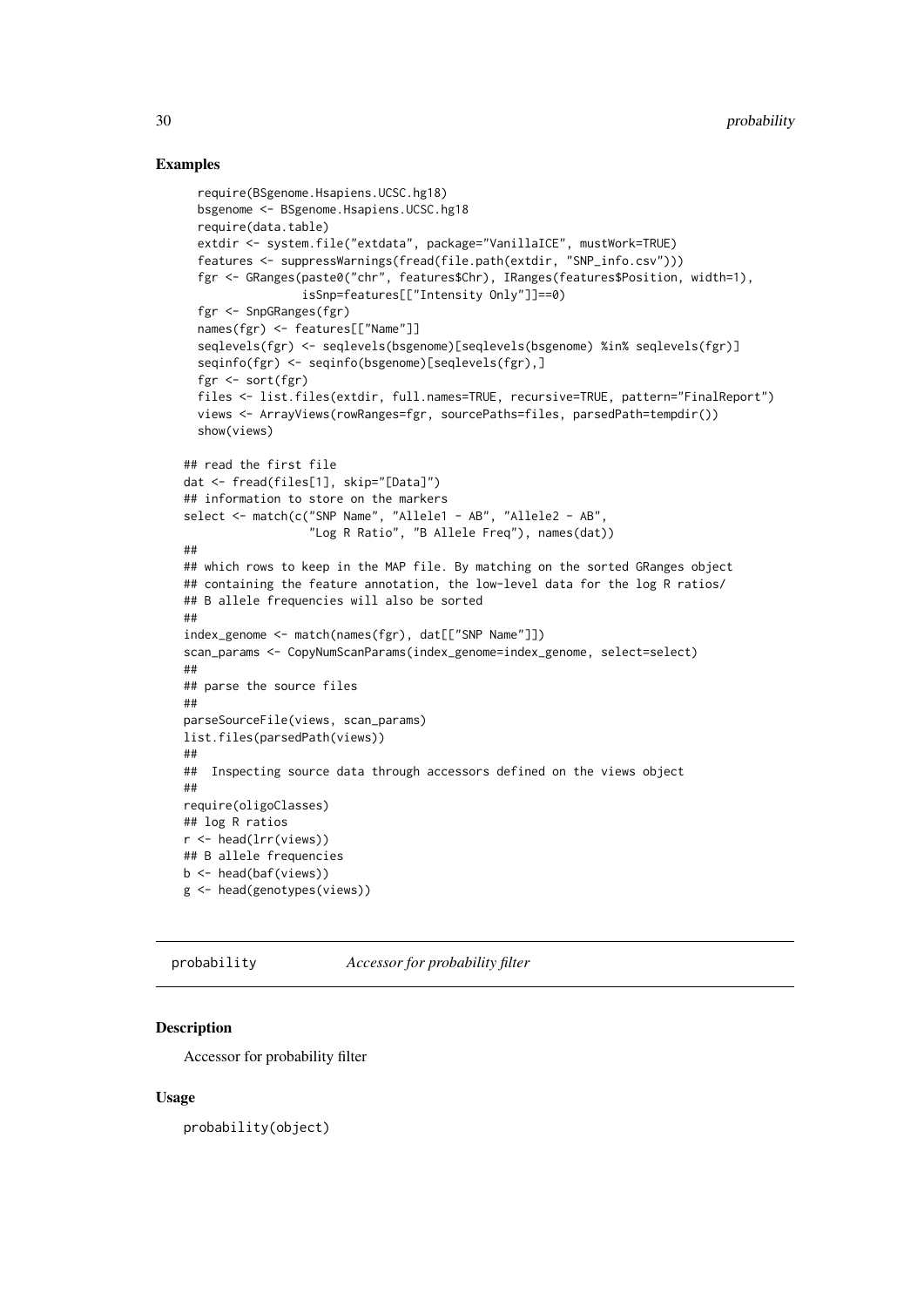#### <span id="page-30-0"></span>rescale 31

## Arguments

object a FilterParam object

### rescale *Rescale a numeric vector*

### Description

Rescale a numeric vector

### Usage

rescale(x, l, u)

### Arguments

| X | numeric vector            |
|---|---------------------------|
|   | lower limit of rescaled x |
| u | upper limit of rescaled x |

| rowModes | Robust statistics for matrices |  |
|----------|--------------------------------|--|
|----------|--------------------------------|--|

### Description

Compute the column-wide or row-wise mode of numeric matrices

### Usage

```
rowModes(x)
```
colModes(x)

 $rowMAD(x, \ldots)$ 

### Arguments

| X        | matrix                             |
|----------|------------------------------------|
| $\cdots$ | additional arguments to rowMedians |

### Value

numeric vector

#### See Also

[mad](#page-0-0)

[mad](#page-0-0) [rowMedians](#page-0-0)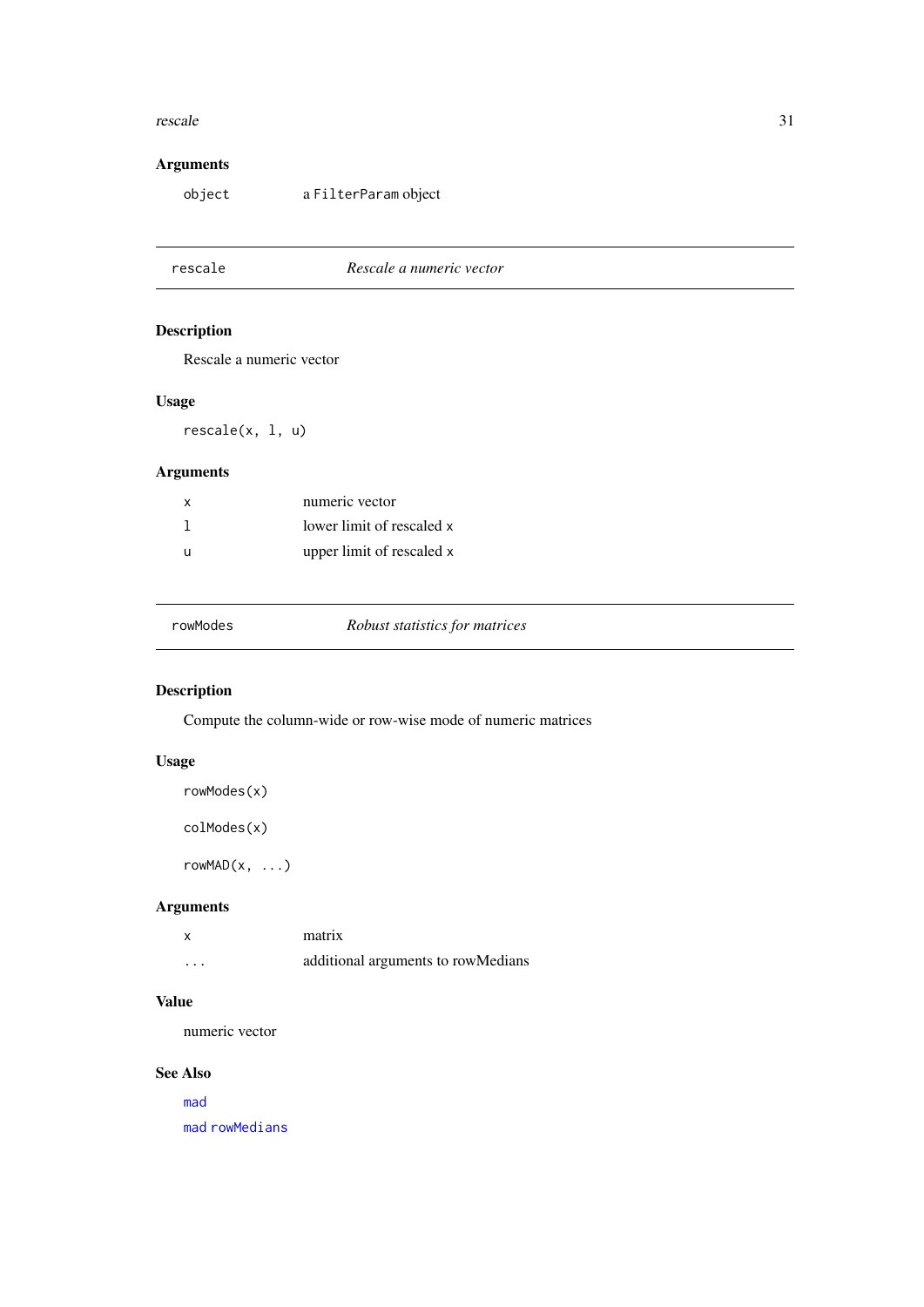### Examples

```
X <- matrix(rnorm(100), 10, 10)
rowMAD(X)
```
### segs *Accessor for the HMM segments*

### Description

Accessor to obtain all segments from the HMM.

### Usage

segs(object)

### Arguments

object see showMethods(segs)

### Value

a GRanges-derived object

show,Viterbi-method *Show method for objects of class* Viterbi

### Description

Show method for objects of class Viterbi

### Usage

```
## S4 method for signature 'Viterbi'
show(object)
```
### Arguments

object a Viterbi object

<span id="page-31-0"></span>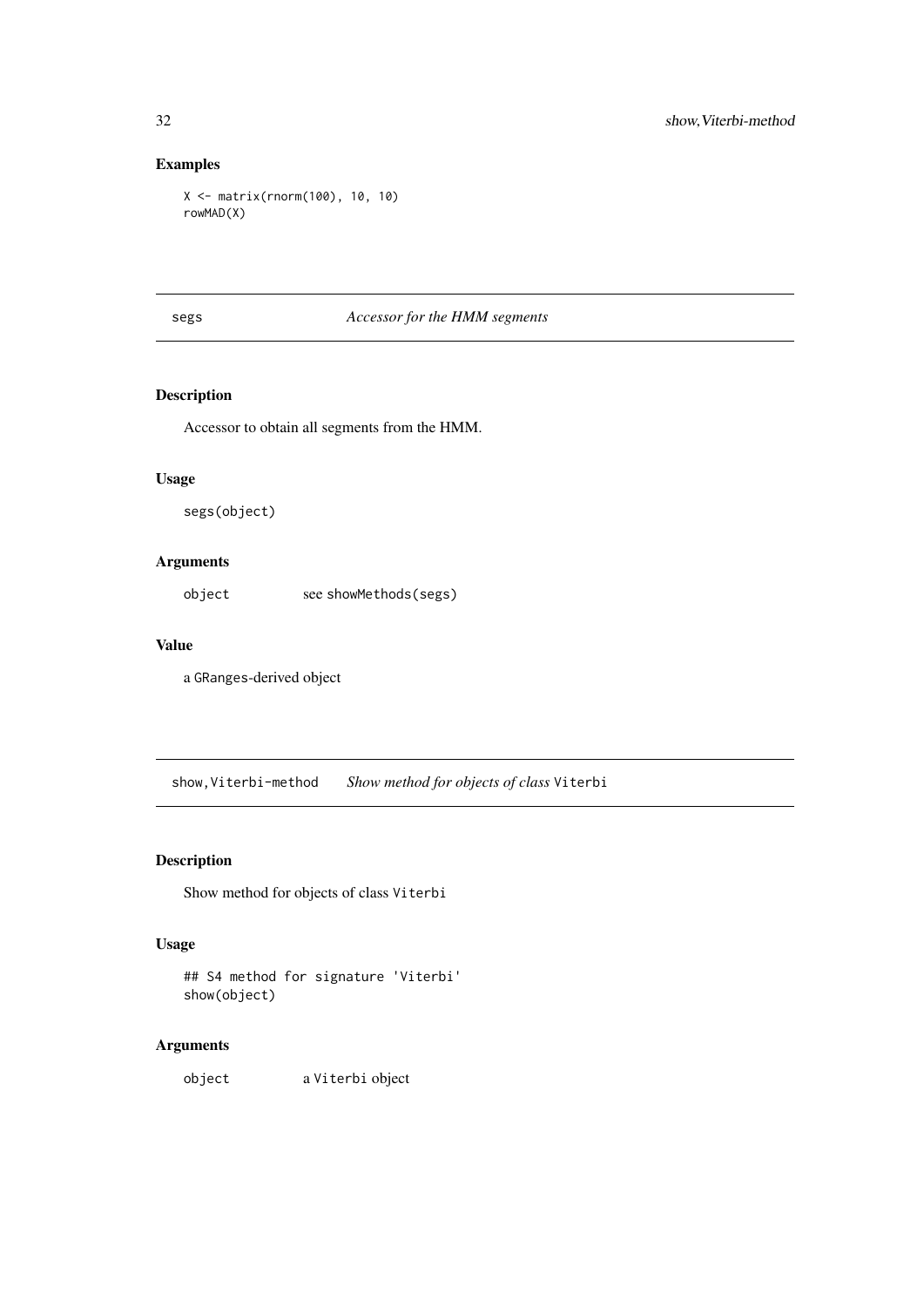<span id="page-32-0"></span>

#### Description

This function is exported primarily for internal use by other BioC packages.

### Usage

```
snpArrayAssays(cn = new("matrix"), baf = new("matrix"), ...)
```
#### Arguments

| cn       | matrix of log R ratios                                            |
|----------|-------------------------------------------------------------------|
| baf      | matrix of B allele frequencies                                    |
| $\cdots$ | additional matrices of the same dimension, such as SNP genotypes. |

#### Examples

data(snp\_exp) r <- lrr(snp\_exp) b <- baf(snp\_exp) sl <- snpArrayAssays(cn=r, baf=b)

SnpArrayExperiment-class

*A RangedSummarizedExperiment-derived class of marker-level SNP array data for copy number inference*

#### <span id="page-32-1"></span>Description

Constructor for SnpArrayExperiment

### Usage

```
SnpArrayExperiment(cn, baf, rowRanges = GRanges(),
  \text{colData} = \text{DataFrame}(), \text{isSnp} = \text{logical}(), ...)
## S4 method for signature 'missing'
SnpArrayExperiment(cn, baf, rowRanges = GRanges(),
  \text{colData} = \text{DataFrame}(), \text{ is} \text{Snp} = \text{logical(),} ...)## S4 method for signature 'matrix'
SnpArrayExperiment(cn, baf, rowRanges = GRanges(),
  colData = DataFrame(row.names = colnames(cn)), isSnp = logical(),
  ...)
```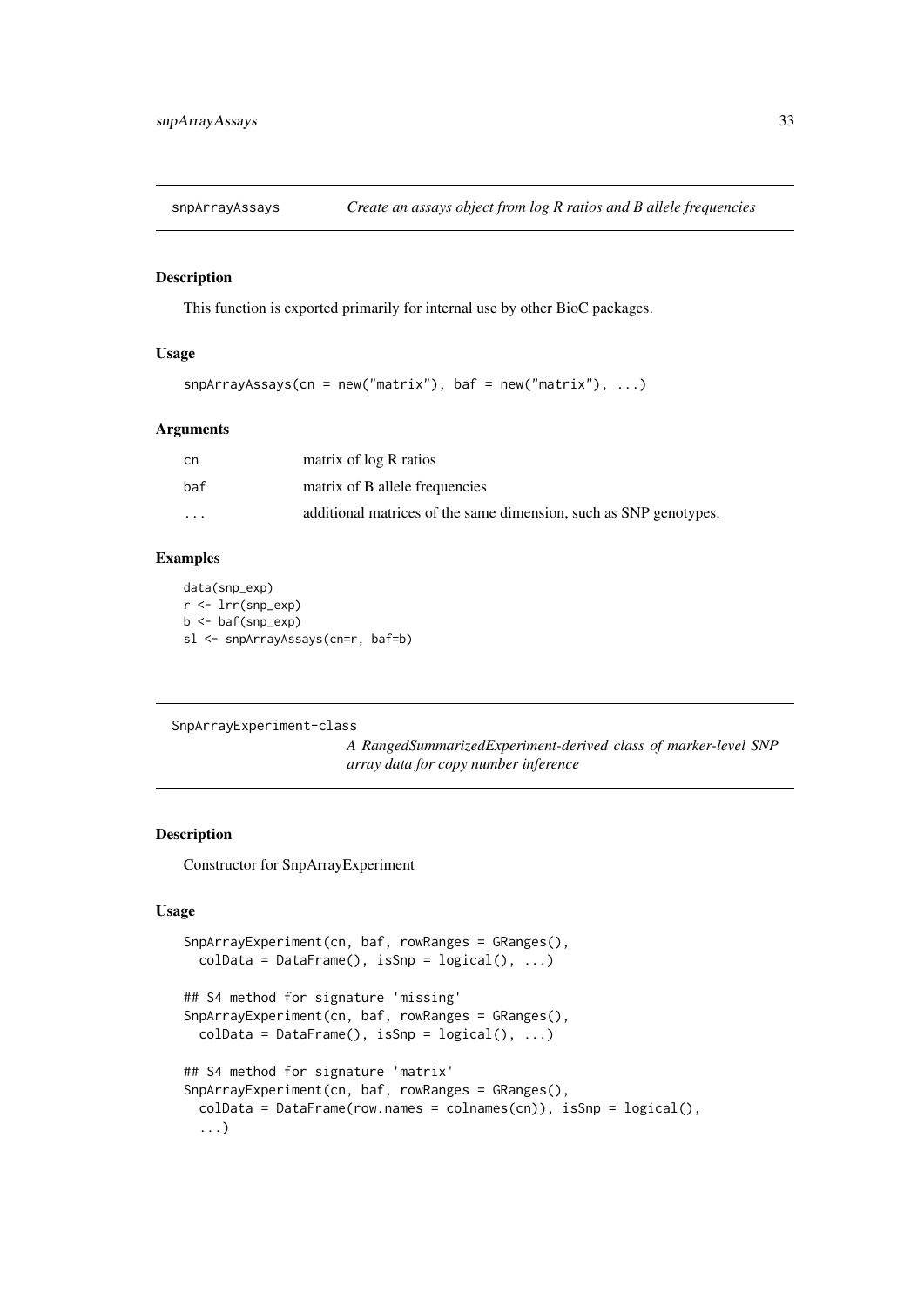#### Arguments

| cn.       | matrix of copy number estimates (e.g., log R ratios)                       |
|-----------|----------------------------------------------------------------------------|
| baf       | matrix of B allele frequencies                                             |
| rowRanges | GRanges object for SNPs/nonpolymorphic markers                             |
| colData   | DataFrame containing sample-level covariates                               |
| isSnp     | logical vector indicating whether marker is a SNP                          |
| $\cdot$   | additional arguments passed to SummarizedExperiment() constructor function |

### Examples

## empty container data(snp\_exp) # example SnpArrayExperiment(cn=lrr(snp\_exp), baf=baf(snp\_exp), rowRanges=rowRanges(snp\_exp))

SnpExperiment *Constructor for SnpArrayExperiment*

### Description

A single-argument generic function to construct a SnpArrayExperiment.

### Usage

```
SnpExperiment(object)
```
## S4 method for signature 'ArrayViews' SnpExperiment(object)

### Arguments

object see showMethods('SnpExperiment') for a list of supported objects

### Examples

```
view <- ArrayViews()
SnpExperiment(view)
```
<span id="page-33-0"></span>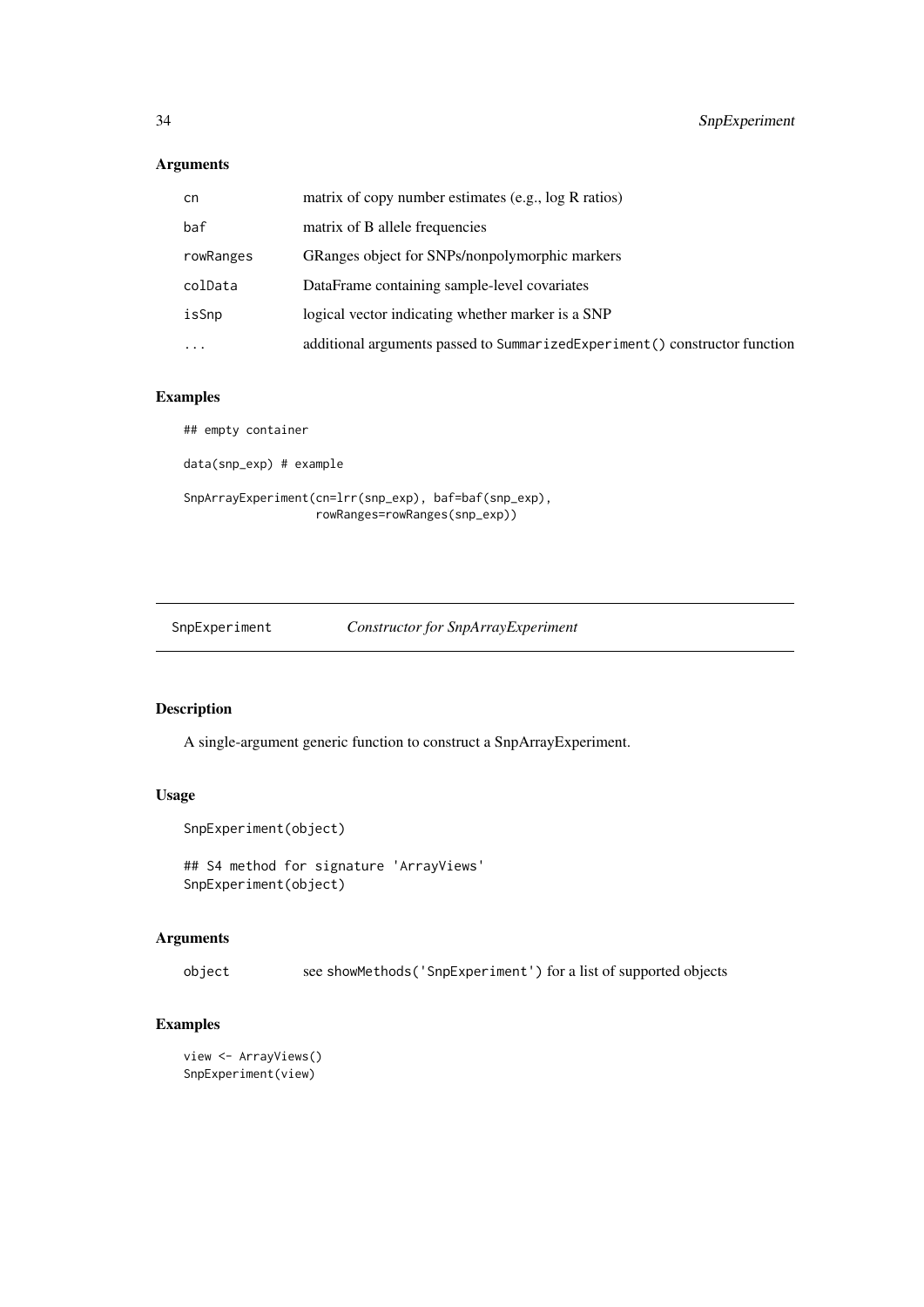<span id="page-34-0"></span>SnpGRanges-class *An extension to GRanges for representing SNPs*

#### Description

An extension to GRanges for representing SNPs Constructor for SnpGRanges class

#### Usage

```
SnpGRanges(object = GRanges(), isSnp, ...)
## S4 method for signature 'missing'
SnpGRanges(object, isSnp)
## S4 method for signature 'GRanges'
SnpGRanges(object, isSnp)
```
#### Arguments

| object    | A GRanges object                                                                                                                                                                                                       |
|-----------|------------------------------------------------------------------------------------------------------------------------------------------------------------------------------------------------------------------------|
| isSnp     | A logical vector. Each genomic interval in the GRanges container corresponds to<br>a marker on the genotyping array, is Snp is FALSE for nonpolymorphic markers<br>such as those included on the Affymetrix 6.0 chips. |
| $\ddotsc$ | ignored                                                                                                                                                                                                                |
|           |                                                                                                                                                                                                                        |

### Slots

elementMetadata a SnpDataFrame

### Examples

```
SnpGRanges()
g <- GRanges("chr1", IRanges(15L, 15L))
SnpGRanges(g, isSnp=TRUE)
```
snp\_exp *An example SnpArrayExperiment*

#### Description

A container for low-level summaries used for downstream copy number estimation, including log R ratios, B allele frequencies, and genotypes

#### Format

a SnpArrayExperiment object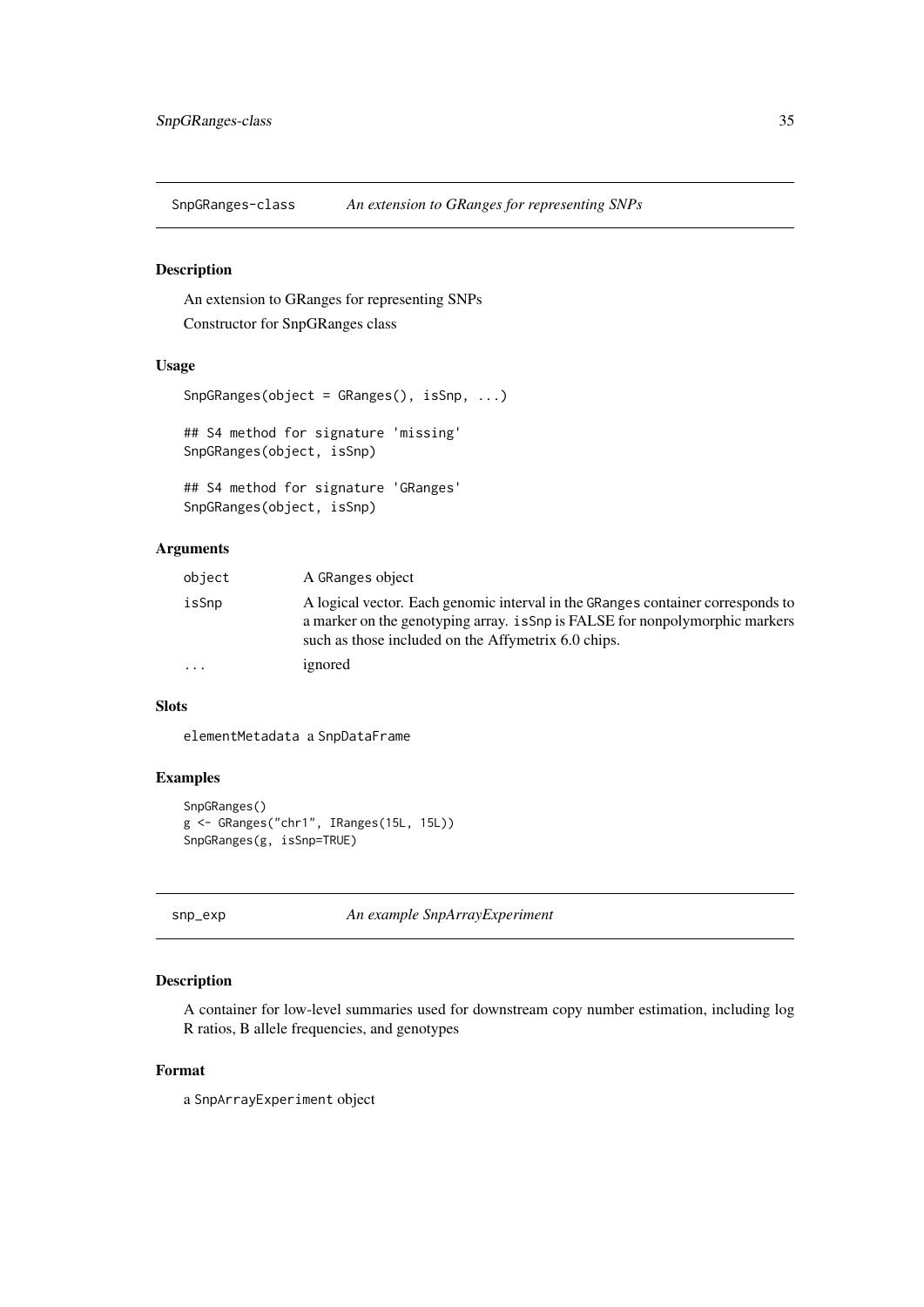<span id="page-35-0"></span>

### Description

Files containing SNP-level summaries for log R ratios, B allele frequencies, and genotypes – one sample per subject – are required.

#### Usage

sourcePaths(object)

### Arguments

object an ArrayViews object

### Examples

sourcePaths(ArrayViews())

start,oligoSnpSet-method

*Retrieve genomic location of SNPs*

### Description

Retrieve genomic location of SNPs

#### Usage

```
## S4 method for signature 'oligoSnpSet'
start(x)
```
### Arguments

x a oligoSnpSet object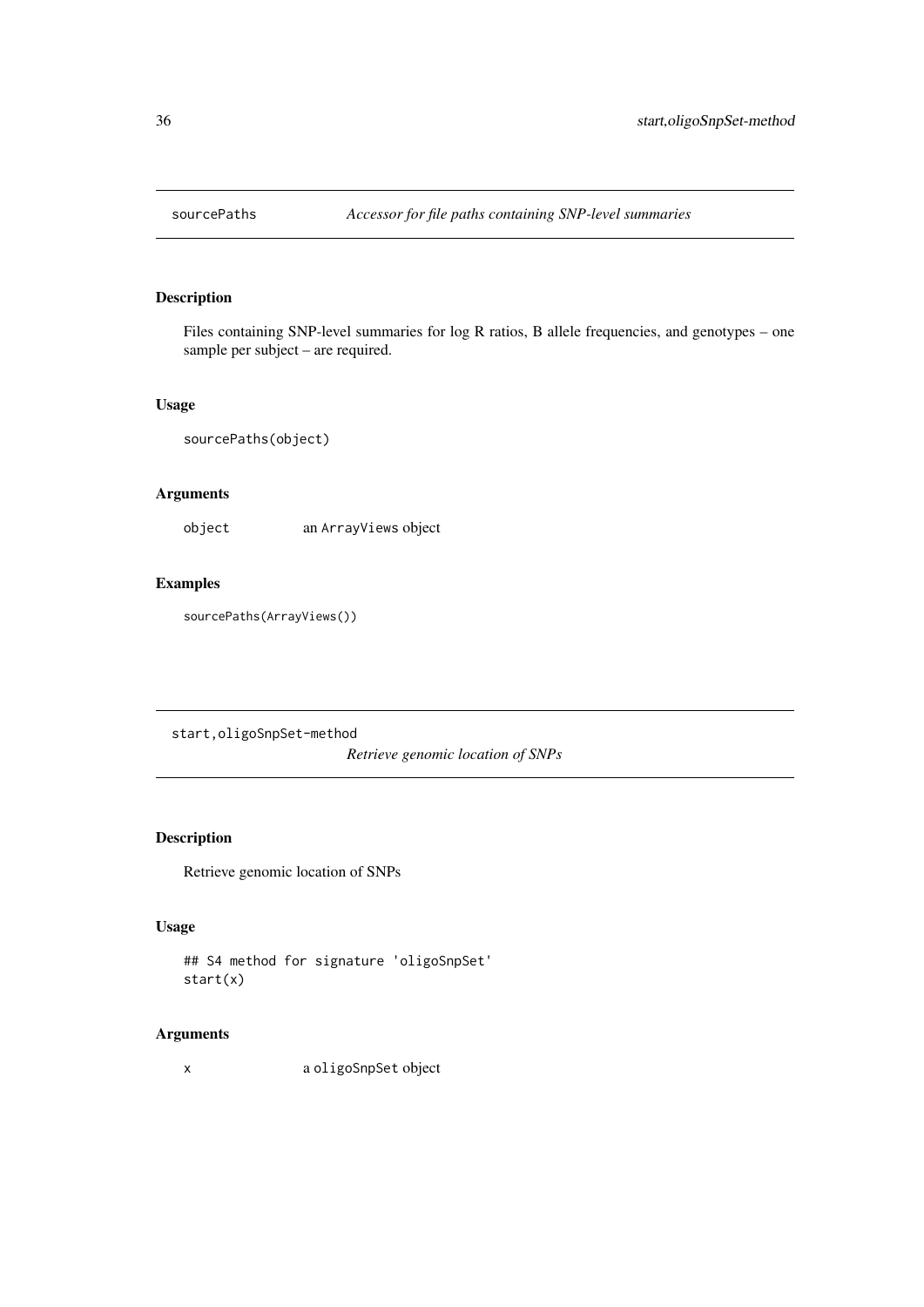<span id="page-36-0"></span>state,HmmGRanges-method

*Accessor for copy number state*

#### Description

Extract the copy number state for each genomic interval.

#### Usage

```
## S4 method for signature 'HmmGRanges'
state(object)
```
#### Arguments

object a HmmGRanges object

state-methods *Accessor for the Viterbi state path*

#### Description

The states are represented as integers: 1=homozygous deletion, 2=hemizygous deletion, 3=diploid normal heterozygosity, 4=diploid region of homozygosity, 5=single copy gain, 6=two or more copy gain.

### Usage

## S4 method for signature 'Viterbi' state(object)

### Arguments

object a Viterbi object

sweepMode *Sweep the modal log R ratio (by row or column) from a matrix of log R ratios*

#### Description

This function simplifies the process of sweeping the modal log R ratio from the rows or columns of a SnpArrayExperiment object. It is most useful when a large number of samples (more than 10) are available and the dataset is a collection of germline samples. We assume that the samples are from a single batch and that the modal value will be a robust estimate of the mean log R ratio for diploid copy number. Variation in the modal estimates between markers is presumed to be attributable to probe effects (e.g., differences hybridization efficiency/PCR do to sequence composition). For sex chromosomes, one should apply this function separately to men and women and then recenter the resulting matrix according to the expected copy number.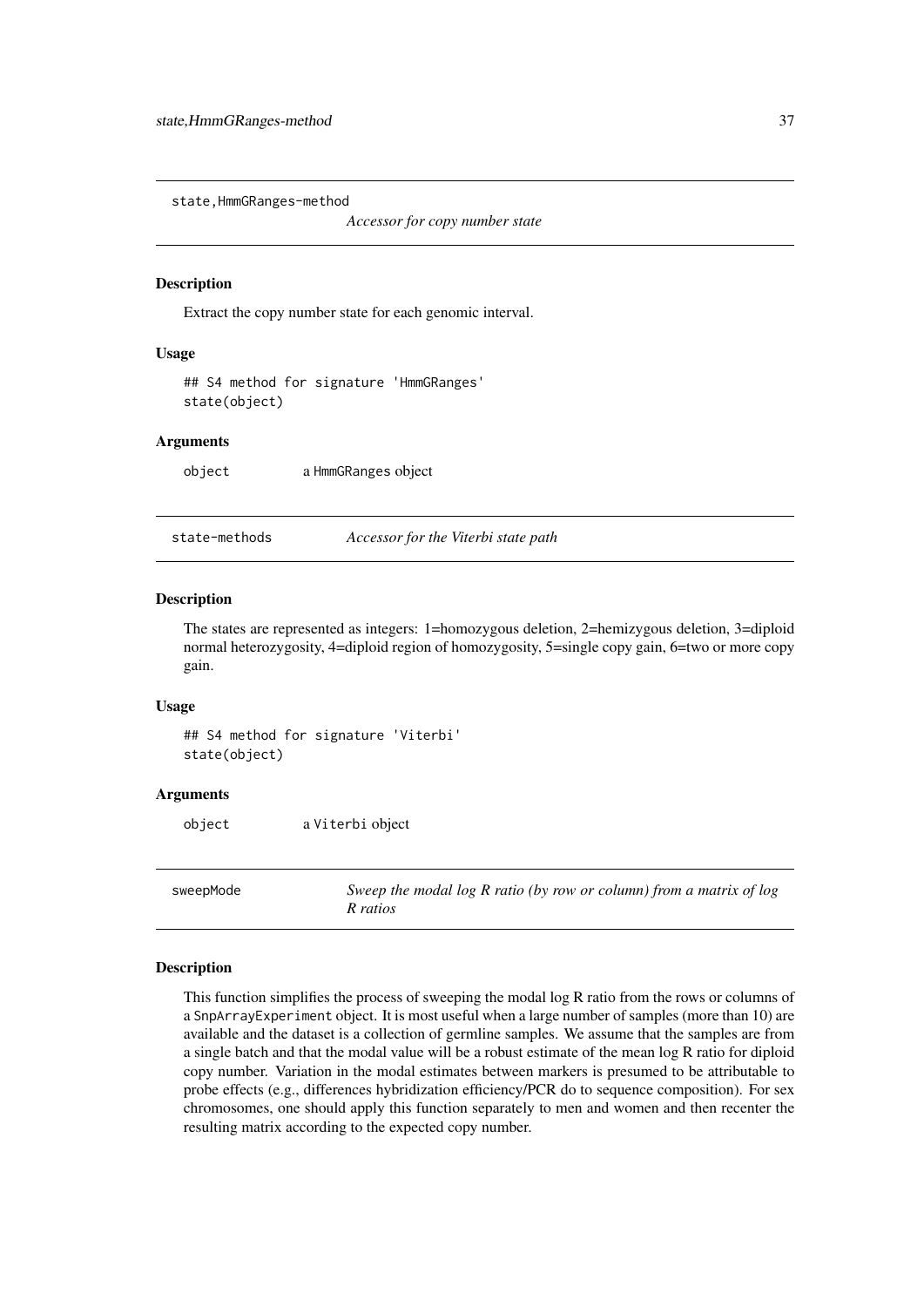#### Usage

sweepMode(x, MARGIN)

```
## S4 method for signature 'SnpArrayExperiment'
sweepMode(x, MARGIN)
```
#### Arguments

|        | see showMethods (sweepMode)                                                 |
|--------|-----------------------------------------------------------------------------|
| MARGIN | integer indicating which margin $(1 = rows, 2 = columns)$ to sweep the mode |

### Value

an object of the same class as x

#### Examples

```
data(snp_exp)
snp_exp_rowcentered <- sweepMode(snp_exp, 1)
snp_exp_colcentered <- sweepMode(snp_exp, 2)
x <- lrr(snp_exp)
x_rowcentered <- sweep(x, 1, rowModes(x))
all.equal(lrr(snp_exp_rowcentered), x_rowcentered)
```
threshold *Threshold numeric values*

#### Description

Threshold numeric values according to user-specific limits. The thresholded values can also be jittered near the limits.

### Usage

threshold(x,  $\lim = c(-\inf, \inf)$ , amount = 0)

#### Arguments

| $\mathsf{x}$ | numeric matrix or vector                 |
|--------------|------------------------------------------|
| lim          | limit at which to threshold entries in x |
| amount       | see jitter                               |

### See Also

[jitter](#page-0-0)

### Examples

```
x < - rnorm(1000, 0, 3)
y \leftarrow threshold(x, c(-5,5))
range(y)
```
<span id="page-37-0"></span>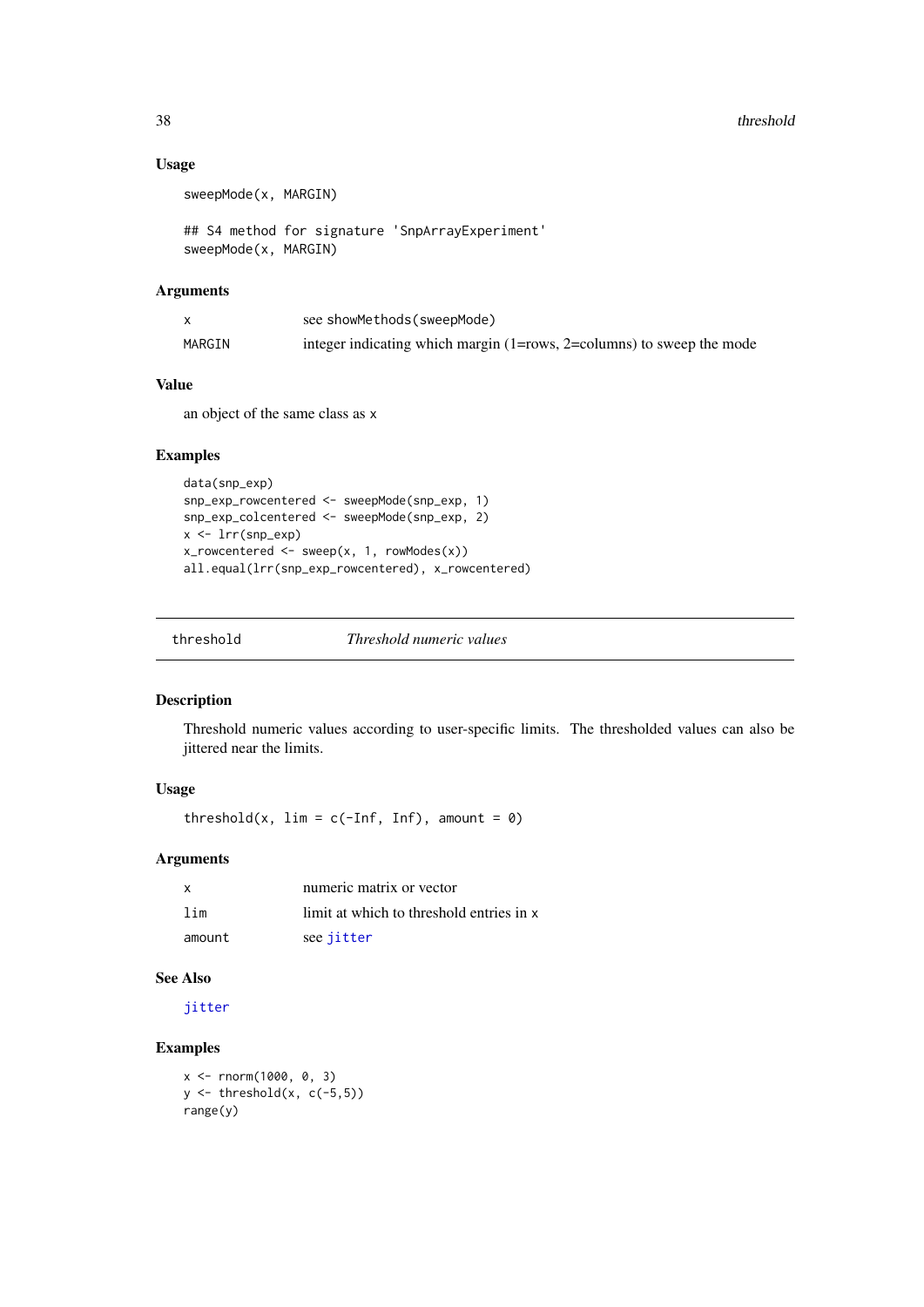<span id="page-38-1"></span><span id="page-38-0"></span>TransitionParam *Constructor for TransitionParam class*

#### Description

Contains parameters for computing transition probabilities

### Usage

```
TransitionParam(taup = 1e+10, taumax = 1 - 5e+06)
## S4 method for signature 'TransitionParam'
show(object)
```
### Arguments

| taup   | length-one numeric vector                                                                         |
|--------|---------------------------------------------------------------------------------------------------|
| taumax | The maximum probability that the current state is the same as the preceding<br>state. See details |
| object | a TransitionParam object                                                                          |

#### Details

Diagonal elements of the transition probability matrix are computed as  $e^{\Lambda}$ -2\*d/taup, where d is the distance between markers i and i-1 and taup is typically in the range of 1xe10. This probability is constrained to be no larger than taumax. The probabilities on the off-diagonal elements are the same and are subject to the constraint that the rows of the transition probability matrix sum to 1.

#### Examples

```
TransitionParam()
## higher values of taup make transitions between states less likely
TransitionParam(taup=1e12)
```
updateHmmParams *Run the Baum-Welch algorithm to update HMM parameters*

### Description

This function is not intended to be called directly by the user. It is exported in the package NAMES-PACE for internal use by other BioC packages.

### Usage

```
updateHmmParams(object, emission_param = EmissionParam(),
  transition_param = TransitionParam())
```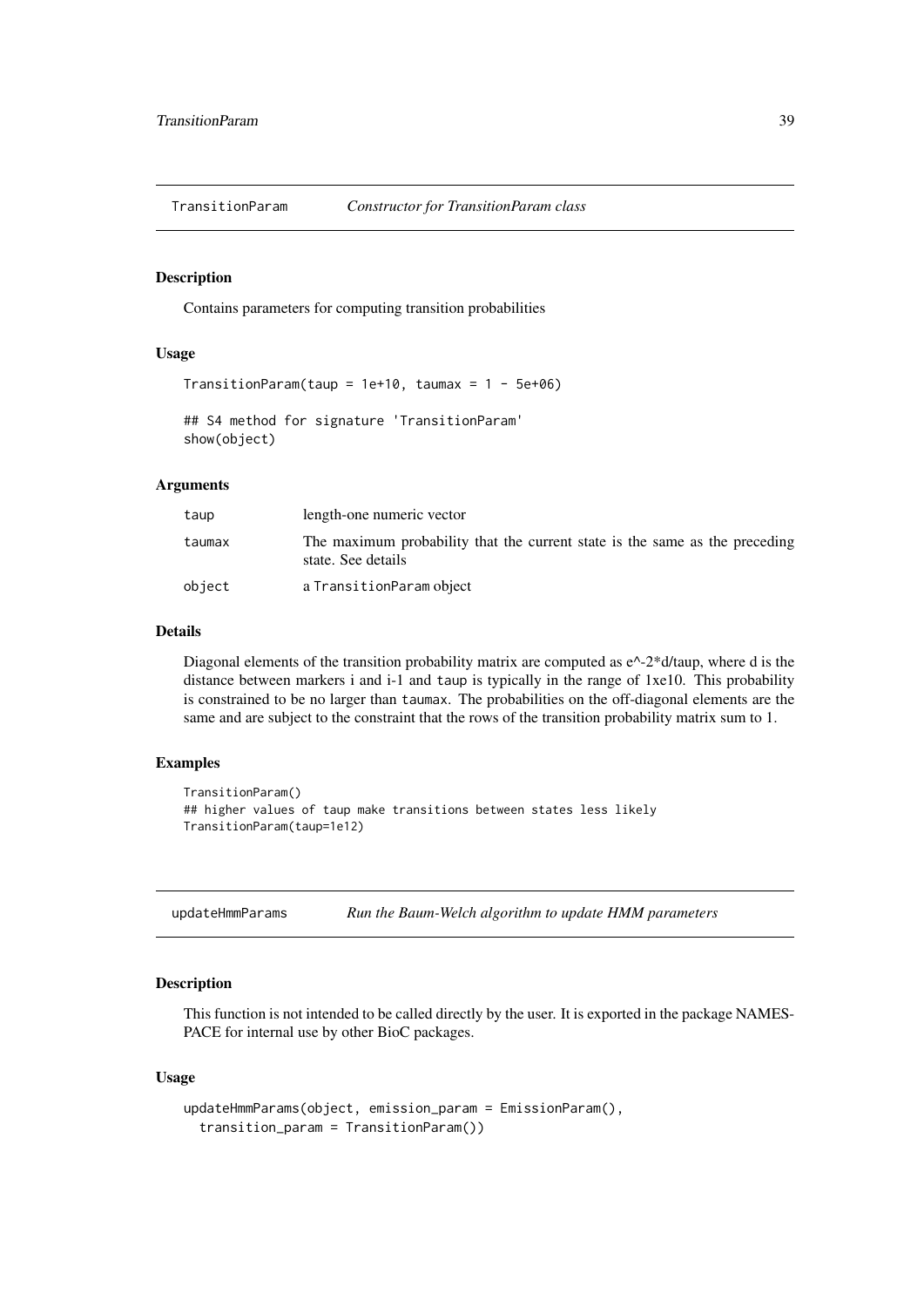#### <span id="page-39-0"></span>Arguments

object a [SnpArrayExperiment](#page-32-1) object emission\_param a [EmissionParam](#page-7-1) object transition\_param a [TransitionParam](#page-38-1) object

VanillaICE *A hidden markov model for detection of germline copy number variants from arrays*

### Description

A hidden markov model for detection of germline copy number variants from arrays

<span id="page-39-1"></span>viewports *Default viewports for plotting CNV data with lattice-style graphics*

### Description

Default viewports for plotting CNV data with lattice-style graphics

### Usage

viewports()

### Value

list

#### See Also

[xyplotList](#page-40-1) [xygrid](#page-40-2)

#### Examples

vps <- viewports()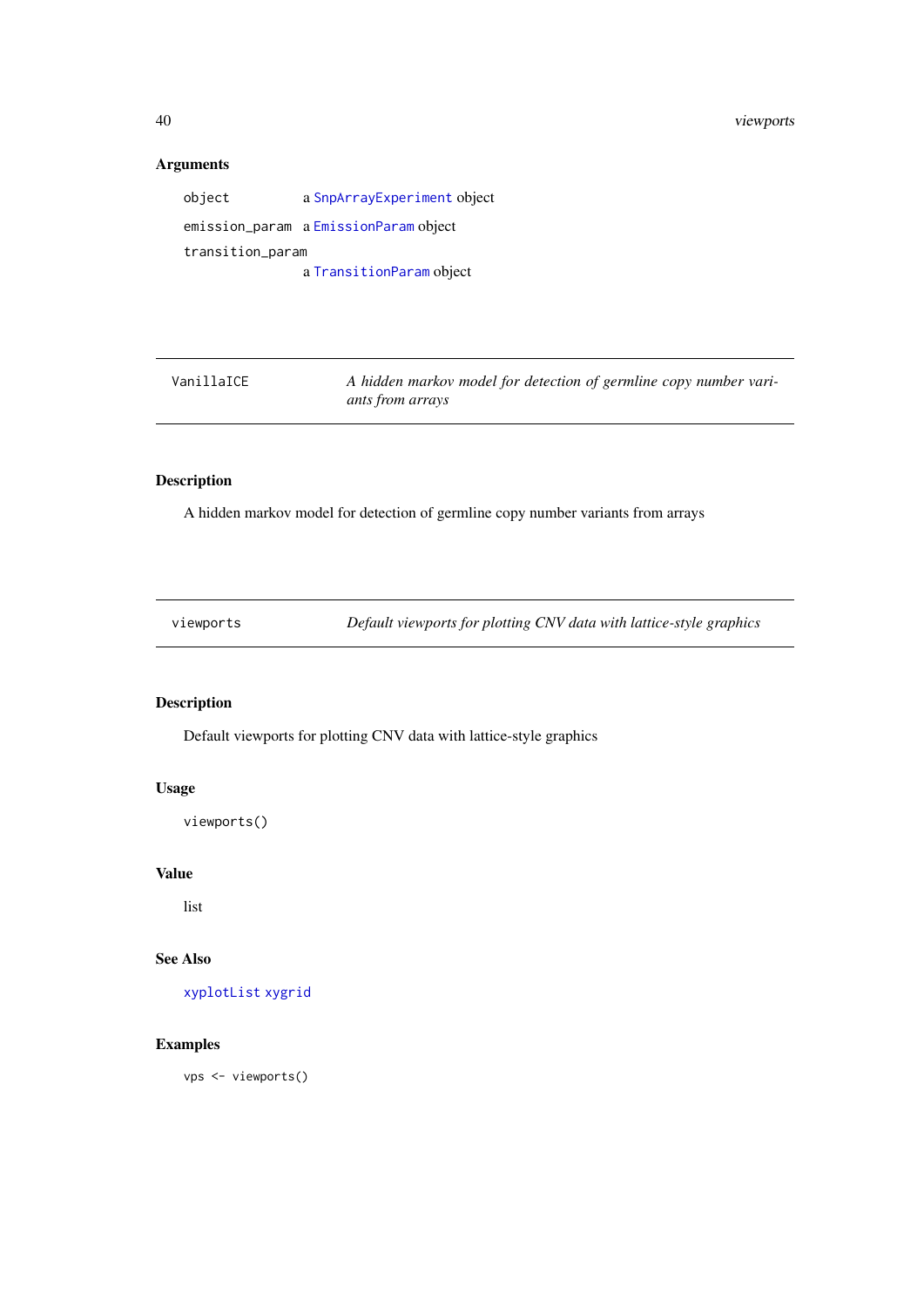<span id="page-40-1"></span><span id="page-40-0"></span>

#### <span id="page-40-2"></span>Description

Data for the graphic is generated by a call to grangesData.

#### Usage

```
xyplotList(granges, se, param = HmmTrellisParam())
## S4 method for signature 'HmmGRanges, SnpArrayExperiment'
xyplotList(granges, se,
  param = HmmTrellisParam())
## S4 method for signature 'GRangesList, SnpArrayExperiment'
xyplotList(granges, se,
```
param = HmmTrellisParam())

xygrid(trellis\_plot, viewports, granges)

### Arguments

| granges      | a HmmGRanges object                                       |
|--------------|-----------------------------------------------------------|
| se           | a SnpArrayExperiment                                      |
| param        | trellis parameters for plotting HMM                       |
| trellis_plot | an object of class trellis                                |
| viewports    | a list of viewports as provided by the viewports function |

#### See Also

[viewports](#page-39-1)

#### Examples

```
if(require("BSgenome.Hsapiens.UCSC.hg18")){
  bsgenome <- BSgenome.Hsapiens.UCSC.hg18
  snp_exp <- getExampleSnpExperiment(bsgenome)
  seqlevels(snp_exp, pruning.mode="coarse") <- "chr22"
  fit <- hmm2(snp_exp)
  g <- reduce(hemizygous(fit), min.gapwidth=500e3)
  trellis_param <- HmmTrellisParam()
  fig <- xyplotList(g, snp_exp, trellis_param)
  vps <- viewports()
  xygrid(fig[[1]], vps, g)
}
```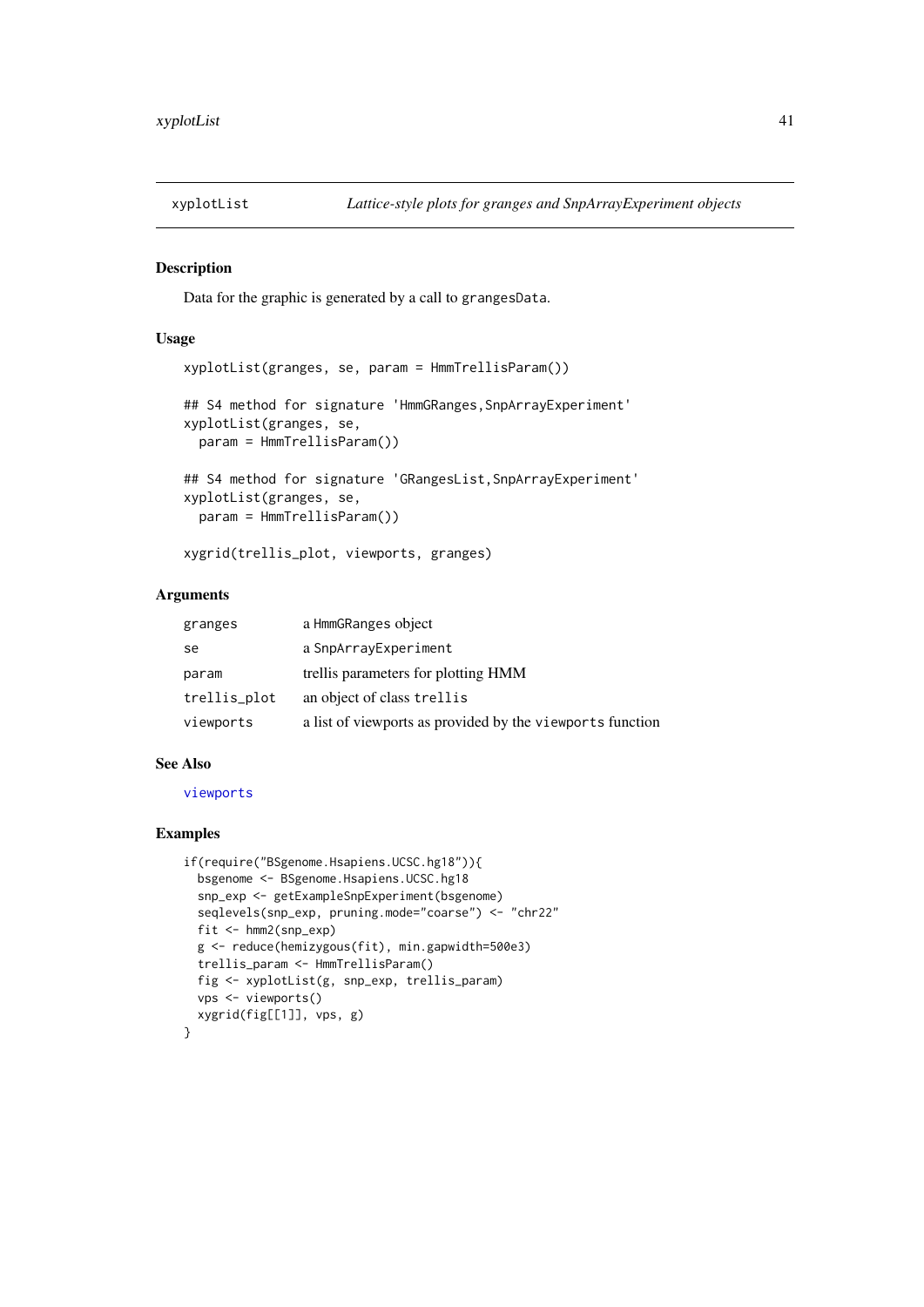# <span id="page-41-0"></span>Index

∗Topic datasets hmmResults, [23](#page-22-0) snp\_exp, [35](#page-34-0) ∗Topic manip rescale, [31](#page-30-0) '[',ArrayViews,ANY-method *(*ArrayViews-class*)*, [3](#page-2-0) [,ArrayViews,ANY,ANY,ANY-method *(*ArrayViews-class*)*, [3](#page-2-0) [,ArrayViews,ANY-method *(*ArrayViews-class*)*, [3](#page-2-0) \$,ArrayViews-method *(*ArrayViews-class*)*, [3](#page-2-0) \$<-,ArrayViews-method *(*ArrayViews-class*)*, [3](#page-2-0) acf, *[3](#page-2-0)* acf2, [3](#page-2-0) ArrayViews, *[12](#page-11-0)*, *[29](#page-28-0)* ArrayViews *(*ArrayViews-class*)*, [3](#page-2-0) ArrayViews,numeric,numeric-method *(*ArrayViews-class*)*, [3](#page-2-0) ArrayViews-class, [3](#page-2-0) baf,ArrayViews-method *(*genotypes*)*, [16](#page-15-0) baf,SnpArrayExperiment-method *(*genotypes*)*, [16](#page-15-0) baf\_means *(*cn\_means*)*, [8](#page-7-0) baf\_means,ArrayViews-method *(*ArrayViews-class*)*, [3](#page-2-0) baf\_means,EmissionParam-method *(*cn\_means*)*, [8](#page-7-0) baf\_means,HmmParam-method *(*cn\_means*)*, [8](#page-7-0) baf\_means<- *(*cn\_means*)*, [8](#page-7-0) baf\_means<-,EmissionParam,numeric-method *(*cn\_means*)*, [8](#page-7-0) baf\_sds *(*cn\_means*)*, [8](#page-7-0) baf\_sds,EmissionParam-method *(*cn\_means*)*, [8](#page-7-0) baf\_sds,HmmParam-method *(*cn\_means*)*, [8](#page-7-0) baf\_sds<- *(*cn\_means*)*, [8](#page-7-0) baf\_sds<-,EmissionParam,numeric-method *(*cn\_means*)*, [8](#page-7-0) bafFile *(*lrrFile*)*, [27](#page-26-0)

bafFile,ArrayViews-method *(*lrrFile*)*, [27](#page-26-0) baumWelchUpdate, [6](#page-5-0) calculateEmission, [6](#page-5-0) calculateEmission, list-method *(*calculateEmission*)*, [6](#page-5-0) calculateEmission,numeric-method *(*calculateEmission*)*, [6](#page-5-0) calculateEmission,RangedSummarizedExperiment-method *(*calculateEmission*)*, [6](#page-5-0) cn means. [8](#page-7-0) cn\_means,EmissionParam-method *(*cn\_means*)*, [8](#page-7-0) cn\_means,HmmParam-method *(*cn\_means*)*, [8](#page-7-0) cn\_means<- *(*cn\_means*)*, [8](#page-7-0) cn\_means<-,EmissionParam,numeric-method *(*cn\_means*)*, [8](#page-7-0) cn\_sds *(*cn\_means*)*, [8](#page-7-0) cn\_sds,EmissionParam-method *(*cn\_means*)*, [8](#page-7-0) cn\_sds,HmmParam-method *(*cn\_means*)*, [8](#page-7-0) cn\_sds<- *(*cn\_means*)*, [8](#page-7-0) cn\_sds<-,EmissionParam,numeric-method *(*cn\_means*)*, [8](#page-7-0) cnvFilter, [7,](#page-6-0) *[16](#page-15-0)* cnvFilter,GRanges-method *(*cnvFilter*)*, [7](#page-6-0) cnvFilter,HMM-method *(*cnvFilter*)*, [7](#page-6-0) cnvFilter,HMMList-method *(*cnvFilter*)*, [7](#page-6-0) cnvSegs, *[16](#page-15-0)* cnvSegs *(*cnvFilter*)*, [7](#page-6-0) cnvSegs,HMM-method *(*cnvFilter*)*, [7](#page-6-0) cnvSegs,HmmGRanges-method *(*cnvFilter*)*, [7](#page-6-0) cnvSegs,HMMList-method *(*cnvFilter*)*, [7](#page-6-0) colModes *(*rowModes*)*, [31](#page-30-0) colnames *(*ArrayViews-class*)*, [3](#page-2-0) colnames,ArrayViews-method *(*ArrayViews-class*)*, [3](#page-2-0) colnames<- *(*ArrayViews-class*)*, [3](#page-2-0) colnames<-,ArrayViews,character-method *(*ArrayViews-class*)*, [3](#page-2-0) copyNumber,SnpArrayExperiment-method *(*genotypes*)*, [16](#page-15-0) CopyNumScanParams, *[5](#page-4-0)*, *[29](#page-28-0)*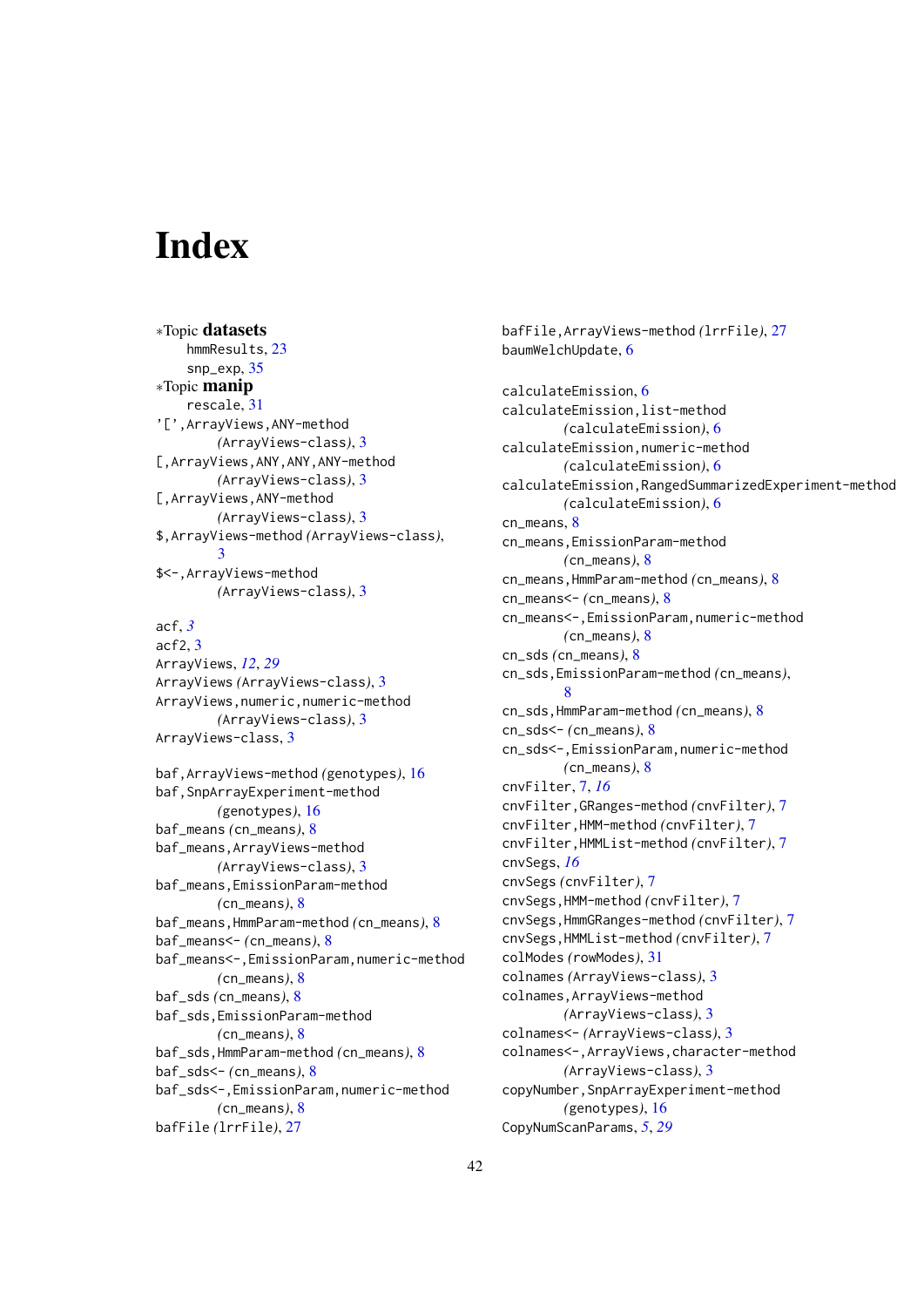#### INDEX 43

CopyNumScanParams *(*CopyNumScanParams-class*)*, [11](#page-10-0) CopyNumScanParams-class, [11](#page-10-0) deletion *(*cnvFilter*)*, [7](#page-6-0) deletion,HMM-method *(*cnvFilter*)*, [7](#page-6-0) dim,ArrayViews-method *(*ArrayViews-class*)*, [3](#page-2-0) doUpdate, [12](#page-11-0) dropDuplicatedMapLocs, [13](#page-12-0) dropSexChrom, [13](#page-12-0) duplication *(*cnvFilter*)*, [7](#page-6-0) duplication,HMM-method *(*cnvFilter*)*, [7](#page-6-0) duplication,HMMList-method *(*cnvFilter*)*, [7](#page-6-0) emission, [14](#page-13-0) emission,HmmParam-method *(*emission*)*, [14](#page-13-0) emission<- *(*emission*)*, [14](#page-13-0) emission<-,HMM-method *(*emission*)*, [14](#page-13-0) emission<-,HmmParam-method *(*emission*)*, [14](#page-13-0) EmissionParam, *[14](#page-13-0)*, *[20](#page-19-0)*, *[40](#page-39-0)* EmissionParam *(*cn\_means*)*, [8](#page-7-0) emissionParam, [14](#page-13-0) emissionParam,HMM-method *(*emissionParam*)*, [14](#page-13-0) emissionParam,HmmGRanges-method *(*emissionParam*)*, [14](#page-13-0) emissionParam,HmmParam-method *(*emissionParam*)*, [14](#page-13-0) EmissionParam,missing-method *(*cn\_means*)*, [8](#page-7-0) EmissionParam,numeric-method *(*cn\_means*)*, [8](#page-7-0) emissionParam<- *(*emissionParam*)*, [14](#page-13-0) emissionParam<-,HmmGRanges,EmissionParam-method IdiogramParams, [23](#page-22-0) *(*emissionParam*)*, [14](#page-13-0) emissionParam<-,HmmParam,EmissionParam-method.com/harams-class, [24](#page-23-0) *(*emissionParam*)*, [14](#page-13-0) EMupdates *(*cn\_means*)*, [8](#page-7-0) EMupdates,EmissionParam-method *(*cn\_means*)*, [8](#page-7-0) EMupdates,HmmParam-method *(*cn\_means*)*, [8](#page-7-0) FilterParam, *[8](#page-7-0)* FilterParam *(*FilterParam-class*)*, [15](#page-14-0) FilterParam-class, [15](#page-14-0) filters, [16](#page-15-0) filters,HMM-method *(*filters*)*, [16](#page-15-0) filters,HmmParam-method *(*filters*)*, [16](#page-15-0) fread, *[11](#page-10-0)* genotypes, [16](#page-15-0)

genotypes,ArrayViews-method *(*genotypes*)*, [16](#page-15-0) genotypes,SnpArrayExperiment-method *(*genotypes*)*, [16](#page-15-0) getExampleSnpExperiment, [17](#page-16-0) getHmmParams, [18](#page-17-0) getHmmParams,HMM-method *(*getHmmParams*)*, [18](#page-17-0) getHmmParams,HmmParam-method *(*getHmmParams*)*, [18](#page-17-0) GRanges, *[15](#page-14-0)* gtFile *(*lrrFile*)*, [27](#page-26-0) gtFile,ArrayViews-method *(*lrrFile*)*, [27](#page-26-0) hemizygous *(*cnvFilter*)*, [7](#page-6-0) hemizygous,HMM-method *(*cnvFilter*)*, [7](#page-6-0) hemizygous,HMMList-method *(*cnvFilter*)*, [7](#page-6-0) HMM, *[21,](#page-20-0) [22](#page-21-0)* HMM *(*HMM-class*)*, [18](#page-17-0) HMM-class, [18](#page-17-0) hmm2, *[16](#page-15-0)*, *[19](#page-18-0)*, [19,](#page-18-0) *[21](#page-20-0)* hmm2,ArrayViews-method *(*hmm2*)*, [19](#page-18-0) hmm2,oligoSnpSet-method *(*hmm2*)*, [19](#page-18-0) hmm2,SnpArrayExperiment-method *(*hmm2*)*, [19](#page-18-0) HMMList, *[21](#page-20-0)*, [21](#page-20-0) HMMList-class, [21](#page-20-0) HmmParam, *[12](#page-11-0)*, [22](#page-21-0) HmmParam,matrix-method *(*HmmParam*)*, [22](#page-21-0) HmmParam,missing-method *(*HmmParam*)*, [22](#page-21-0) hmmResults, [23](#page-22-0) HmmTrellisParam, [23](#page-22-0) homozygous *(*cnvFilter*)*, [7](#page-6-0) homozygous,HMM-method *(*cnvFilter*)*, [7](#page-6-0) homozygous,HMMList-method *(*cnvFilter*)*, [7](#page-6-0) isHeterozygous, [25](#page-24-0) isHeterozygous,ArrayViews-method *(*isHeterozygous*)*, [25](#page-24-0) isHeterozygous,matrix-method *(*isHeterozygous*)*, [25](#page-24-0) isHeterozygous,numeric-method *(*isHeterozygous*)*, [25](#page-24-0) isHeterozygous,SnpArrayExperiment-method *(*isHeterozygous*)*, [25](#page-24-0) jitter, *[38](#page-37-0)*

length,LogLik-method *(*LogLik-class*)*, [26](#page-25-0) LogLik, *[26](#page-25-0)*, [26,](#page-25-0) *[27](#page-26-0)* LogLik-class, [26](#page-25-0)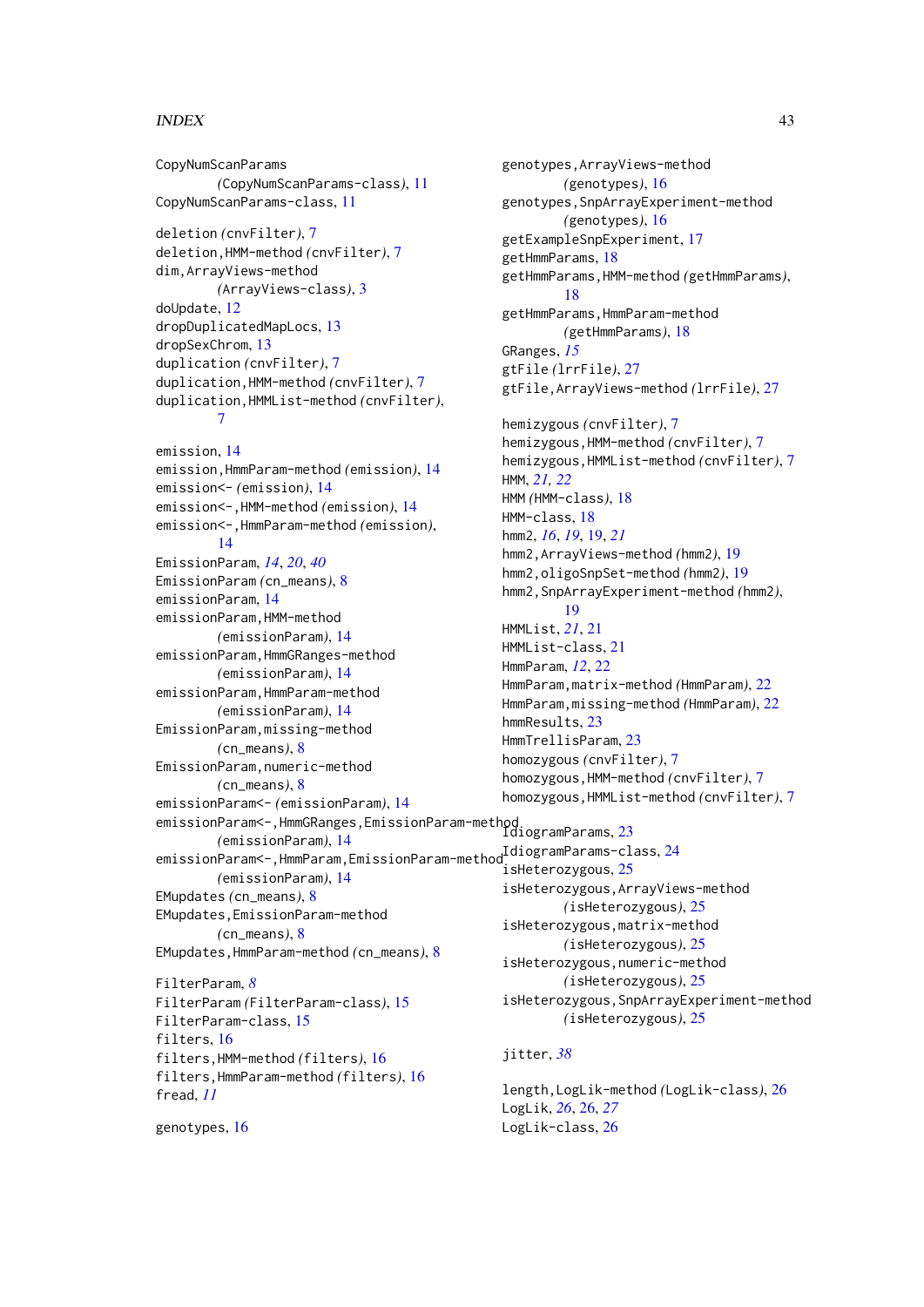lrr,ArrayViews-method *(*genotypes*)*, [16](#page-15-0) lrr,SnpArrayExperiment-method *(*genotypes*)*, [16](#page-15-0) lrrFile, [27](#page-26-0) lrrFile,ArrayViews-method *(*lrrFile*)*, [27](#page-26-0) lrrFile<- *(*lrrFile*)*, [27](#page-26-0) lrrFile<-,ArrayViews-method *(*lrrFile*)*, [27](#page-26-0) mad, *[31](#page-30-0)* matrixOrNULL, [28](#page-27-0) matrixOrNULL-class *(*matrixOrNULL*)*, [28](#page-27-0) NA\_filter. [28](#page-27-0) NA\_filter,character-method *(*NA\_filter*)*,  $28$ NA\_filter,list-method *(*NA\_filter*)*, [28](#page-27-0) NA\_filter,numeric-method *(*NA\_filter*)*, [28](#page-27-0) NA\_filter,oligoSnpSet-method *(*NA\_filter*)*, [28](#page-27-0) NA\_filter,SnpArrayExperiment-method *(*NA\_filter*)*, [28](#page-27-0) ncol,ArrayViews-method *(*ArrayViews-class*)*, [3](#page-2-0) ncol,HmmParam-method *(*HmmParam*)*, [22](#page-21-0) nrow,ArrayViews-method *(*ArrayViews-class*)*, [3](#page-2-0) nrow,HmmParam-method *(*HmmParam*)*, [22](#page-21-0) numberFeatures, [28](#page-27-0) numberFeatures,FilterParam-method *(*numberFeatures*)*, [28](#page-27-0) numberFeatures,HMM-method *(*numberFeatures*)*, [28](#page-27-0) numberFeatures,HmmGRanges-method *(*numberFeatures*)*, [28](#page-27-0)

```
parsedPath, 29
parsedPath,ArrayViews-method
        (parsedPath), 29
parseSourceFile, 5, 12, 29, 29
parseSourceFile,ArrayViews,CopyNumScanParams-method
(SnpGRanges-class), 35
        (parseSourceFile), 29
plot,IdiogramParams,ANY-method
        (IdiogramParams), 23
plot,IdiogramParams-method
        (IdiogramParams), 23
probability, 30
probability,FilterParam-method
        (FilterParam-class), 15
```
rescale, [31](#page-30-0) rowMAD *(*rowModes*)*, [31](#page-30-0) rowMedians, *[31](#page-30-0)*

rowModes, [31](#page-30-0) sapply,ArrayViews-method *(*ArrayViews-class*)*, [3](#page-2-0) segs, [32](#page-31-0) segs,HMM-method *(*segs*)*, [32](#page-31-0) segs,HMMList-method *(*cnvFilter*)*, [7](#page-6-0) show,ArrayViews-method *(*ArrayViews-class*)*, [3](#page-2-0) show,CopyNumScanParams-method *(*CopyNumScanParams-class*)*, [11](#page-10-0) show,EmissionParam-method *(*cn\_means*)*, [8](#page-7-0) show,FilterParam-method *(*FilterParam-class*)*, [15](#page-14-0) show,HMM-method *(*HMM-class*)*, [18](#page-17-0) show,HMMList-method *(*HMMList-class*)*, [21](#page-20-0) show,HmmParam-method *(*HmmParam*)*, [22](#page-21-0) show,IdiogramParams-method *(*IdiogramParams-class*)*, [24](#page-23-0) show,LogLik-method *(*LogLik-class*)*, [26](#page-25-0) show,TransitionParam-method *(*TransitionParam*)*, [39](#page-38-0) show,Viterbi-method, [32](#page-31-0) snp\_exp, [35](#page-34-0) snpArrayAssays, [33](#page-32-0) SnpArrayExperiment, *[17](#page-16-0)*, *[20](#page-19-0)*, *[28](#page-27-0)*, *[40](#page-39-0)* SnpArrayExperiment *(*SnpArrayExperiment-class*)*, [33](#page-32-0) SnpArrayExperiment,matrix-method *(*SnpArrayExperiment-class*)*, [33](#page-32-0) SnpArrayExperiment,missing-method *(*SnpArrayExperiment-class*)*, [33](#page-32-0) SnpArrayExperiment-class, [33](#page-32-0) SnpExperiment, [34](#page-33-0) SnpExperiment,ArrayViews-method *(*SnpExperiment*)*, [34](#page-33-0) SnpGRanges *(*SnpGRanges-class*)*, [35](#page-34-0) SnpGRanges,GRanges-method *(*SnpGRanges-class*)*, [35](#page-34-0) SnpGRanges,missing-method SnpGRanges-class, [35](#page-34-0) sourcePaths, [36](#page-35-0) sourcePaths,ArrayViews-method *(*sourcePaths*)*, [36](#page-35-0) start,ArrayViews-method *(*ArrayViews-class*)*, [3](#page-2-0) start,oligoSnpSet-method, [36](#page-35-0) state,FilterParam-method *(*FilterParam-class*)*, [15](#page-14-0) state,HMM-method *(*HMM-class*)*, [18](#page-17-0) state,HmmGRanges-method, [37](#page-36-0) state,Viterbi-method *(*state-methods*)*, [37](#page-36-0)